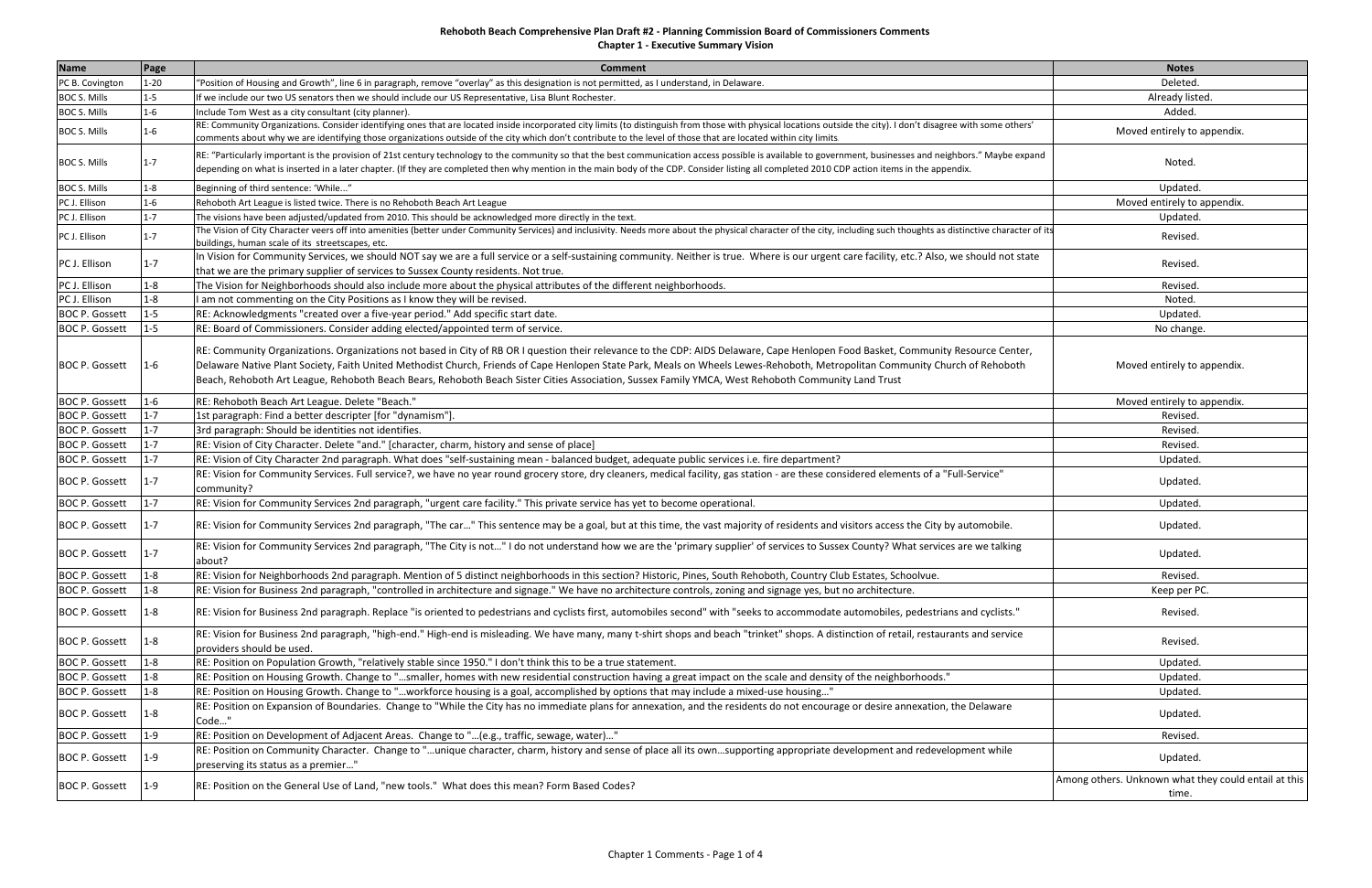**Chapter 1 ‐ Executive Summary Vision**

| <b>Name</b>           | Page    | <b>Comment</b>                                                                                                                                                                                                                                                                                                                                                                                                                                                                                                                                                                                                                                                                                                                                                                                                                                                                                                                                                                                                                                                                                                    | <b>Notes</b>                                                                                                                                                                                                                          |
|-----------------------|---------|-------------------------------------------------------------------------------------------------------------------------------------------------------------------------------------------------------------------------------------------------------------------------------------------------------------------------------------------------------------------------------------------------------------------------------------------------------------------------------------------------------------------------------------------------------------------------------------------------------------------------------------------------------------------------------------------------------------------------------------------------------------------------------------------------------------------------------------------------------------------------------------------------------------------------------------------------------------------------------------------------------------------------------------------------------------------------------------------------------------------|---------------------------------------------------------------------------------------------------------------------------------------------------------------------------------------------------------------------------------------|
| <b>BOC P. Gossett</b> | $1 - 9$ | RE: Position on Key Infrastructure Issues, "maintained in compliance with current codes." Do we need to recognize there is a need for changes to the zoning code?                                                                                                                                                                                                                                                                                                                                                                                                                                                                                                                                                                                                                                                                                                                                                                                                                                                                                                                                                 | Not needed in this section; referenced in later<br>chapters.                                                                                                                                                                          |
| <b>BOC P. Gossett</b> | 1-9     | RE: Position on Key Infrastructure Issues. Change to "inevitable effects of sea level rise, including the probability of longer Atlanticpowerful storms. As its highest priority, the City needs<br>to develop plans to accommodate its stormwater management needs as well as ways to modernize and harden key infrastructure"                                                                                                                                                                                                                                                                                                                                                                                                                                                                                                                                                                                                                                                                                                                                                                                   | Updated.                                                                                                                                                                                                                              |
| PC R. Macha           | 1-8     | RE: Position on Population Growth. while in-town city numbers haven't changed, signifciant growth has occured outside city limits and in Sussex County emphasizing the expectation for<br>services, shopping, restaurants etc that a city is expected to attract/retain                                                                                                                                                                                                                                                                                                                                                                                                                                                                                                                                                                                                                                                                                                                                                                                                                                           | Updated.                                                                                                                                                                                                                              |
| PC R. Macha           | $1 - 8$ | RE: Position on Housing Growth, "Uncheckedcontinue." not sure why this statement is needed. Housing codes in place do have this 'in check'                                                                                                                                                                                                                                                                                                                                                                                                                                                                                                                                                                                                                                                                                                                                                                                                                                                                                                                                                                        | That is the intended meaning. No change.                                                                                                                                                                                              |
| PC R. Macha           | $1 - 8$ | RE: Position on Housing Growth, "that could alsoencroachments." what are you referring to here?                                                                                                                                                                                                                                                                                                                                                                                                                                                                                                                                                                                                                                                                                                                                                                                                                                                                                                                                                                                                                   | Updated.                                                                                                                                                                                                                              |
| PC R. Macha           | $1 - 8$ | RE: Position on Housing Growth, "negative impactquality of life." if this is referencing residents that purchased property abutting commercial property, I highly recommend this statement<br>is removed. Residents knew where they were buying - this should not impact commercial development/redevelopment                                                                                                                                                                                                                                                                                                                                                                                                                                                                                                                                                                                                                                                                                                                                                                                                     | Updated.                                                                                                                                                                                                                              |
| PC R. Macha           | $1 - 8$ | RE: Position on Expansion of Boundaries, "the area shown." not sure these words are needed - repetitive to previous phrease                                                                                                                                                                                                                                                                                                                                                                                                                                                                                                                                                                                                                                                                                                                                                                                                                                                                                                                                                                                       | Updated.                                                                                                                                                                                                                              |
| PC R. Macha           | $1 - 9$ | RE: Position on Development of Adjacent Areas, "careful considerationand its." can we be more specific and state joint planning should occur?                                                                                                                                                                                                                                                                                                                                                                                                                                                                                                                                                                                                                                                                                                                                                                                                                                                                                                                                                                     | Updated.                                                                                                                                                                                                                              |
| PC R. Macha           | 1-9     | RE: Position on Critical Community Development Issues. The City is disconnected from businesses/resident owners. Surveys to solicit feedback are a great way to get a pulse on issues the<br>City needs to act on. A Customer Service org is essential for the viability of our town. A Quick survey to see how the City responded to a concern or issue and a commitment to provide a<br>high customer/business experience is essential to the viability and successful future of RB.                                                                                                                                                                                                                                                                                                                                                                                                                                                                                                                                                                                                                            | Updated.                                                                                                                                                                                                                              |
| PC R. Macha           | $1 - 9$ | RE: Position on Critical Community Development Issues. Businesses and residents have options  they expect the City to respond with a cheerful, timely response.                                                                                                                                                                                                                                                                                                                                                                                                                                                                                                                                                                                                                                                                                                                                                                                                                                                                                                                                                   | Updated.                                                                                                                                                                                                                              |
| BOC S. Gay            | 1-9     | RE: Position on Key Infrastructure Issues. I completely agree with the Vision statement on Water Resources. This critical aspect of Rehoboth Beach was also strongly voiced in the CDP<br>survey. Regarding infrastructure and its impact on water resources, I also agree that this statement should be in the CDP: "Rehoboth must prepare for the inevitable effects of sea level rise.<br>." Slide 5 but I would add under "examine stormwater management needs" the urgent need for a comprehensive stormwater management plan.                                                                                                                                                                                                                                                                                                                                                                                                                                                                                                                                                                               | Updated.                                                                                                                                                                                                                              |
| BOC S. Gay            | 1-8     | RE: Position on Population Growth. I agree that population is relatively stable in town, however the current population number is not in sync with data the city has in other documents. Our<br>population in 2020-2021 has been stated as 1606 (census data? See link below). But in the CDP, it's 1495. While that may not be a huge difference, it raises two concerns: first, it's a 15%<br>variance and should be accurate in the CDP and it suggests other data may not be up to date. https://worldpopulationreview.com/us-cities/rehoboth-beach-de-population                                                                                                                                                                                                                                                                                                                                                                                                                                                                                                                                             | Data used is consistent throughout CDP; utilizing 2019<br>ACS as most recent year. 1606 data referenced is an<br>estimate developed by a private organization utilizing<br>baseline data from 2018 (per website cited). No<br>change. |
| BOC S. Gay            | 1-8     | RE: Position on Community Character. Please note and include the info in the bullet that begins with "92% want to maintain small town atmosphere" and ends with "92% encourage<br>environmental practices/planning." Response from the community to questions throughout the survey showed strong preferences in these areas. In addition, 96% believe protection of<br>natural areas/open space should be encouraged.                                                                                                                                                                                                                                                                                                                                                                                                                                                                                                                                                                                                                                                                                            | Updated.                                                                                                                                                                                                                              |
| BOC S. Gay            | 1-8     | RE: Position on General Use of Land. The line "Future uses should be consistent with residential, pedestrian scale. Heightened concern for environmental protection" should be added to<br>the city's position. This sentiment came up over and over again in the survey and is consistent with most feedback I have heard from citizens. See attached survey results, especially Q 12,<br>17, 22 and 32. In addition, elsewhere in the survey: 74.48% strongly agree or agree that land use compatibility and zoning enforcement needs more attention in the City.                                                                                                                                                                                                                                                                                                                                                                                                                                                                                                                                               | Updated.                                                                                                                                                                                                                              |
| BOC S. Gay            | $1 - 8$ | RE: Position on Development of Adjacent Areas. I agree with the comment that this is not under our control. I think we have to be very careful about what we say here. Everyone wants to<br>hear that we will work with Sussex County to prevent their continued development from adversely affecting the City of Rehoboth Beach, but I don't know if that is realistic. The county will<br>be reviewing this CDP, right? Perhaps they could be asked to respond to numerous statements that our goal is to have some control over their development.                                                                                                                                                                                                                                                                                                                                                                                                                                                                                                                                                             | County and adjacent municipalities will have<br>opportunity to review and comment. Updated.                                                                                                                                           |
| BOC S. Gay            | $1 - 8$ | RE: Position on Expansion of Boundaries. The City has not annexed land in many years and I have heard no one talk about this as a goal. Most of the survey respondents were not in favor<br>of annexation.                                                                                                                                                                                                                                                                                                                                                                                                                                                                                                                                                                                                                                                                                                                                                                                                                                                                                                        | Updated.                                                                                                                                                                                                                              |
| BOC S. Gay            | 1-8     | RE: Position on Housing Growth. I question the validity of the comment that it is "imperative" for RB to plan with Sussex County. Would the county even allow that? Otherwise, our own<br>housing growth is mostly limited to renovation and replacement of existing houses. As land values rise, there is greater pressure to build a large house on a small lot, either to get rental<br>income to offset the cost or just to maximize the land investment. However, these land values should not be the driving force on housing redevelopment in the City. Survey respondents<br>overwhelmingly responded that they value the scale of the city, and favor controlling growth and development. Those goals should be included in any CDP position statement regarding<br>housing growth. See Question #32 on attached survey results - 91% of respondents think managing future growth and development is an important goal for the City. Growth should be<br>compatible with the City's small-town scale, and not adversely impact the quality of life in adjacent residential and commercial neighborhoods. | Updated.                                                                                                                                                                                                                              |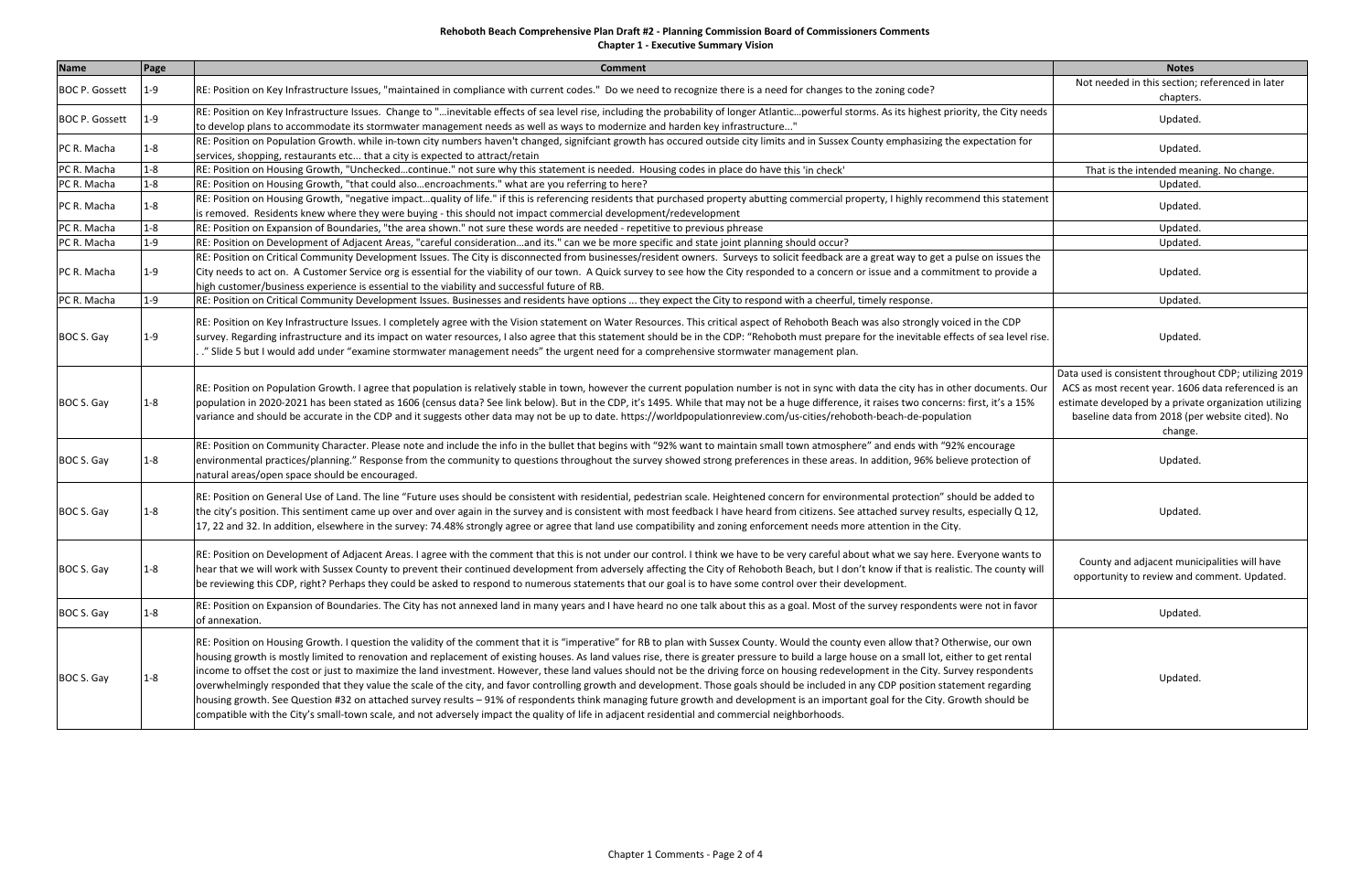## **Rehoboth Beach Comprehensive Plan Draft #2 ‐ Planning Commission Board of Commissioners Comments Chapter 1 ‐ Executive Summary Vision**

| <b>Name</b> | Page      | <b>Comment</b>                                                                                                                                                                                                                                                                                                                                                                                                                                                                                                                                                                                                                                                                                                                                                                                                                                                                                                                                                                                                                                                                                                                                                                                                                                                                                                                                                                                                                                                                                                                                                                                                                                                                                                                                                                                                                                                                                                                                                                                                           | <b>Notes</b> |
|-------------|-----------|--------------------------------------------------------------------------------------------------------------------------------------------------------------------------------------------------------------------------------------------------------------------------------------------------------------------------------------------------------------------------------------------------------------------------------------------------------------------------------------------------------------------------------------------------------------------------------------------------------------------------------------------------------------------------------------------------------------------------------------------------------------------------------------------------------------------------------------------------------------------------------------------------------------------------------------------------------------------------------------------------------------------------------------------------------------------------------------------------------------------------------------------------------------------------------------------------------------------------------------------------------------------------------------------------------------------------------------------------------------------------------------------------------------------------------------------------------------------------------------------------------------------------------------------------------------------------------------------------------------------------------------------------------------------------------------------------------------------------------------------------------------------------------------------------------------------------------------------------------------------------------------------------------------------------------------------------------------------------------------------------------------------------|--------------|
| BOC S. Gay  | $1 - 8$   | RE: Position on Redevelopment Potential. Our position here should again be based on maintaining the scale of the City, keeping in mind the existing character of the City and surrounding<br>neighborhoods. This is especially important in keeping the small-town charm of Rehoboth and in recognition of the fact that largest land use is residential. We are a very small town at one<br>square mile and our commercial district is tiny compared to most towns. We have a long history of having a vibrant commercial district, which is built on a small scale where local<br>businesses thrive and are not overwhelmed by larger chain stores and restaurants. The scale of redevelopment should be the same as our current scale, which has led to our success over<br>many years. In the Community CDP survey, 91% of respondents think managing future growth and development is an important goal for the City, and 65% think that we should encourage<br>human-scale development (Q32). When asked about descriptions of the City of Rehoboth Beach - while 85.48% believe it is a tourist destination community, and 78.87% believe it is a<br>hometown community, only 20.29% agree that it is a "redevelopment community – a place with high concentrations of housing and commercial development." Only 33% of survey<br>respondents think the City is managing growth well (Q38), while 58% expressed concern about poor planning (Q34). A forward-thinking CDP should have a goal for Growth that is planned,<br>coordinated and consistent with the scale of the City.                                                                                                                                                                                                                                                                                                                                                                                                                                | Updated      |
| BOC S. Gay  | $1 - 8$   | RE: Position on Community Development Issues. The first bullet with the long paragraph about mounting pressures and the goal of supporting development that is within our code, is spot<br>on and should be adopted as the City's position. See also above re: Housing Growth and Redevelopment Potential.                                                                                                                                                                                                                                                                                                                                                                                                                                                                                                                                                                                                                                                                                                                                                                                                                                                                                                                                                                                                                                                                                                                                                                                                                                                                                                                                                                                                                                                                                                                                                                                                                                                                                                               | Updated      |
| BOC S. Gay  |           | Other relevant findings from the survey: When asked about descriptions of the City of Rehoboth Beach - while 85.48% believe it is a tourist destination community, and 78.87% believe it is<br>a hometown community, only 20.29% agree that it is a "redevelopment community - a place with high concentrations of housing and commercial development."                                                                                                                                                                                                                                                                                                                                                                                                                                                                                                                                                                                                                                                                                                                                                                                                                                                                                                                                                                                                                                                                                                                                                                                                                                                                                                                                                                                                                                                                                                                                                                                                                                                                  | Noted.       |
|             |           | Due to extent of comments provided by Planning Commission members Nan Hunter and Julie Davis, we will provide a response in that separate "track changes" document.                                                                                                                                                                                                                                                                                                                                                                                                                                                                                                                                                                                                                                                                                                                                                                                                                                                                                                                                                                                                                                                                                                                                                                                                                                                                                                                                                                                                                                                                                                                                                                                                                                                                                                                                                                                                                                                      |              |
| J. Dewey    | Page 1-16 | Position on Redevelopment Potential: Rehoboth has particular parcels, or small groups of parcels, primarily in commercial zones that would benefit from redevelopment. Rehoboth Beach, through recent and<br>ongoing revisions to city code, has made specific changes in order to support the redevelopment of key parcels, for example, removing underground parking from FAR calculations for commercial projects.<br>Housing benefits as current and anticipated market forces make redevelopment of residential properties attractive to individual homebuyers as well as developers.<br>Note on CDP 2010: Consider adapting/modifying language regarding mixed-use, p. 90, for inclusion in this section. A comparison of CDP 2010 with draft CDP 2022 indicates that important protections for<br>adjacent residential neighborhoods have been removed from the draft language. Protections for our fragile neighborhoods abutting commercial zones must be included. See highlights below.<br>Because of the close proximity of many residential and commercial zones, the potential for adverse impacts of commercial activity upon residential neighborhoods is quite strong.<br>A "mixed-use overlay" in Rehoboth could encourage residences above commercial, include restrictions on short-term rentals, establish density controls with on-premise parking requirements, and provide<br>incentives to deliver high quality site and architectural design. An early application of mixed use zoning could be on selected parts of Baltimore and Wilmington Avenues.<br>Assemble a workgroup including representatives from Main Street, Chamber of Commerce, and the community at-large.                                                                                                                                                                                                                                                                                                                    | Updated      |
| I. Dewey    | Page 1-16 | Position on Critical Community Development Issues: The City of Rehoboth Beach, as is true of many smaller communities, is under mounting pressures that make it challenging for homeowners, business<br>owners and developers to maintain the characteristics of the city that brought so many here. Efforts should be made to support homeowners, builders and developers to work within the city's building code<br>while examining modifications to code that would incentivize the use of designs and features that support the shared vision of a traditional mid-Atlantic seaside town. An architectural design and review<br>process, based on design elements supporting a shared vision of a traditional seaside resort, should be again considered.                                                                                                                                                                                                                                                                                                                                                                                                                                                                                                                                                                                                                                                                                                                                                                                                                                                                                                                                                                                                                                                                                                                                                                                                                                                            | Updated      |
| Jim Ellison | Page 1-16 | City Positions: (These are only very preliminary thoughts from me)<br>. Position on Population Growth: Population growth is not an issue within the boundaries of Rehoboth Beach. The city needs to apply pressure on Sussex County to limit population growth and tie it to<br>infrastructure limitations, especially road systems.<br>• Position on Housing Growth: This is too broad a question - what do you mean by growth?<br>. Position on Expansion of Boundaries: I assume you mean possibilities for annexation. I would be in favor of considering the small triangle near the elementary school, small additions to the proposed Canal<br>Walk Park, and some narrow commercial strip on both sides of Rehoboth Avenue Extended between the canal and the intersection with SR-1. I am much less certain about other growth areas shown on Map 9<br>in the draft.<br>• Position on Development of Adjacent Areas: I don't know what you mean by this? See my comments on the general use of land, below.<br>. Position on Redevelopment Potential: I am in favor of redevelopment of commercial areas but only in the context of maintaining the overall existing character of the commercial areas and surrounding<br>residential neighborhoods. See next position.<br>. Position on Community Character: There is nothing about this in the draft. Nothing. I would suggest the consultants review the 2010 CDP, beginning on page 78, which does a very fine job of providing a<br>position that I support.<br>. Position on General Use of Land: This is mostly about Sussex County, and the county's Growth Plan seems appropriate as far as it goes - to allow growth around existing growth and preserve open areas and<br>agricultural lands. I believe the county must restrict any development to the limits of the infrastructure that must be in place to support it.<br>. Position on Critical Community Development Issues: What do you mean? Economic development or what? This is too broad. | Updated      |

| <b>Notes</b> |
|--------------|
|              |
| Updated.     |
|              |
| Updated.     |
| Noted.       |
| " document.  |
|              |
| Updated.     |
|              |
| Updated.     |
|              |
|              |
| Updated.     |
|              |
|              |
|              |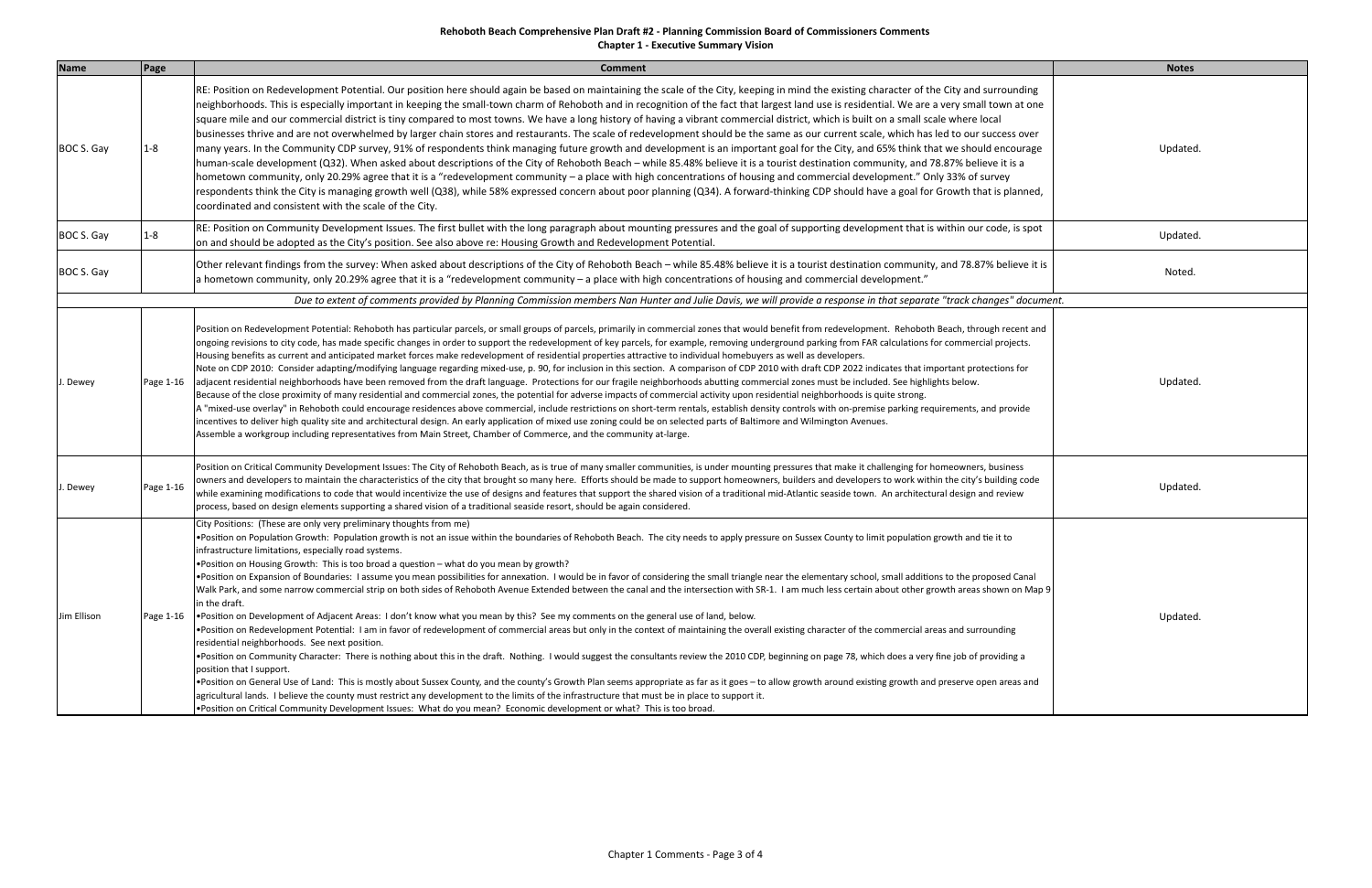**Chapter 1 ‐ Executive Summary Vision**

| <b>Name</b>            | Page              | <b>Comment</b>                                                                                                                                                                                                                                                                                                                                                                                                                                                                                                                                                                                                                                                                                                                                                                                                                                                                                                                                                                                                                                                                                                                                                                                                                                                                                                                                                                                                                                                                                                                                                                                                                                                                                                                                                                                                                                                                                                                                                                                                                                                                                                                                                                                                                                                                                                | <b>Notes</b>                                                   |
|------------------------|-------------------|---------------------------------------------------------------------------------------------------------------------------------------------------------------------------------------------------------------------------------------------------------------------------------------------------------------------------------------------------------------------------------------------------------------------------------------------------------------------------------------------------------------------------------------------------------------------------------------------------------------------------------------------------------------------------------------------------------------------------------------------------------------------------------------------------------------------------------------------------------------------------------------------------------------------------------------------------------------------------------------------------------------------------------------------------------------------------------------------------------------------------------------------------------------------------------------------------------------------------------------------------------------------------------------------------------------------------------------------------------------------------------------------------------------------------------------------------------------------------------------------------------------------------------------------------------------------------------------------------------------------------------------------------------------------------------------------------------------------------------------------------------------------------------------------------------------------------------------------------------------------------------------------------------------------------------------------------------------------------------------------------------------------------------------------------------------------------------------------------------------------------------------------------------------------------------------------------------------------------------------------------------------------------------------------------------------|----------------------------------------------------------------|
| Rachel Macha           | City<br>Positions | Position on Redevelopment Potential: The City must consider redevelopment. 70% of residents want to maintain low property taxes. Commercial owners and commercial redevelopment heavily contribute to<br>low residential taxes. If the City doesn't encourage commercial development and retain businesses, visitors will go elsewhere to spend their discretionary dollars which will impact hotel fees, parking etc<br>Redevelopment is essential to the vitality of RB's future. Rundown and vacant buildings signal a declining resort town which will turn away visitors and decrease residential home investment.<br>. Commercial must be reviewed and updated. This initiative has kicked down the road for many years. It is critical to harmony of our community to remove the confusion and ambiguity of the commercial code.<br>. City Planner must partner with commercial developers to guide and consult on projects. City Planner should ensure that Development projects have momentum and cycle through the City process in a<br>reasonable period of time.<br>.80% of current commercial properties/building need improvement based on the businesses surveyed. The City should enforce code and improvements to existing buildings.<br>. Wilmington/Baltimore streetscape has started and is critical to RB. This project will impact parking. City needs to welcome Redevelopment projects. Developers are looking to invest in RB. We need to<br>welcome these projects as they will keep RB relevant for years to come. (This is a pivot to past CDPs. This is important to emphasize in the CDP. Note: 2 redevelopment projects before the PC today are<br>generational Rehoboth families not outside, unknown entities. These families want to leave a legacy on Rehoboth. If we don't work with them, they will sell their properties to 'big business' or do nothing and<br>the properties will continue to be shuttered or the buildings will continue to degrade.<br>• City ordinances implemented are outdated and don't encourage a vibrant cultural town.<br>. Outdoor dining offered to establishments (not supported). COVID has changed our town. We don't know when/if we will be thru the pandemic. Our new reality is that many people will only want outdoor<br>dining. | Updated.                                                       |
| Rachel Macha           | City<br>Positions | Position on Critical Community Development Issues: •Main Street - must stay in RB. Businesses and residents (56%) want arts, culture & entertainment.<br>• Unity in the Community – Develop volunteer opportunities to help less fortunate, more organized process to engage residents and businesses in special projects (e.g. beautification, RB ambassadors)<br>•Focus on improving Customer Experience and measure it with surveys. Residents – when they call City for questions/help. Visitors – experience while in RB. Businesses – what can the City be doing more to<br>help them.                                                                                                                                                                                                                                                                                                                                                                                                                                                                                                                                                                                                                                                                                                                                                                                                                                                                                                                                                                                                                                                                                                                                                                                                                                                                                                                                                                                                                                                                                                                                                                                                                                                                                                                  | Updated.                                                       |
| Michael Bryan          | City<br>Positions | Position on Redevelopment Potential: The redevelopment of commercial areas should be encouraged, taking into account the need to maintain the existing character of the commercial areas and surrounding<br>esidential neighborhoods.                                                                                                                                                                                                                                                                                                                                                                                                                                                                                                                                                                                                                                                                                                                                                                                                                                                                                                                                                                                                                                                                                                                                                                                                                                                                                                                                                                                                                                                                                                                                                                                                                                                                                                                                                                                                                                                                                                                                                                                                                                                                         | Updated.                                                       |
| Michael Bryan          | City<br>Positions | Position on Critical Community Development Issues: As noted in Chapter 1 of the 2022 CDP Draft #1, development of an existing parcel-based land use GIS inventorya nd adoption of an updated Official Zoning<br>Map (see Chapter 11, Land Use) should be a priority in order to assist the City and its various Boards and Commissions in assessing the direction and needs of the current Zoning Categories. In addition, parcel<br>mapping data for beachfront properties and lake areas should be prioritized for completion.                                                                                                                                                                                                                                                                                                                                                                                                                                                                                                                                                                                                                                                                                                                                                                                                                                                                                                                                                                                                                                                                                                                                                                                                                                                                                                                                                                                                                                                                                                                                                                                                                                                                                                                                                                              | Updated.                                                       |
| <b>Michael Strange</b> | Page 1-16         | This is going to be a spirited dialog! My comments are: Population Growth will happen. Housing growth will happen slower for Rehoboth. Expansion of boundaries - opposed, too late now and not good.<br>Development of adjacent areas - not under our control. Redesign Potential - yes in the character of our community. Community Character - essential for success in all dimensions. General Use of Land - we are<br>built out, therefore defend. Critical Community Development Needs - mixed use housing in the Core of the City. Preservation of our unique environmental assets. Key Infrastructure Issues - protection of all of<br>hem given sea level rise and climate change.                                                                                                                                                                                                                                                                                                                                                                                                                                                                                                                                                                                                                                                                                                                                                                                                                                                                                                                                                                                                                                                                                                                                                                                                                                                                                                                                                                                                                                                                                                                                                                                                                    | Updated.                                                       |
| S. Kaufmann            |                   | agree with the list of priorities in each focus area, but certain areas should highlighted and emphasized such as a plan to address the lack of and urgent need for affordable, work force, and senior citizen<br>nousing alternatives. In the area of land use there should be a strong recommendation to immediately address after the adoption of the new CDP a comprehensive review of the Cities Zoning, Building, and<br>Permitting Codes by retaining a qualified Planning And land Use consulting firm to analysis and recommend both short term (such as the adoption of anew Mixed Use Zoning classification to deal with current<br>projects that can't meet present code requirements); and the long term issue of rewriting the whole zoning ordinance including revisions of all the residential and commercial zones with their respective design<br>riteria, permitted uses.FAR limits, and building restrictions                                                                                                                                                                                                                                                                                                                                                                                                                                                                                                                                                                                                                                                                                                                                                                                                                                                                                                                                                                                                                                                                                                                                                                                                                                                                                                                                                                             | Reflected in relevant chapters.                                |
| . Kaufmann             |                   | With respect to the potential annexation of properties shown as possible expansion on map 11-9 " Future Land Use Composition with in Annexation Growth Areas ", I agree the City should consider annexing<br>land on both sides of Rehoboth Ave from the Canal Bridge to the intersection with Rt.1. I will mark up that map exhibit as part of these comments and forward it along with this outline. The City should also<br>have as one of it early action items: hiring a traffic consultant to review current traffic patterns and recommend changes to implementation a traffic management program that includes traffic calming                                                                                                                                                                                                                                                                                                                                                                                                                                                                                                                                                                                                                                                                                                                                                                                                                                                                                                                                                                                                                                                                                                                                                                                                                                                                                                                                                                                                                                                                                                                                                                                                                                                                        | No marked up map provided.<br>Comments addressed in Chapter 6. |
| <b>B.</b> Covington    | Page 1-16         | nfrastructure, pedestrian and bike safety measures, and implementation of one way street patterns<br>Position on Critical Community Development Issues: We need to be more accommodating to our business community by encouraging growth that improves the character and charm of new buildings; including<br>palconies in FAR and preventing Clear Space from being built                                                                                                                                                                                                                                                                                                                                                                                                                                                                                                                                                                                                                                                                                                                                                                                                                                                                                                                                                                                                                                                                                                                                                                                                                                                                                                                                                                                                                                                                                                                                                                                                                                                                                                                                                                                                                                                                                                                                    | Updated.                                                       |
| Nan Hunter             | Page 1-16         | Position on Redevelopment Potential: Future uses to be consistent with residential, pedestrian scale. Heightened concern for environmental protection.                                                                                                                                                                                                                                                                                                                                                                                                                                                                                                                                                                                                                                                                                                                                                                                                                                                                                                                                                                                                                                                                                                                                                                                                                                                                                                                                                                                                                                                                                                                                                                                                                                                                                                                                                                                                                                                                                                                                                                                                                                                                                                                                                        | Updated.                                                       |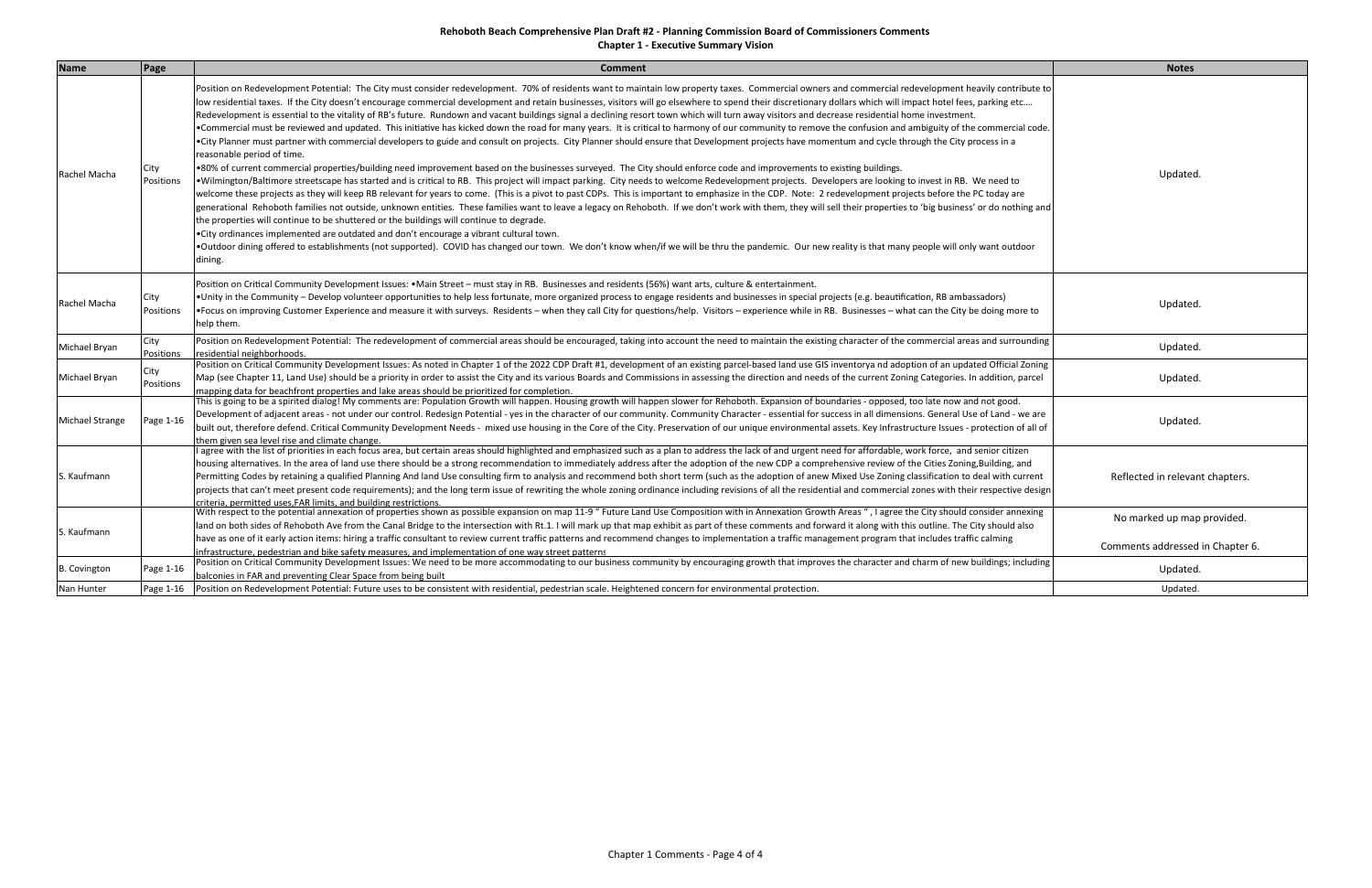**Chapter 2 ‐ Introduction: The Planning Process**

| <b>Name</b>         | Page                                                                                                                                                                | <b>Comment</b>                                                                                                                                                             | <b>Notes</b>                               |  |  |
|---------------------|---------------------------------------------------------------------------------------------------------------------------------------------------------------------|----------------------------------------------------------------------------------------------------------------------------------------------------------------------------|--------------------------------------------|--|--|
| PC B. Covington     | $2 - 7$                                                                                                                                                             | "Executive and Vision", the word "effective" should be "effectively"                                                                                                       | Revised                                    |  |  |
|                     |                                                                                                                                                                     | "Organization Interviews" line 9, suggest add "as well as those who                                                                                                        |                                            |  |  |
| PC B. Covington     | $2 - 15$                                                                                                                                                            | requested follow-up interviews". A few groups like, SOLA and the Environmental Committee for RBHO Association, specifically requested interviews via phone or virtually in | Revised                                    |  |  |
|                     |                                                                                                                                                                     | addition to the submitted forms                                                                                                                                            |                                            |  |  |
| <b>BOC S. Mills</b> | $2 - 2$                                                                                                                                                             | Second sentence to begin "Effectively used,"                                                                                                                               | Revised                                    |  |  |
| <b>BOC S. Mills</b> | $2 - 6$                                                                                                                                                             | RE: Intergovernmental Coordination. Partnership with or better communications with Sussex County is a valid goal but a challenge to achieve. No government wants another   | Noted.                                     |  |  |
|                     |                                                                                                                                                                     | government to tell them what to do or how to do it.                                                                                                                        |                                            |  |  |
| PC R. Macha         | $2 - 2$                                                                                                                                                             | [Change to] Effectively "used"                                                                                                                                             | Revised                                    |  |  |
| PC R. Macha         | $2 - 2$                                                                                                                                                             | RE: Bullet #4. partnering and providing information that enables both parties to maintain the overall direction of the community.                                          | Updated.                                   |  |  |
| PC R. Macha         | $2 - 2$                                                                                                                                                             | RE: Bullet #6. what does this mean/what is this referring to?                                                                                                              | Revised                                    |  |  |
| Trees/GI Comm       | $2 - 3$                                                                                                                                                             | Change to "Preserve, protect, conserve, and restore its abundant trees and plantings, and grow the urban forest."                                                          | Language is from the 2004 Plan. No change. |  |  |
| Trees/GI Comm       | $2 - 3$                                                                                                                                                             | Add "Strengthen the connection between trees/plantings and residents of the City."                                                                                         | Language is from the 2004 Plan. No change. |  |  |
| Trees/GI Comm       | $2 - 3$                                                                                                                                                             | Add "Increase awareness of the impacts on climate change on the environment and benefits of planting trees."                                                               | Language is from the 2004 Plan. No change. |  |  |
|                     |                                                                                                                                                                     | Add somewhere in the text of CDP if not appropriate for Goals section here:                                                                                                |                                            |  |  |
|                     |                                                                                                                                                                     | 1. Specify native trees and plantings and include pollinator (support birds, bees and butterflies) plants.                                                                 |                                            |  |  |
|                     | $2 - 3$                                                                                                                                                             | 2. A goal should be to work to prohibit the application of lawn fertilizers and pesticides which do great harm to the environment.                                         |                                            |  |  |
| Trees/GI Comm       |                                                                                                                                                                     | 3. Review all tree-related policies and ordinances periodically.                                                                                                           | Added as appropriate.                      |  |  |
|                     |                                                                                                                                                                     | 4. Reduce/remove invasive species.                                                                                                                                         |                                            |  |  |
|                     |                                                                                                                                                                     | 5. Commit necessary resources (budget money annually!) to support the green environment.                                                                                   |                                            |  |  |
|                     | Due to extent of comments provided by Planning Commission members Nan Hunter and Julie Davis, we will provide a response in that separate "track changes" document. |                                                                                                                                                                            |                                            |  |  |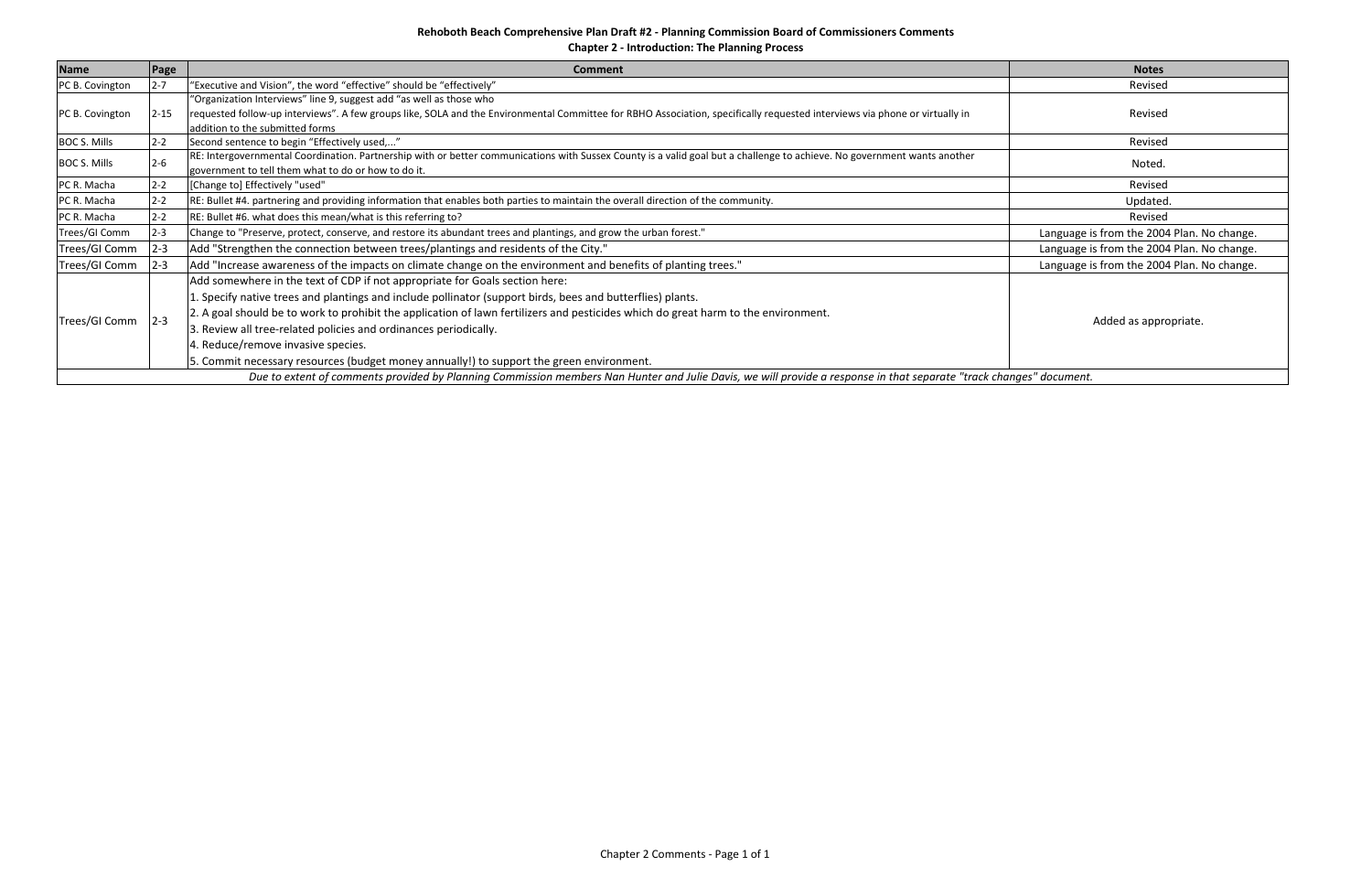**Chapter 3 ‐ Community Character Profile**

| <b>Name</b>           | Page     | <b>Comment</b>                                                                                                                                                                                                                                                                                                                                                           | <b>Notes</b>                         |
|-----------------------|----------|--------------------------------------------------------------------------------------------------------------------------------------------------------------------------------------------------------------------------------------------------------------------------------------------------------------------------------------------------------------------------|--------------------------------------|
| <b>BOC S. Mills</b>   | $3-2$    | Coordinate references to figures and maps with the figure and map (here and throughout document).                                                                                                                                                                                                                                                                        | Updated                              |
| <b>BOC S. Mills</b>   | $3 - 10$ | RE: Bandstand/Convention Hall/Special Events Committee. Sunset in 2021. Parking Task Force also sunset in 2021. Consider leaving in but identifying as sunset in 2021 at end of<br>description.                                                                                                                                                                          | Updated                              |
| <b>BOC S. Mills</b>   | $3 - 10$ | Within the document it mentions the Law Oversight Committee, consider adding this committee (but identifying it as sunset as noted for two other committees below).                                                                                                                                                                                                      | Updated                              |
| <b>BOC S. Mills</b>   | $3 - 11$ | RE: Listing of committees. New: Wilmington-Baltimore Avenue Streetscape Task Force. Access description from "Meetings" page on portal:<br>https://cityofrehoboth.civicweb.net/filepro/documents/61705?preview=61719 and https://cityofrehoboth.civicweb.net/Portal/MeetingTypeList.aspx                                                                                  | Added.                               |
| <b>BOC S. Mills</b>   | $3 - 11$ | As of December 17, 2021 I expect Commissioners to approve a new Stormwater Utility Task Force. Information on this new task force is yet to be put online. Information can be<br>obtained by making a request of Ann Womack, awomack@cityofrehoboth.com                                                                                                                  | Added.                               |
| <b>BOC S. Mills</b>   | $3 - 13$ | RE: Spreadsheet on public schools serving city and area students. Consider identifying the schools located within the incorporated city limits to distinguish those outside of the<br>city. (Only two: Rehoboth Elementary School and Rehoboth Cooperative Preschool).                                                                                                   | Address already contains City.       |
| <b>BOC S. Mills</b>   | $3 - 14$ | RE: Listing of community organizations. Ditto above on giving consideration to identifying which are located physically within the city limits.                                                                                                                                                                                                                          | Relocated to Appendix C.             |
| <b>BOC S. Mills</b>   | $3 - 24$ | RE: Under September. FYI - The Rehoboth Beach Homeowners' Association is abbreviated RBHA.                                                                                                                                                                                                                                                                               | Revised.                             |
| PC J. Ellison         | $3-2$    | Figure should be 3-1, not 2-1.                                                                                                                                                                                                                                                                                                                                           | Revised.                             |
| PC J. Ellison         | $3 - 4$  | Historic buildings exhibit architectural detail. Please add the word "rich" as in rich architectural detail. Every building, including bland ones, exhibit plain old<br>detail.                                                                                                                                                                                          | Revised.                             |
| PC J. Ellison         | $3 - 8$  | The City Position, goals and actions need to be broader than just addressing historic buildings. An action plan discussed yesterday is to investigate the formation<br>of a Historic Buildings Board, possibly with the cooperation of the Rehoboth Historical Society and Museum, to increase public awareness and appreciation of<br>historic buildings and resources. | Per PC Discussions.                  |
| PC J. Ellison         | $3 - 9$  | The text jumps suddenly to City Government and Community Organizations, and then again to Community Profile. These transitions need to be handled<br>differently.                                                                                                                                                                                                        | Updated                              |
| PC J. Ellison         | $3 - 24$ | Add in the month of May: Rehoboth Beach Arts Festival (with Rehoboth Art League)                                                                                                                                                                                                                                                                                         | Added.                               |
| <b>BOC P. Gossett</b> | $3 - 8$  | What does [GOAL] #4 mean?                                                                                                                                                                                                                                                                                                                                                | Revised.                             |
| <b>BOC P. Gossett</b> | $3 - 8$  | RE: Goal #5. Change to "cultural and historic resources in the city."                                                                                                                                                                                                                                                                                                    | Revised.                             |
| <b>BOC P. Gossett</b> | $3 - 10$ | RE: Bandstand/Convention Hall/Special Events Committee. This Committee has been "sunset" and no longer exists as of November 2021.                                                                                                                                                                                                                                       | Updated                              |
| <b>BOC P. Gossett</b> | $3 - 10$ | RE: Parking Task Force. This Committee was "sunset" in October 2021.                                                                                                                                                                                                                                                                                                     | Updated                              |
| <b>BOC P. Gossett</b> | $3 - 14$ | RE: Goal #8. Change to "provide inclusion to the community organizations within the City."                                                                                                                                                                                                                                                                               | Changes intended meaning. No change. |
| <b>BOC P. Gossett</b> | $3 - 14$ | Add Goal #10. Improve two-way communication with City residents, businesses and visitors.                                                                                                                                                                                                                                                                                | Added.                               |
| <b>BOC P. Gossett</b> | $3 - 14$ | RE: Action Item f. Change to "Continue to support community services and organizations, within the City, at an appropriate level."                                                                                                                                                                                                                                       | Revised.                             |
| <b>BOC P. Gossett</b> | $3 - 14$ | RE: Action Item h. Change to "Review the City's government"                                                                                                                                                                                                                                                                                                              | Revised.                             |
| <b>BOC P. Gossett</b> | $3 - 14$ | Add Action Item i. "Conduct a comprehensive review of the City code and create recommendations to meet current and future needs of the City."                                                                                                                                                                                                                            | Addressed in Chapter 4.              |
| <b>BOC P. Gossett</b> | $3 - 24$ | RE: Community Events. There are additional City events. Please contact Steven Perry at City Hall who can provide an UpToDate calendar of events.                                                                                                                                                                                                                         | Updated                              |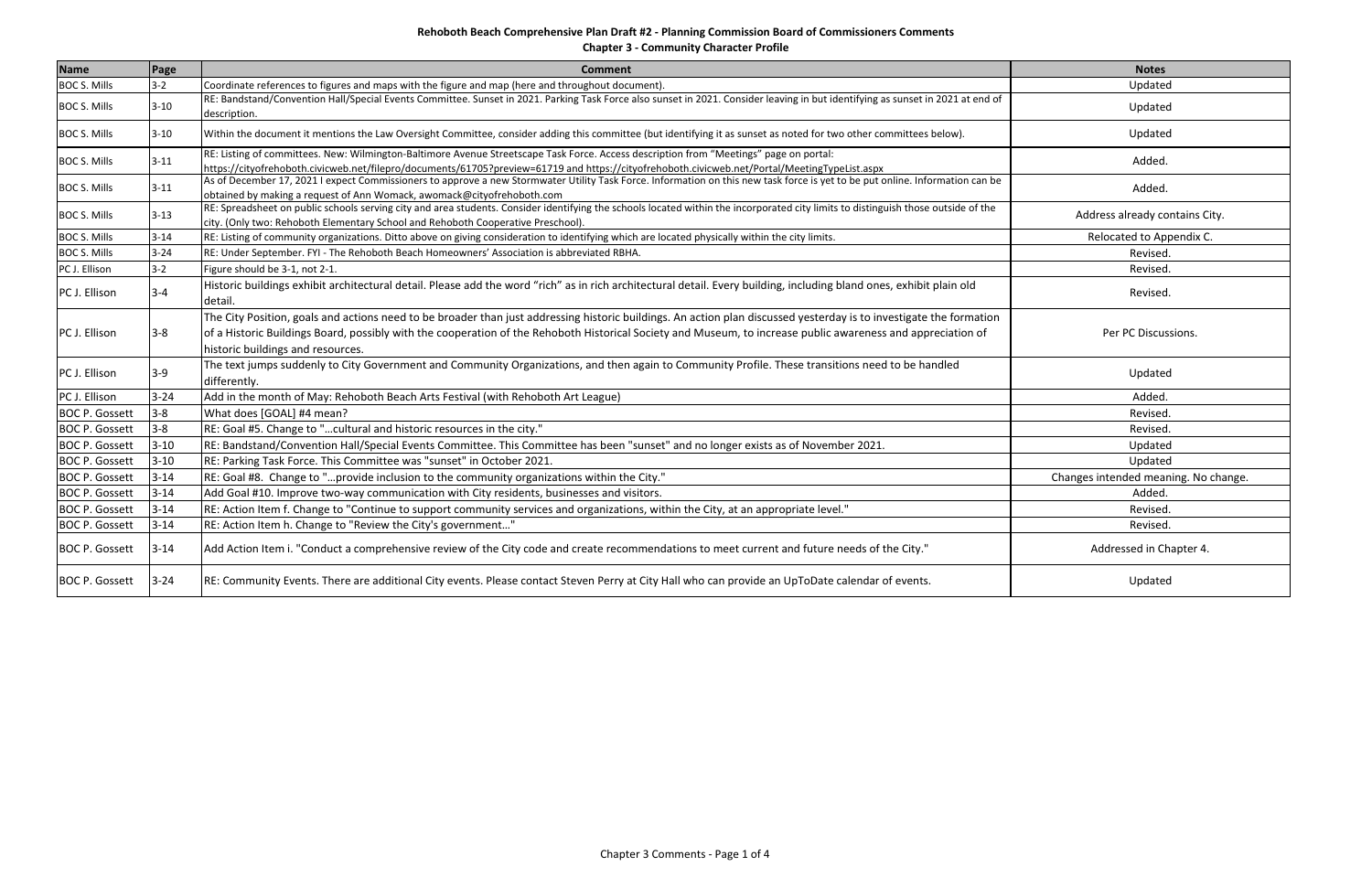# **Rehoboth Beach Comprehensive Plan Draft #2 ‐ Planning Commission Board of Commissioners Comments Chapter 3 ‐ Community Character Profile**

| <b>Name</b>           | Page     | <b>Comment</b>                                                                                                                                                                                                                                                                                                                                                                                                                                                                                                                                                                                                                                                                                                                                                                                                                                                                                                                                                                                                                                                                                                                                                                                                                                                                                                                                                                                                                                                                                                                                                                                                                                                                                                                                                                                                                                                                                                                                                                                                                                                                                                                                                                                                                                                                                                                                                                                                                                                                                                                                                                                                                                                                                                                                                                                                                                                                                                                                                                                                                                                                                                                                                                                                                                                                                                                                                                                                                                                                                                                                                                                                                                                                                                                                                                                                                                                                                                                                                                                                | <b>Notes</b>                                  |
|-----------------------|----------|---------------------------------------------------------------------------------------------------------------------------------------------------------------------------------------------------------------------------------------------------------------------------------------------------------------------------------------------------------------------------------------------------------------------------------------------------------------------------------------------------------------------------------------------------------------------------------------------------------------------------------------------------------------------------------------------------------------------------------------------------------------------------------------------------------------------------------------------------------------------------------------------------------------------------------------------------------------------------------------------------------------------------------------------------------------------------------------------------------------------------------------------------------------------------------------------------------------------------------------------------------------------------------------------------------------------------------------------------------------------------------------------------------------------------------------------------------------------------------------------------------------------------------------------------------------------------------------------------------------------------------------------------------------------------------------------------------------------------------------------------------------------------------------------------------------------------------------------------------------------------------------------------------------------------------------------------------------------------------------------------------------------------------------------------------------------------------------------------------------------------------------------------------------------------------------------------------------------------------------------------------------------------------------------------------------------------------------------------------------------------------------------------------------------------------------------------------------------------------------------------------------------------------------------------------------------------------------------------------------------------------------------------------------------------------------------------------------------------------------------------------------------------------------------------------------------------------------------------------------------------------------------------------------------------------------------------------------------------------------------------------------------------------------------------------------------------------------------------------------------------------------------------------------------------------------------------------------------------------------------------------------------------------------------------------------------------------------------------------------------------------------------------------------------------------------------------------------------------------------------------------------------------------------------------------------------------------------------------------------------------------------------------------------------------------------------------------------------------------------------------------------------------------------------------------------------------------------------------------------------------------------------------------------------------------------------------------------------------------------------------------------|-----------------------------------------------|
| <b>BOC P. Gossett</b> |          | From the 1996 Long Range Plan. "Renoboth's six heighborhoods can be described as follows:<br>The Historic District: Maryland, Olive, and Virginia on the north side, Delaware, Brooklyn, Philadelphia, and the first block of Laurel on the south side. This is a<br>varied neighborhood ranging from small camp houses to rambling boarding homes. Most are two-story with wood siding, white paint, and screened or glassed<br>front porches. The brick condominiums present a blatant proportion, rhythm, and scale problem with the rest of the neighborhood. The streets are a straight<br>grid layout with curbs and sidewalks. Setbacks are 10' to 15'. There are well-established trees and the landscaping is mostly natural or minimal.<br>The Pines: Bordered by Lake Gerar/Lake Ave. to Surf Ave. to Henlopen Ave. to Felton, to Columbia, to Kent/Sussex (non-commercial) to Lake Gerar. This<br>neighborhood, as its name implies, is dominated by trees including those in Central Park. The homes are in a variety of styles, ages, and size although the<br>tendency is toward larger homes and lots than in other areas of the City. Most are two-story, wood, and muted in color. There are many front porches and most<br>houses have front entries. The setbacks are 10' to 15' along straight streets with few sidewalks and curbs. The overall proportion and rhythm of the<br>neighborhood is excellent.<br>South Rehoboth: Boardwalk south to Silver Lake to Scarborough, to Philadelphia, to Bayard, to Laurel to Boardwalk. This neighborhood has a "beach-vacation<br>home" appearance with complementary, though very different, architectural styles. There is no threat of monotony. The homes are mostly older with various<br>newer styles mixed in and range from one to three-stories with two-story most frequent. A cottage architectural style predominates with wood facades and<br>screened front porches. The streets are in a straight grid layout with curbs and sidewalks. Setbacks are 10' to 15'. The landscaping is well-established and<br>maintained.<br>The newer residential areas of Country Club Estates and Schoolvue are bounded by Scarborough Avenue and State Road proceeding southwesstward to<br>Scarborough Avenue Extended.<br>Schoolvue: A self-contained residential area with distinct boundaries. It has a cohesive, complementary, "suburban" feeling in that most of the homes appear to<br>have been constructed in the same time period and share a one or two-story ranch-colonial style with wood siding, shutters, few front porches, entries facing<br>the street, and a 15' to 20' setback. The streets are straight, curbless, and without sidewalks. The neighborhood is generally well-maintained with established<br>landscaping and trees over 20' in height. Overall the proportions of the homes are complementary, thythm and scale along the street is good, and the home<br>facades vary enough to avoid monotony.<br>Country Club Estates: This neighborhood is generally random in style with a variety of facade treatments. The neighborhood has a variety of quite distinctive<br>homestyles. Many of the homes were constructed around the same time, however, many lots have been developed recently and are now for sale. Most homes<br>are one-story ranch style but the newer homes tend to be two-story. The dominant materials are plywood siding or vinyl/aluminum siding. Many homes have<br>wide screened porches and many entries are at the side of the house, not the street face. Setbacks are 10' to 15'. Neighborhood streets are straight with curved<br>perimeter streets, sidewalks, sloped curbs, and buried utilities. The landscaping is becoming established with trees over 20' high and most is well maintained.<br>Grove/Camp Meeting Area: State Rd, to Eifth St, to Felton to Heplopen/Grove to capal. This is the most varied residential district. There is a great variety of styles | Added.                                        |
| PC R. Macha           | $3 - 4$  | RE: Paragraph 2, "will amost certainly continue if left unchecked." I suggest this comment be removed. Unchecked - the City can't impose their view o personal<br>propery rights. If a landowner purchases property and they build to code, the City can't dictate if they keep/rebuild/build on privately owned property.                                                                                                                                                                                                                                                                                                                                                                                                                                                                                                                                                                                                                                                                                                                                                                                                                                                                                                                                                                                                                                                                                                                                                                                                                                                                                                                                                                                                                                                                                                                                                                                                                                                                                                                                                                                                                                                                                                                                                                                                                                                                                                                                                                                                                                                                                                                                                                                                                                                                                                                                                                                                                                                                                                                                                                                                                                                                                                                                                                                                                                                                                                                                                                                                                                                                                                                                                                                                                                                                                                                                                                                                                                                                                    | Updated                                       |
| PC R. Macha           | $3 - 4$  | RE: Paragraph 4. This is an opinion paragraph  should this be in the CDP?                                                                                                                                                                                                                                                                                                                                                                                                                                                                                                                                                                                                                                                                                                                                                                                                                                                                                                                                                                                                                                                                                                                                                                                                                                                                                                                                                                                                                                                                                                                                                                                                                                                                                                                                                                                                                                                                                                                                                                                                                                                                                                                                                                                                                                                                                                                                                                                                                                                                                                                                                                                                                                                                                                                                                                                                                                                                                                                                                                                                                                                                                                                                                                                                                                                                                                                                                                                                                                                                                                                                                                                                                                                                                                                                                                                                                                                                                                                                     | Noted.                                        |
| PC R. Macha           | $3 - 4$  | RE: Architectural Characteristics & Styles. shoudl this be an attachment? good/interesting info but really not pertinent to the CDP requirements.                                                                                                                                                                                                                                                                                                                                                                                                                                                                                                                                                                                                                                                                                                                                                                                                                                                                                                                                                                                                                                                                                                                                                                                                                                                                                                                                                                                                                                                                                                                                                                                                                                                                                                                                                                                                                                                                                                                                                                                                                                                                                                                                                                                                                                                                                                                                                                                                                                                                                                                                                                                                                                                                                                                                                                                                                                                                                                                                                                                                                                                                                                                                                                                                                                                                                                                                                                                                                                                                                                                                                                                                                                                                                                                                                                                                                                                             | Addresses Community Character. No changes.    |
| PC R. Macha           | $3 - 4$  | RE: last bullet, "replaced with newercomplete lot coverage." This is the commercial code roday. I would remove/reword this statement.                                                                                                                                                                                                                                                                                                                                                                                                                                                                                                                                                                                                                                                                                                                                                                                                                                                                                                                                                                                                                                                                                                                                                                                                                                                                                                                                                                                                                                                                                                                                                                                                                                                                                                                                                                                                                                                                                                                                                                                                                                                                                                                                                                                                                                                                                                                                                                                                                                                                                                                                                                                                                                                                                                                                                                                                                                                                                                                                                                                                                                                                                                                                                                                                                                                                                                                                                                                                                                                                                                                                                                                                                                                                                                                                                                                                                                                                         | Statement of existing conditions. No changes. |
| PC R. Macha           | $3 - 8$  | RE: Action Items. Offer incentives in the building code to make it econoically feasible to renovate/restore historic dwellings vs tear down/build new.                                                                                                                                                                                                                                                                                                                                                                                                                                                                                                                                                                                                                                                                                                                                                                                                                                                                                                                                                                                                                                                                                                                                                                                                                                                                                                                                                                                                                                                                                                                                                                                                                                                                                                                                                                                                                                                                                                                                                                                                                                                                                                                                                                                                                                                                                                                                                                                                                                                                                                                                                                                                                                                                                                                                                                                                                                                                                                                                                                                                                                                                                                                                                                                                                                                                                                                                                                                                                                                                                                                                                                                                                                                                                                                                                                                                                                                        | Added.                                        |
| PC R. Macha           | $3 - 14$ | RE: Goals. Benchmark against other coastal towns to ensure we are forward thinking and planning to stay competitive in the future as<br>residents/businesses/visitors assess location to buy/open a business/visit RB                                                                                                                                                                                                                                                                                                                                                                                                                                                                                                                                                                                                                                                                                                                                                                                                                                                                                                                                                                                                                                                                                                                                                                                                                                                                                                                                                                                                                                                                                                                                                                                                                                                                                                                                                                                                                                                                                                                                                                                                                                                                                                                                                                                                                                                                                                                                                                                                                                                                                                                                                                                                                                                                                                                                                                                                                                                                                                                                                                                                                                                                                                                                                                                                                                                                                                                                                                                                                                                                                                                                                                                                                                                                                                                                                                                         | Added.                                        |
| PC R. Macha           | $3 - 24$ | disagree [RE comment that some people say there are already too many events in town and to reconsider language in Action Item a]. Businesses thrive when<br>we have events in town, RB has become a more year round town - events bring people that will spend \$\$ but also serve our residents that enjoy events that a<br>town offers. Look at the impact of not having SeaWitch, runs, Holiday Tree Lighting during COVID.                                                                                                                                                                                                                                                                                                                                                                                                                                                                                                                                                                                                                                                                                                                                                                                                                                                                                                                                                                                                                                                                                                                                                                                                                                                                                                                                                                                                                                                                                                                                                                                                                                                                                                                                                                                                                                                                                                                                                                                                                                                                                                                                                                                                                                                                                                                                                                                                                                                                                                                                                                                                                                                                                                                                                                                                                                                                                                                                                                                                                                                                                                                                                                                                                                                                                                                                                                                                                                                                                                                                                                                | Noted.                                        |
| PC R. Macha           | $3 - 8$  | The goals and actions noted on this page don't all relate to Historic resources.                                                                                                                                                                                                                                                                                                                                                                                                                                                                                                                                                                                                                                                                                                                                                                                                                                                                                                                                                                                                                                                                                                                                                                                                                                                                                                                                                                                                                                                                                                                                                                                                                                                                                                                                                                                                                                                                                                                                                                                                                                                                                                                                                                                                                                                                                                                                                                                                                                                                                                                                                                                                                                                                                                                                                                                                                                                                                                                                                                                                                                                                                                                                                                                                                                                                                                                                                                                                                                                                                                                                                                                                                                                                                                                                                                                                                                                                                                                              | Noted.                                        |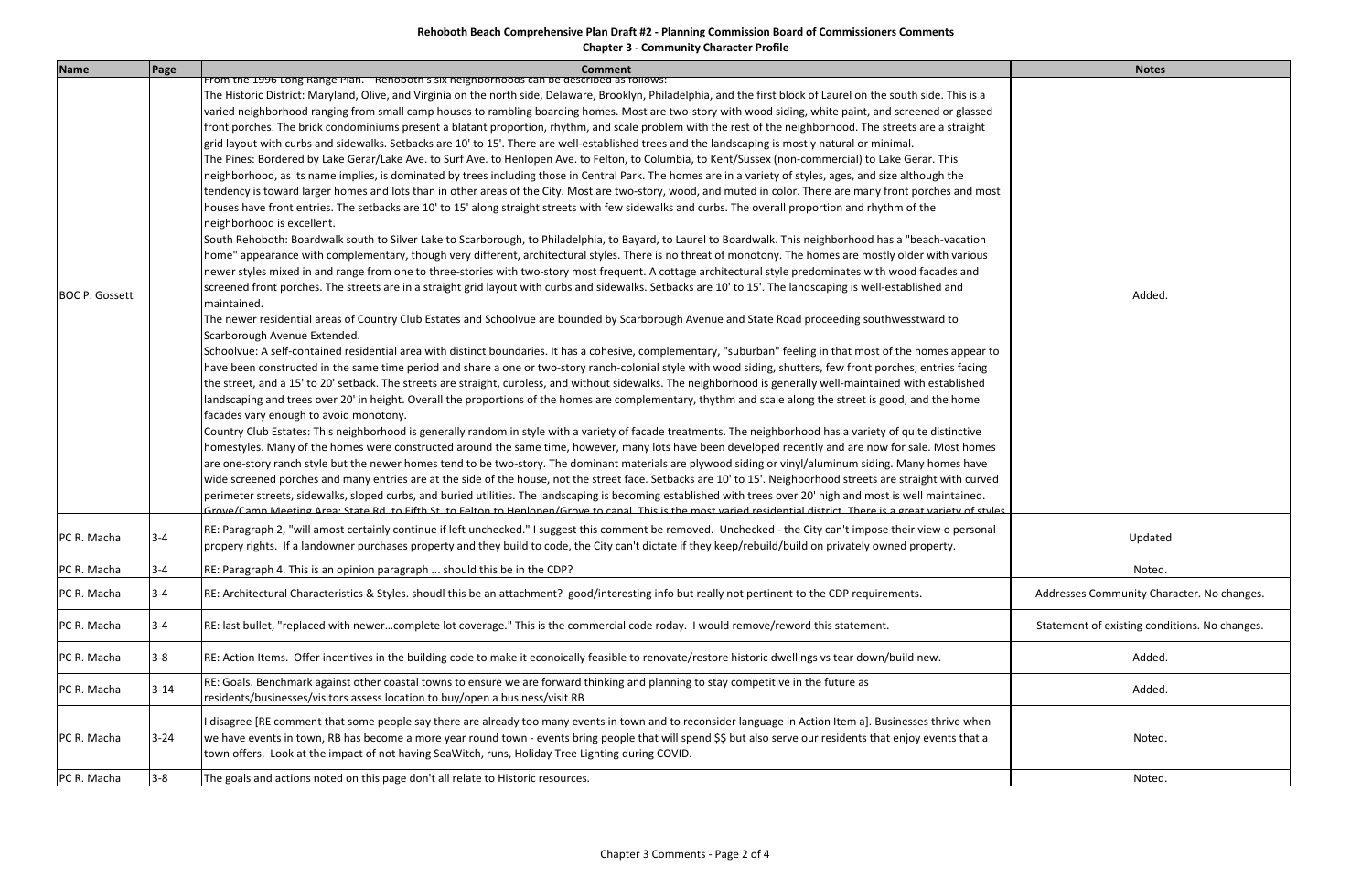**Chapter 3 ‐ Community Character Profile**

| <b>Name</b>   | Page     | Comment                                                                                                                                                                                                                                                                                                                                                                                                                                                                                                                                                                                                                                                                                                                                                                                                                                                                                               | <b>Notes</b>                                                                                                                                                                      |
|---------------|----------|-------------------------------------------------------------------------------------------------------------------------------------------------------------------------------------------------------------------------------------------------------------------------------------------------------------------------------------------------------------------------------------------------------------------------------------------------------------------------------------------------------------------------------------------------------------------------------------------------------------------------------------------------------------------------------------------------------------------------------------------------------------------------------------------------------------------------------------------------------------------------------------------------------|-----------------------------------------------------------------------------------------------------------------------------------------------------------------------------------|
| PC R. Macha   | $3 - 8$  | I disagree with this action item [suggested to enact strong historic preservation law/create historic districts/panel of experts appointed by the Mayor to hear<br>cases and appeals on whether properties should be placed in the district or preserved]. RB has a historical society/museum. I would think historical structures<br>have been ID why would we appoint a panel of experts when we have a historical society that the City supports.                                                                                                                                                                                                                                                                                                                                                                                                                                                  | Updated                                                                                                                                                                           |
| PC R. Macha   | $3 - 8$  | lis the suggestion that any structure built in or before the '70s is historical (based on a previous slide)? I don't think I agree with this thinking if that is the case.                                                                                                                                                                                                                                                                                                                                                                                                                                                                                                                                                                                                                                                                                                                            | Structures generally must be at least 50 years old to<br>meet National Register listing criteria (although there<br>are others).                                                  |
| PC R. Macha   |          | [RE: previously submitted comments] Agree with following suggestions: offer more arts, culture, entertainment; bandstand-iconic, continue this tradition; more<br>community events-family focused, create magical memories for kids/families/everyone; don't lose family focus; retain churches.                                                                                                                                                                                                                                                                                                                                                                                                                                                                                                                                                                                                      | Updated                                                                                                                                                                           |
| BOC S. Gay    |          | Historic resources - Another very challenging subject for the City.                                                                                                                                                                                                                                                                                                                                                                                                                                                                                                                                                                                                                                                                                                                                                                                                                                   | Noted.                                                                                                                                                                            |
| BOC S. Gay    |          | Goal #2 - Preserving Rehoboth's "overall character and small town charm" is not just about historic resources but a value statement about scale and character of<br>the City as a whole. It belongs in a more general/prominent section of the CDP.                                                                                                                                                                                                                                                                                                                                                                                                                                                                                                                                                                                                                                                   | Noted.                                                                                                                                                                            |
| BOC S. Gay    |          | There are good suggestions regarding architectural review/controls and preservation legislation.                                                                                                                                                                                                                                                                                                                                                                                                                                                                                                                                                                                                                                                                                                                                                                                                      | Noted.                                                                                                                                                                            |
| BOC S. Gay    |          | Goal #2 and Action item (b) – supporting community organization with monetary donations, marketing website postings. This should not be included in the CDP.<br>We already support a few key organizations such as the library and museum. We should not be obligated to support others. It is not the city's role to advertise<br>non-municipal services and organizations in the area. This should be done through established marketing channels such as the Chamber and Main Street.                                                                                                                                                                                                                                                                                                                                                                                                              | Revised.                                                                                                                                                                          |
| BOC S. Gay    |          | If agree with the suggestion to eliminate Community Organizations from the CDP. I was on the PC when this list was compiled. It was created solely for the<br>purpose of publicizing the survey to get as many responses as possible. There was never an intent to interview organizations based outside the city or to profile<br>them in the CDP. In looking at other CDP's for towns in DE, I note that the only community organizations included are those based in the town.                                                                                                                                                                                                                                                                                                                                                                                                                     | Relocated to Appendix C.                                                                                                                                                          |
|               |          | Due to extent of comments provided by Planning Commission members Nan Hunter and Julie Davis, we will provide a response in that separate "track changes" document.                                                                                                                                                                                                                                                                                                                                                                                                                                                                                                                                                                                                                                                                                                                                   |                                                                                                                                                                                   |
| Jim Ellison   | Page 2-7 | I find the population projections for Rehoboth Beach to be excessive (I'm assuming that the numbers are for our 1 sq.mile city only), as the population has remained fairly stable<br>since the 1060s. I just don't see where we would put another 1/3 of our present population in the city, which is already built out with the one exception of the "Baymart"<br>property.                                                                                                                                                                                                                                                                                                                                                                                                                                                                                                                         | Added disclaimer - do not consider availability of land,<br>household size, etc.                                                                                                  |
| Michael Bryan |          | Given the fact that the City is already built-out and contains approximately 1.5 square miles, the projected increase in the City population may be too high                                                                                                                                                                                                                                                                                                                                                                                                                                                                                                                                                                                                                                                                                                                                          | Added disclaimer - do not consider availability of land,<br>household size, etc.                                                                                                  |
| Nan Hunter    |          | The section on seasonal population is less useful than it might be because there is no municipal level data from the DPC. The absence of any estimate of peak population<br>specifically for Rehoboth creates a major gap in the data. In the 2010 CDP (p. 20), DNREC data on wastewater flows produced an estimate of a peak Rehoboth population in July<br>2005 of more than 49,000 persons. Has that increased? Decreased? I would also strongly encourage the team to search for at least some comparable data for Lewes. (I question<br>whether the average of 3.3 persons per seasonal residence is the best estimate for Rehoboth and whether measures based on more similar locales could be found. It's not clear<br>why measures from Florida and Michigan were used.)<br> In addition to the DPC results, the County commissioned a report prepared by Robert Siegel & Associates, Inc. in | The 3.3 persons per seasonal residence is the figure<br>used by the State to project County Seasonal<br>Population (utilizing the FL/MI studies, which are<br>commonly accepted). |
| Tom West      | Page 2-8 | April 2017, which indicated that the total population of Sussex County during the peak season may grow even higher than the DPC's 385,100 estimate in 2045 (County Plan,<br>page 2-4). That report estimates that there is a possibility of 495,810 people by 2045 (351,801 permanent residents plus 144,009 seasonal residents). That estimate hinges on<br>sharp population growth of permanent residents driven by new economic development and employment. Based on those findings the County used projections that were<br>approximately 15% greater than the projections provided by DPC for planning purposes.                                                                                                                                                                                                                                                                                 | Added.                                                                                                                                                                            |
|               |          | Goals. The Goals at the end of this chapter include: "Protect historic and characteristic structures," and "Preserve Rehoboth's overall character and small-town charm." But<br>how? These statements are too general to be meaningful. Some of the data in the chapter about the number of historic properties that have been demolished suggests that we<br>are not meeting this goal. And, if historic preservation is to be a goal for the future, the 2022 CDP needs to propose new directions.                                                                                                                                                                                                                                                                                                                                                                                                  |                                                                                                                                                                                   |
| J. Davis      | Page 6-7 | The four "Action Items" following the Goals are hardly more meaningful. Two are focused on promoting inclusionary events and activities within the City. While laudatory, these<br>Action Items have little to do with historical resources.                                                                                                                                                                                                                                                                                                                                                                                                                                                                                                                                                                                                                                                          | Updated                                                                                                                                                                           |
|               |          | The other two Action Items encourage owners of historic properties to use federal and state historic tax credits to restore historic buildings, and to urge government agencies to<br>adopt educational awareness and promotions regarding historic rehabilitation grants and programs. Surely, there are other, more effective strategies the City could adopt to<br>preserve and protect its historic structures than simply referring owners of historic properties to federal and state historic preservation programs.                                                                                                                                                                                                                                                                                                                                                                           |                                                                                                                                                                                   |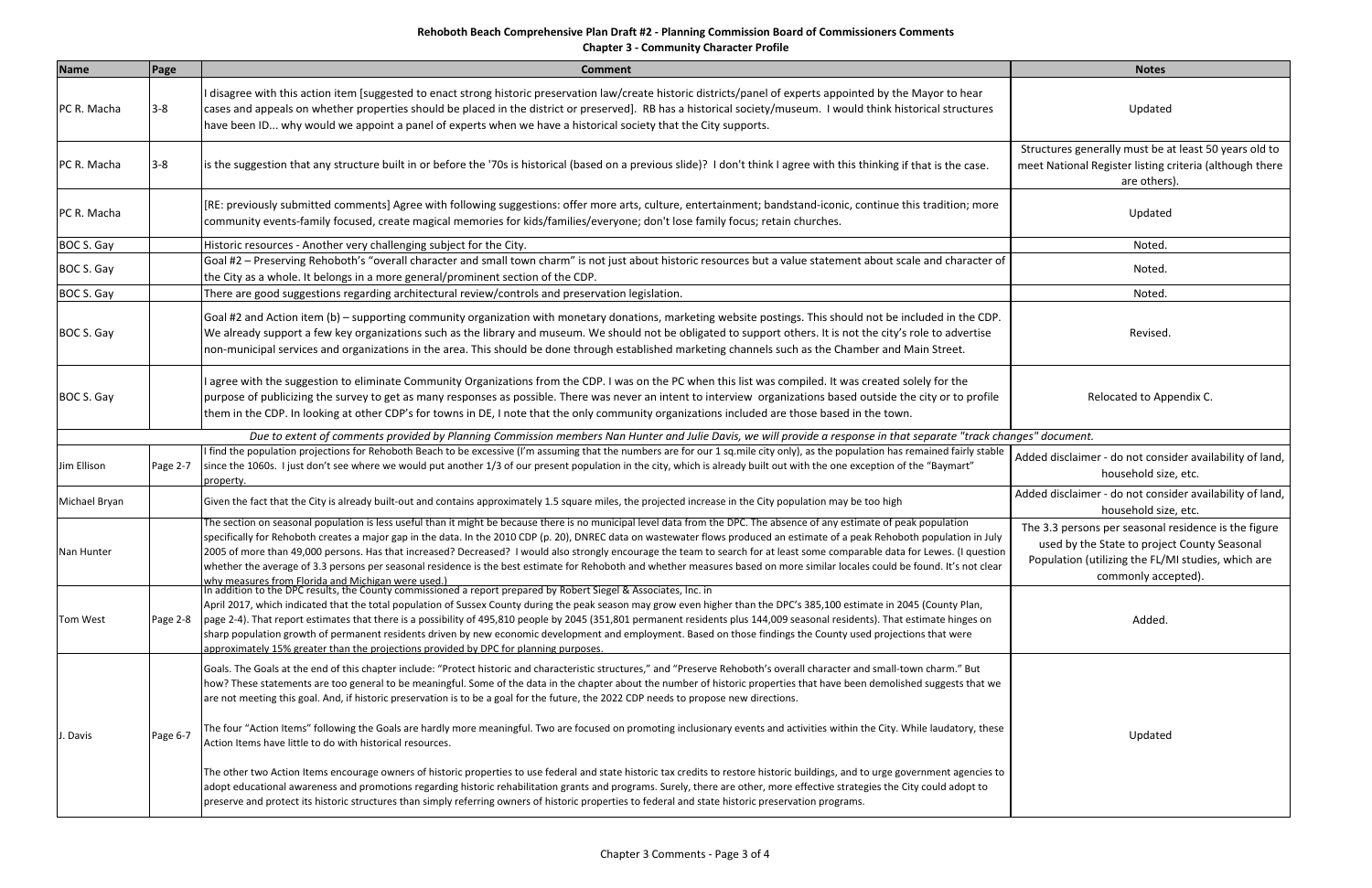**Chapter 3 ‐ Community Character Profile**

| <b>Name</b>   | Page     | <b>Comment</b>                                                                                                                                                                      | <b>Notes</b> |
|---------------|----------|-------------------------------------------------------------------------------------------------------------------------------------------------------------------------------------|--------------|
| J. Dewey      | Page 6-7 | Action D - Does the term "inclusionary" need further expansion or definition? Needed public facility disability access improvements are continuously deferred in favor of other     | Updated      |
|               |          | wants, such as Wayfinding.                                                                                                                                                          |              |
|               |          | There is no recognition throughout the text and in the goals and actions that the city of Rehoboth Beach lacks a strong preservation interest among its citizens and leaders.       |              |
| Jim Ellison   | Page 6-7 | Demolitions of historic buildings continue unabated and any attempt to suggest saving these resources is met with arguments about "property rights" - don't mess with them. I       | Updated      |
|               |          | believe this should be acknowledged specifically in the text and perhaps in the goals and actions.                                                                                  |              |
|               |          | The preservation of traditional Rehoboth Cottages should be included as part of the historic preservation of the City, whether by historic architectural controls or incentives to  |              |
| Michael Bryan |          | encourage the preservation of these cottages. This issue is not addressed in Chapter 6. Without limiting property rights, an incentive program could be developed to encourage      | Added        |
|               |          | the preservation of old Rehoboth Cottages.                                                                                                                                          |              |
|               |          | The information and recommendations in this chapter are all good, but with out strong historic preservation legislation enacted by the City there won't be much achieved in         |              |
|               |          | the way of Historic Preservation.                                                                                                                                                   |              |
| S. Kaufmann   |          | Accordingly, I suggest that in the Goals lists section an additional one be added proposing consideration of enactment of a strong historic preservation law. It should provide for | Updated      |
|               |          | the creation of Historic Districts and the protection of historically significant structures. A panel of experts appointed by the City Mayor would hear cases and appeals on        |              |
|               |          | weather properties should be placed in the district or be preserved. I have no other comments on chapter.                                                                           |              |
| Michael Bryan |          | Enactment of Historic Preservation Regulations for Residential Properties should be included, including incentives for preserving old Rehoboth Cottages.                            | Updated      |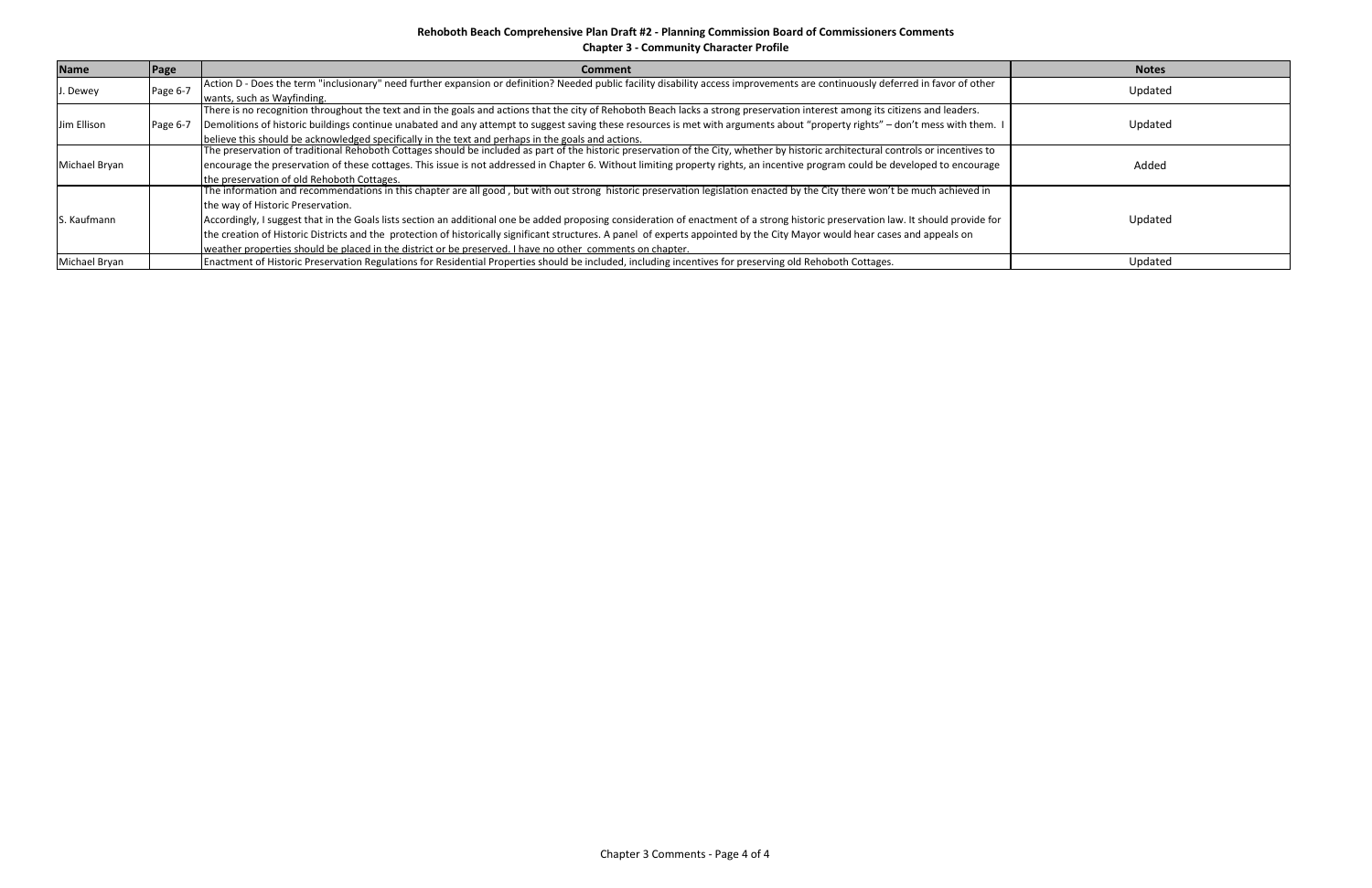**Chapter 4 ‐ Land Use Annexation**

| <b>Name</b>           | Page     | <b>Comment</b>                                                                                                                                                                                                                                                                                                                                                                                                                                                                                                                                                                                                                                                                                                       | <b>Notes</b>                                                                                                                                    |
|-----------------------|----------|----------------------------------------------------------------------------------------------------------------------------------------------------------------------------------------------------------------------------------------------------------------------------------------------------------------------------------------------------------------------------------------------------------------------------------------------------------------------------------------------------------------------------------------------------------------------------------------------------------------------------------------------------------------------------------------------------------------------|-------------------------------------------------------------------------------------------------------------------------------------------------|
| PC B. Covington       | $4 - 2$  | "State Role" line 2, should be "spread-out".                                                                                                                                                                                                                                                                                                                                                                                                                                                                                                                                                                                                                                                                         | Updated                                                                                                                                         |
| PC B. Covington       | $4 - 3$  | 4th line from top, "The" should match other indents, above.                                                                                                                                                                                                                                                                                                                                                                                                                                                                                                                                                                                                                                                          | Updated                                                                                                                                         |
| PC B. Covington       | $4 - 14$ | "Other Annexation" I haven't heard or any additional annexation concerns other than maybe Rehoboth Ave extended from the Circle to Route 1                                                                                                                                                                                                                                                                                                                                                                                                                                                                                                                                                                           | Noted                                                                                                                                           |
| <b>BOC S. Mills</b>   | $4 - 6$  | Table 4-1 (I don't understand this table with blanks in the right column.)                                                                                                                                                                                                                                                                                                                                                                                                                                                                                                                                                                                                                                           | Need PC Input to populate; discussing at next meeting                                                                                           |
| <b>BOC S. Mills</b>   | $4 - 13$ | RE: Ch.4 Action Item (d). "Recreate an architectural review procedure" Consider saying "Examine development of an architectural review procedure"                                                                                                                                                                                                                                                                                                                                                                                                                                                                                                                                                                    | Updated                                                                                                                                         |
| PC J. Ellison         | $4 - 11$ | What is meant by a mixed-use overlay that would "encourage high-quality design by providing both greater flexibility and more control"?? This needs further explanation.                                                                                                                                                                                                                                                                                                                                                                                                                                                                                                                                             | Updated                                                                                                                                         |
| PC J. Ellison         | $4 - 11$ | What, under Redevelopment, are "new desired development trends"? This needs further explanation.                                                                                                                                                                                                                                                                                                                                                                                                                                                                                                                                                                                                                     | Noted                                                                                                                                           |
| PC J. Ellison         | $4 - 11$ | On the Municipal Annexation Plan of Service, it is not clear if this is required ONLY if there is an application for annexation, or required regardless of any interest in/requests for<br>annexation. This should be made clear.                                                                                                                                                                                                                                                                                                                                                                                                                                                                                    | Updated                                                                                                                                         |
| <b>BOC P. Gossett</b> | $4 - 6$  | RE: Table 4-1. I strongly support the continued use of a different color for EACH zoning classification, including the 3 distinct residentiaal zones, and the 3 distinct commercial zones.<br>Merging distinct zoning classifications into "residential" or "commercial" is not recommended.                                                                                                                                                                                                                                                                                                                                                                                                                         | Each Zoning does already have its own; Future Land<br>Uses are aggregated. Zoning does not equal future<br>land use. No change.                 |
| <b>BOC P. Gossett</b> | $4 - 8$  | RE: Table 4-5. I would suggest adding an appendix of the actual code language in addition to the brief descriptions provided here.                                                                                                                                                                                                                                                                                                                                                                                                                                                                                                                                                                                   | Available on City website. No change.                                                                                                           |
| <b>BOC P. Gossett</b> | $4 - 13$ | RE: Action Item d. An architectural design manual was developed by committee in November 2007 and is on file with the City secretary. This should be used as a basis<br>for thiis action item.                                                                                                                                                                                                                                                                                                                                                                                                                                                                                                                       | Noted.                                                                                                                                          |
| <b>BOC P. Gossett</b> | $4 - 14$ | RE: Action Item i. Gathering stakeholder input is aan important part of ANY action of the City including all land use and zoning changes. It does not need to be called<br>out as a separate action item.                                                                                                                                                                                                                                                                                                                                                                                                                                                                                                            | Updated                                                                                                                                         |
| <b>BOC P. Gossett</b> | $4 - 14$ | Add Action Item k. "Examing and evaluate the effectiveness and applicability of Form Based Codes."                                                                                                                                                                                                                                                                                                                                                                                                                                                                                                                                                                                                                   | Added                                                                                                                                           |
| PC R. Macha           | $4 - 13$ | RE: Action Item a. [Add] and review annexation every 12 months going forward.                                                                                                                                                                                                                                                                                                                                                                                                                                                                                                                                                                                                                                        | Noted                                                                                                                                           |
| PC R. Macha           |          | [RE: annexation and related map] Alot more discussion on the reason to annex land is needed. The PC has not spent any time on this  I don't think the M&C have<br>either.                                                                                                                                                                                                                                                                                                                                                                                                                                                                                                                                            | Need PC Input to populate; discussing at next meeting                                                                                           |
| BOC S. Gay            |          | This section of the discussion guide seems somewhat redundant with earlier sections that address each topic and my comments on them are included earlier in this<br>document. However, I do note the attached maps and numerous notes on actions needed on the maps. I will focus my attention here mostly on those maps.                                                                                                                                                                                                                                                                                                                                                                                            | No map comments provided. No change.                                                                                                            |
| BOC S. Gay            |          | First, I understand that the process of getting accurate parcel information is ongoing and will not have been completed by the time this CDP is finalized. I am<br>concerned about the pair of maps on Future Land Use, the one from the 2010 CDP and the proposed map for 2022. I do not think it's a good idea to have a new color-<br>coding for our zoning map. I understand that the intent may have been to simplify into residential and commercial but it sets a dangerous precedent. With all<br>commercial as one color, the implication is that it is all one zone. C-1 and C-3 are different in important ways, as are R-1 and R-2. Why not just leave the zoning map<br>the way it was in the 2010 CDP? | Not proposing new color coding for Zoning Map;<br>Zoning Map actually cut/pasted from PDF. Future Land<br>Use does not equal zoning. No change. |
| BOC S. Gay            |          | On other topics in this section, I support the inclusion of architectural review. I don't know what underutilized areas of the City refers to? I thought the term meant<br>vacant properties or undeveloped land. While there are a few single parcels in the city that are undeveloped, they are in private ownership. I do not see any<br>"underutilized areas" in the City.                                                                                                                                                                                                                                                                                                                                       | Updated                                                                                                                                         |
| BOC S. Gay            |          | Relevant Survey Results. Q12. Would you encourage or discourage the following land uses in the City of Rehoboth Beach? Among the responses for "strongly<br>encourage and encourage" Protection of natural areas/open space 96.23% Residential/single-family 87.58% Public outdoor recreation 84.87% Tourist-based (bed &<br>breakfast, restaurant, gift shop) 69.15% Retail stores 55.82% Mixed use 35.08% Hotels/motels 25.36% (lowest score of all 16 choices)                                                                                                                                                                                                                                                    | Noted                                                                                                                                           |
| BOC S. Gay            |          | Other relevant findings from the survey: 74.48% strongly agree or agree that land use compatibility and zoning enforcement needs more attention in the City.                                                                                                                                                                                                                                                                                                                                                                                                                                                                                                                                                         | Noted                                                                                                                                           |
|                       |          | Due to extent of comments provided by Planning Commission members Nan Hunter and Julie Davis, we will provide a response in that separate "track changes" document.                                                                                                                                                                                                                                                                                                                                                                                                                                                                                                                                                  |                                                                                                                                                 |

|     | <b>Notes</b>                                                                                                                                    |
|-----|-------------------------------------------------------------------------------------------------------------------------------------------------|
|     | Updated                                                                                                                                         |
|     | Updated                                                                                                                                         |
|     | Noted                                                                                                                                           |
|     | Need PC Input to populate; discussing at next meeting.                                                                                          |
|     | Updated                                                                                                                                         |
|     | Updated                                                                                                                                         |
|     | Noted                                                                                                                                           |
|     | Updated                                                                                                                                         |
|     | Each Zoning does already have its own; Future Land<br>Uses are aggregated. Zoning does not equal future<br>land use. No change.                 |
|     | Available on City website. No change.                                                                                                           |
| sis | Noted.                                                                                                                                          |
|     | Updated                                                                                                                                         |
|     | Added                                                                                                                                           |
|     | Noted                                                                                                                                           |
|     | Need PC Input to populate; discussing at next meeting.                                                                                          |
|     | No map comments provided. No change.                                                                                                            |
| or- | Not proposing new color coding for Zoning Map;<br>Zoning Map actually cut/pasted from PDF. Future Land<br>Use does not equal zoning. No change. |
|     | Updated                                                                                                                                         |
|     | Noted                                                                                                                                           |
|     | Noted                                                                                                                                           |
|     | nges" document.                                                                                                                                 |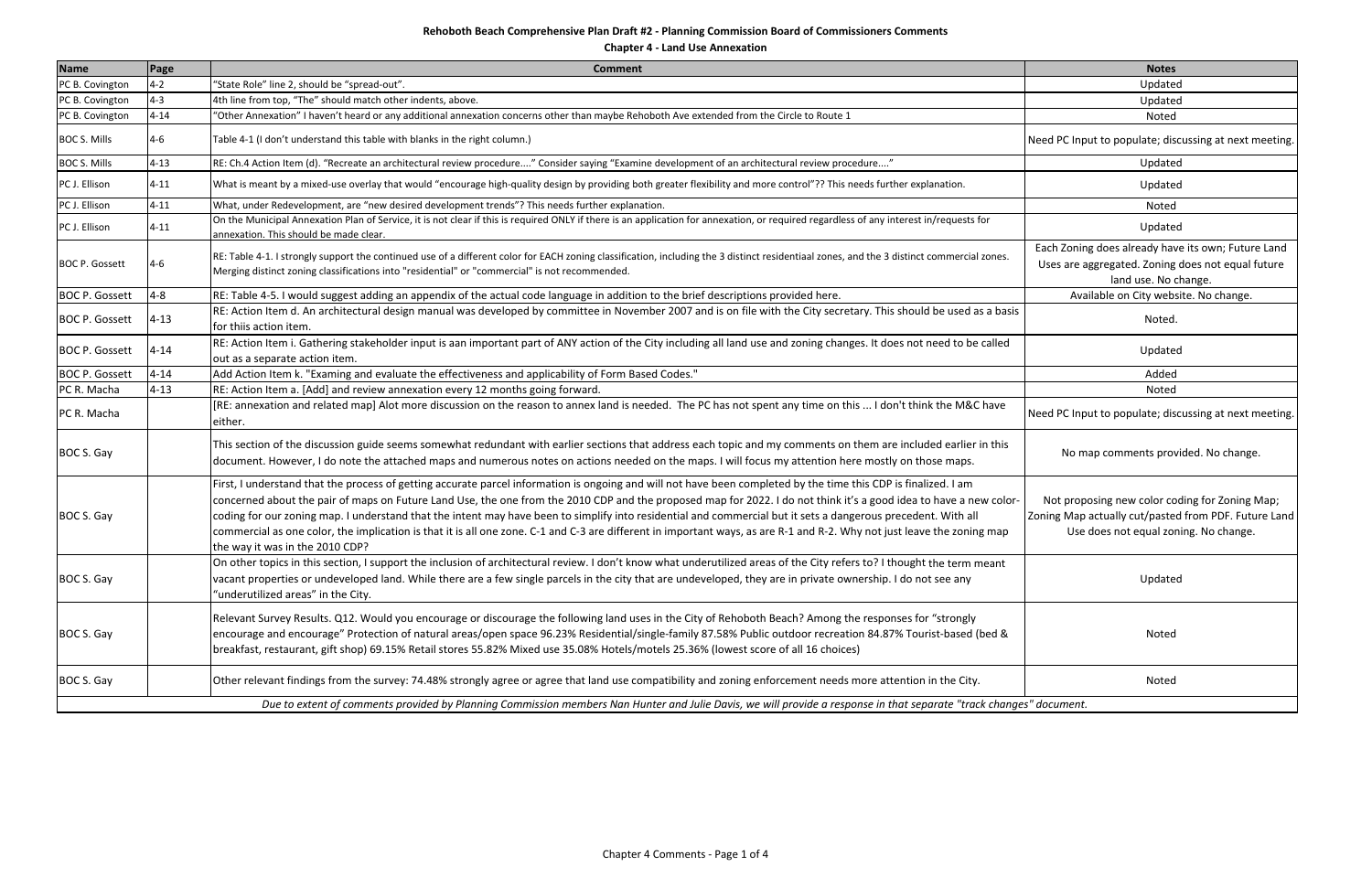**Chapter 4 ‐ Land Use Annexation**

| <b>Name</b> | Page      | <b>Comment</b>                                                                                                                                                                                                                                                                                                                                                                                                                                                                                                                                                                                                                                                                                                     | <b>Notes</b> |
|-------------|-----------|--------------------------------------------------------------------------------------------------------------------------------------------------------------------------------------------------------------------------------------------------------------------------------------------------------------------------------------------------------------------------------------------------------------------------------------------------------------------------------------------------------------------------------------------------------------------------------------------------------------------------------------------------------------------------------------------------------------------|--------------|
|             |           | As to specific provisions regarding land use planning for the City, other than a tutorial regarding the zones and uses in our zoning code, the only new material (new to me anyway) is<br>in the "Future Land Use" discussion in which the consultants advocate preparation of a "future land use map," which is referred to as "Map 8 - Future Land Use."                                                                                                                                                                                                                                                                                                                                                         |              |
|             |           | The text states that the "Planning Consultants conducted a GIS mapping analysis to compare the City's Official Zoning Map to the future land use categories. Map 8 -- Future Land Use<br>was created using the most recent Sussex County parcel data and the City's Official Zoning Map (Map 10) to create compatibility between the land<br>use and zoning categories. The newly created Map 8 - Future Land Use reflects the methodology used for this comparison, which is further detailed in Table 11-1."                                                                                                                                                                                                     |              |
|             |           | Table 11-1 shows the City's Zoning Classifications, which are color-coded and juxtaposed with the City's Future Land Use Classifications, which are also color-coded. According to the<br>text, "All proposed future zoning amendments to the Official Zoning Map would have to be consistent with the assigned future land use classifications. If the request is for another<br>zoning classification than the one assigned, it will require a Comprehensive Map Amendment to Maps 8-Future Land Use and if approved, Map 10-Zoning, as well as the acreage<br>tables shown in Table 11-2 - Future Land Use Composition within City Limits."                                                                     |              |
| J. Davis    | Page 11-6 |                                                                                                                                                                                                                                                                                                                                                                                                                                                                                                                                                                                                                                                                                                                    | Updated      |
|             |           | I find it difficult to evaluate the consultant's proposal for preparation of a "Future Land Use Map" using GIS technology. Leaving aside some obvious questions such as whether<br>preparation of such a map is within the scope of this CDP exercise, I suspect the process of preparing a detailed map of future land uses throughout the City would open a Pandora's<br>box of highly controversial issues, including whether commercial uses should expand into areas now zoned residential and/or vice versa. In addition, there is simply not enough time<br>remaining in this CDP drafting process for the Planning Commission to undertake a subject as broad as future land uses for the City as a whole. |              |
|             |           | Another major issue is Table 11-1, Future Land Use and Zoning Compatibility. Based on the color coding, the Table apparently collapses our three Residential zones and our three<br>Commercial zones into a single zone each for future land use classifications. The line below then states "All proposed future zoning amendments to the Official Zoning Map must be<br>consistent with the assigned future land use classifications."                                                                                                                                                                                                                                                                           |              |
|             |           | However, the three existing Residential zones and the three Commercial zones were each adopted with separate purposes and provisions to regulate separate land uses. Many<br>current and past members of the Planning and City Commissions, as well as the Planning Commission's attorney, have indicated that they believe there should be more zones, not<br>fewer. In any event, there is no explanation or discussion of why our current Residential and Commercial zones should be collapsed into a single zone each.                                                                                                                                                                                         |              |
|             |           | Goals and Action Items. Many of the Goals and Action Items are about making the maps accurate. However, there are several that need to be clarified and/or made more specific. Foir<br>example,                                                                                                                                                                                                                                                                                                                                                                                                                                                                                                                    |              |
|             |           | Goals:<br>• "To determine appropriate redevelopment and repurpose of structures and land uses throughout the city limits." What is "appropriate" redevelopment? What is "appropriate"<br>repurposing of structures and land uses? How does this Goal fit within the context of this CDP? Some examples would be useful.                                                                                                                                                                                                                                                                                                                                                                                            |              |
|             |           | • "To increase professional customer service with better planning and redevelopment tools, updated code regulations, and clear procedures for consideration." What is the<br>"professional customer service" that needs to be increased with better planning and redevelopment tools? What "code regulations" need to be updated? What does "clear<br>procedures for consideration" mean?                                                                                                                                                                                                                                                                                                                          |              |

|         | <b>Notes</b> |  |
|---------|--------------|--|
| í       |              |  |
| se      |              |  |
| $\cdot$ |              |  |
|         | Updated      |  |
| ;<br>e  |              |  |
|         |              |  |
|         |              |  |
| or      |              |  |
|         |              |  |
|         |              |  |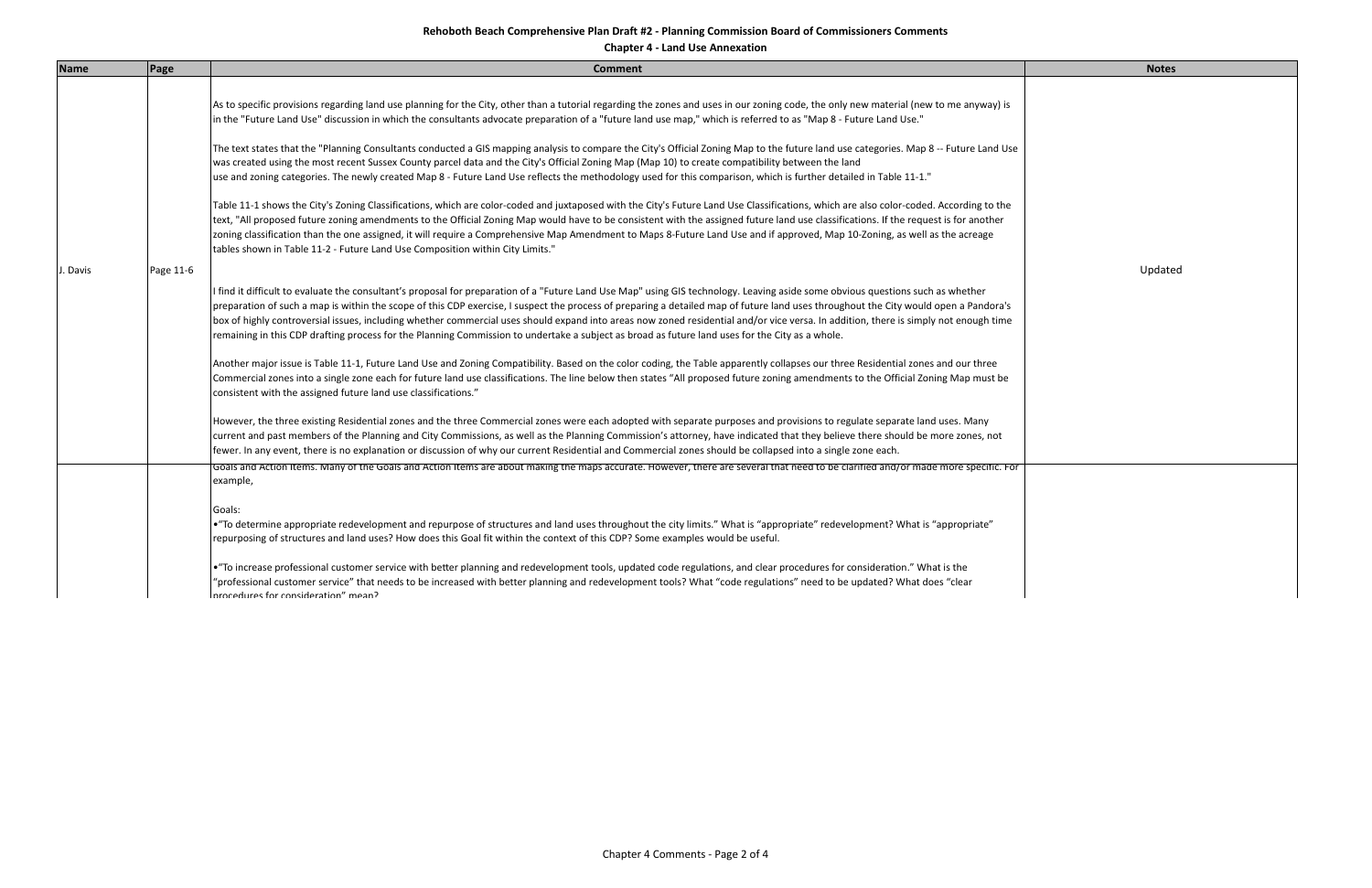**Chapter 4 ‐ Land Use Annexation**

| <b>Name</b>  | Page       | <b>Comment</b>                                                                                                                                                                                                                                                                                                                                                                                                                                                                                                                                                                                                                                                                                                                                                                                                                                                                                                                                                                                                                     | <b>Notes</b> |
|--------------|------------|------------------------------------------------------------------------------------------------------------------------------------------------------------------------------------------------------------------------------------------------------------------------------------------------------------------------------------------------------------------------------------------------------------------------------------------------------------------------------------------------------------------------------------------------------------------------------------------------------------------------------------------------------------------------------------------------------------------------------------------------------------------------------------------------------------------------------------------------------------------------------------------------------------------------------------------------------------------------------------------------------------------------------------|--------------|
|              |            | <b>Action items:</b><br>. "Review the City's Zoning Map for consistency with the Comprehensive Plan's Future Land Use Map, ensuring compliance within 18 months of Plan adoption" This statement<br>assumes the consultant will prepare a Future Land Use Map for inclusion in the 2022 CDP. For reasons stated above, this should not be a foregone conclusion. Also, as noted above,<br>the consolidation of residential and commercial zoning districts for future land use is troubling.                                                                                                                                                                                                                                                                                                                                                                                                                                                                                                                                       |              |
| . Davis      | Page 11-12 | • "Review and update City Code regulations by identifying areas of conflict, clarifications, areas for opportunities, and introducing new regulations in support of the CPD (sic)<br>recommendations." I understand that the City Manager has already engaged a consultant to manage the City's code library. Also, I did not see any recommendations in this Draft that<br>suggest a need for specific new regulations.                                                                                                                                                                                                                                                                                                                                                                                                                                                                                                                                                                                                           | Updated      |
|              |            | . I dentify and promote adaptive redevelopment and underutilized areas for a vibrant community while preserving the character. Is the 2022 CDP going to identify areas ripe for<br>adaptive redevelopment and utilization? If the City actually has areas that qualify for adaptive redevelopment and increased utilization, they should be listed and discussed.                                                                                                                                                                                                                                                                                                                                                                                                                                                                                                                                                                                                                                                                  |              |
|              |            | • "Create a parcel based existing land use inventory with assigned categories to further determine mixed use structures, non-conforming uses, variances, etc." I don't understand what<br>purpose this inventory would serve. Many if not most properties in the City are non-conforming because they were developed either before the zoning code was adopted, or<br>pursuant to code provisions that have since changed. Variances are approved to resolve issues specific to a given property. What is the purpose of including these properties in an<br>overall "land use inventory?"                                                                                                                                                                                                                                                                                                                                                                                                                                         |              |
|              |            | • "Create a parcel based existing business license GIS data layer to include rental properties." This might be a good idea, but the City's inventory of rental properties changes every year.<br>Creating and updating this GIS data layer on an annual basis could be very labor-intensive for the City staff.                                                                                                                                                                                                                                                                                                                                                                                                                                                                                                                                                                                                                                                                                                                    |              |
|              |            | • "Gather stakeholder input on redevelopment demands, trends, accessibility, and potential obstacles for proposed improvements." What stakeholders? What redevelopment<br>demands? What obstacles? What proposed improvements? This reads like a recommendation intended to facilitate substantial new development within the City. It is not a<br>recommendation that I would support.                                                                                                                                                                                                                                                                                                                                                                                                                                                                                                                                                                                                                                            |              |
|              |            | • "Continue to work with local business organizations to continue to promote local business." What does this have to do with land use?                                                                                                                                                                                                                                                                                                                                                                                                                                                                                                                                                                                                                                                                                                                                                                                                                                                                                             |              |
| . Dewey      | Page 11-12 | Action Item H - "classification with clear and transparent regulations, protections for adjacent residential neighborhoods"                                                                                                                                                                                                                                                                                                                                                                                                                                                                                                                                                                                                                                                                                                                                                                                                                                                                                                        | Updated      |
| Rachel Macha | Page 11-10 | Further land annexation? Canal to Rte. 1 - RB extended; should discuss this topic when we have joint meeting with PC and M&C                                                                                                                                                                                                                                                                                                                                                                                                                                                                                                                                                                                                                                                                                                                                                                                                                                                                                                       | Updated      |
| Nan Hunter   |            | Add comparative description of current codes for commercial development in Rehoboth and other coastal communities. See recent Letter to the Editor from two City Commissioners:<br>https://www.capegazette.com/article/moving-rehoboth-beach-forward/229271?amgee-source=dh                                                                                                                                                                                                                                                                                                                                                                                                                                                                                                                                                                                                                                                                                                                                                        | Noted        |
| S. Kaufmann  |            | 1-Although the draft indicates the City is mostly built out I, suggest many parts of the City are ripe and under pressure for 2nd generation redevelopment. They include areas that are<br>zoned: R-2,C-1,& C-3. This potential should be better noted and an action item should be added that these areas should be studied by both the PC and a committee of the BOC.                                                                                                                                                                                                                                                                                                                                                                                                                                                                                                                                                                                                                                                            | Noted        |
| S. Kaufmann  |            | 3-Emphasis again the need for a consultant to draft a new flexible mixed use zone to be applied on a parcel by parcel basis through use of an over lay zoning process.                                                                                                                                                                                                                                                                                                                                                                                                                                                                                                                                                                                                                                                                                                                                                                                                                                                             | Updated      |
| S. Kaufmann  |            | 5-Also have a Planning consultant review and recommend streamlined procedures for the PC to use when reviewing site plans that include architectural design guidelines set forth in<br>the different individual zoning classifications (all new development applications should be required to go through site plan review. This should also include large subdivision<br>applications and any new City project).                                                                                                                                                                                                                                                                                                                                                                                                                                                                                                                                                                                                                  | Updated      |
| S. Kaufmann  |            | 6-Recommend emphasis of the use of code sections 270-4,21,&35 as incentive for commercial applicants to meet SRA requirements and relieve lack of parking                                                                                                                                                                                                                                                                                                                                                                                                                                                                                                                                                                                                                                                                                                                                                                                                                                                                          | Noted        |
| S. Kaufmann  |            | 7-Finally highlight need for inter jurisdictional coordination on both land use and infrastructure Planning. In this area as I recommend previously a "Business And Development<br>Committee be appointed by the County Board of Supervisors and the BOC". This inter jurisdictional group could have up to 9 or 11 members: with 2 form the County Supervisors.;<br>2from the BOC;2 form each Chamber of Commerce;2 from the Development Community;2 from each Planning Commission; and 1 each from the Citizen associations. They could be<br>charged to suggest ways and tools to be used to further cooperation and joint actions by the County and City. The Committee would be advisory only but would need a place to meet<br>3 or 4 times a year with funds provided on a pro rata basis but the County and City.<br>Again I understand this is difficult proposal to make, but something along this line is necessary if there is to be any meaningful coordination between the City and County realized in<br>the future | Updated      |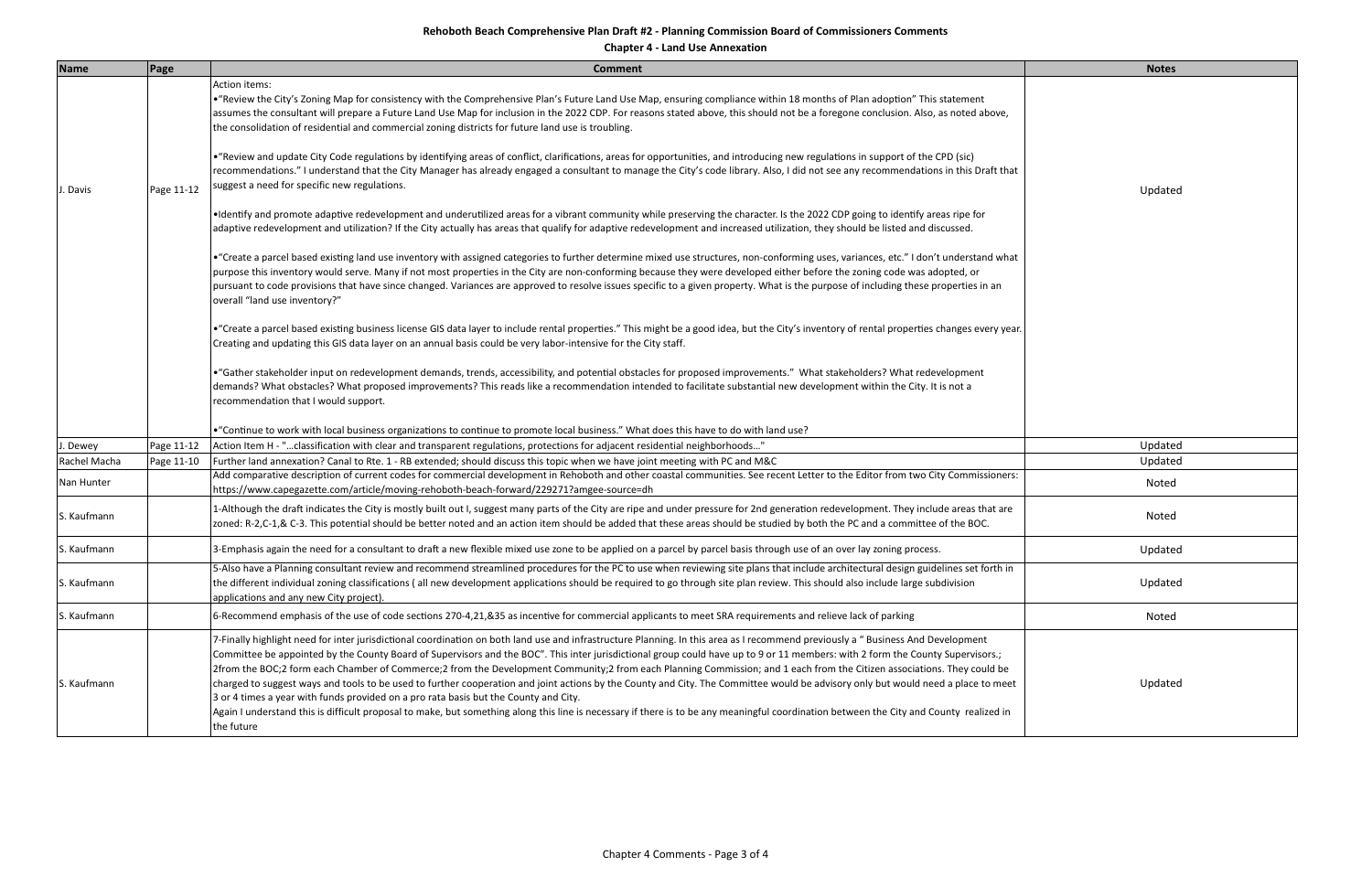**Chapter 4 ‐ Land Use Annexation**

| <b>Name</b>     | <b>Page</b>           | <b>Comment</b>                                                                                                                                                                                                                                                                                                                                                                                                                                                                                                                                                                                                                                                                                                                                                                                                                                                                                                                                                                                                                                                                                                                                                                                                                                                                                                                                                                                                                                                                                                                                                                                                                                                                                                                                 | <b>Notes</b>                                           |
|-----------------|-----------------------|------------------------------------------------------------------------------------------------------------------------------------------------------------------------------------------------------------------------------------------------------------------------------------------------------------------------------------------------------------------------------------------------------------------------------------------------------------------------------------------------------------------------------------------------------------------------------------------------------------------------------------------------------------------------------------------------------------------------------------------------------------------------------------------------------------------------------------------------------------------------------------------------------------------------------------------------------------------------------------------------------------------------------------------------------------------------------------------------------------------------------------------------------------------------------------------------------------------------------------------------------------------------------------------------------------------------------------------------------------------------------------------------------------------------------------------------------------------------------------------------------------------------------------------------------------------------------------------------------------------------------------------------------------------------------------------------------------------------------------------------|--------------------------------------------------------|
| Tom West        | Page 11-6             | Pleased to see that a Future Land Use Map will be included (not in current CDP). Such policy maps provide an important foundation for rezoning applications.<br>The proposed Map-8 was generated using current zoning classifications. Ideally the Future Land Use Map would incorporate proposed land use policies, which may not be consistent<br>with current zoning but sets the foundation for amendments to ensure codes adapt to evolving needs. Some of the possible refinements to consider include:<br>1. Showing generalized areas where mixed use zoning (11-9 / 1) should be considered. Areas to consider initially could include those shown as "design image areas" on Map #7 from<br>the current CDP and currently zoned as C-1 and C-3.<br>2. In addition to areas for revitalization it might be helpful to introduce some residential subcategories. There have been concerns with neighborhood infill that is inconsistent,<br>related to dwelling types, mass, coverage and lot size. Categories similar to the zoning designations (R-1, R-1S and R-2) would be a good start to help manage impacts at different<br>neighborhood levels. There are, however, some additional subcategories worth further consideration. For instance, some residents in neighborhoods (e.g., Schoolvue) report that<br>minimum lot sizes common in R-1 are too small and out of character with their communities. In those neighborhoods, where most current lots would permit further subdivision,<br>residents report that current land use policies would encourage infill development that is inconsistent with their current neighborhood character. Based on initial evaluations these<br>concerns may apply to additional areas. | Need PC Input to populate; discussing at next meeting. |
| Michael Strange | Map 9 -<br>Annexation | My opinion is that 20 years ago this might have been a good idea. However, that time has long gone and it is now too late and clearly not beneficial to the city from any land use<br>perspective. So no, do not do.                                                                                                                                                                                                                                                                                                                                                                                                                                                                                                                                                                                                                                                                                                                                                                                                                                                                                                                                                                                                                                                                                                                                                                                                                                                                                                                                                                                                                                                                                                                           | Noted                                                  |
| Michael Bryan   |                       | The City Planner should be tasked with consideration fo a new mixed use zoning classification, perhaps as an overlay zone for significant commercial properties located in the City.                                                                                                                                                                                                                                                                                                                                                                                                                                                                                                                                                                                                                                                                                                                                                                                                                                                                                                                                                                                                                                                                                                                                                                                                                                                                                                                                                                                                                                                                                                                                                           | Updated                                                |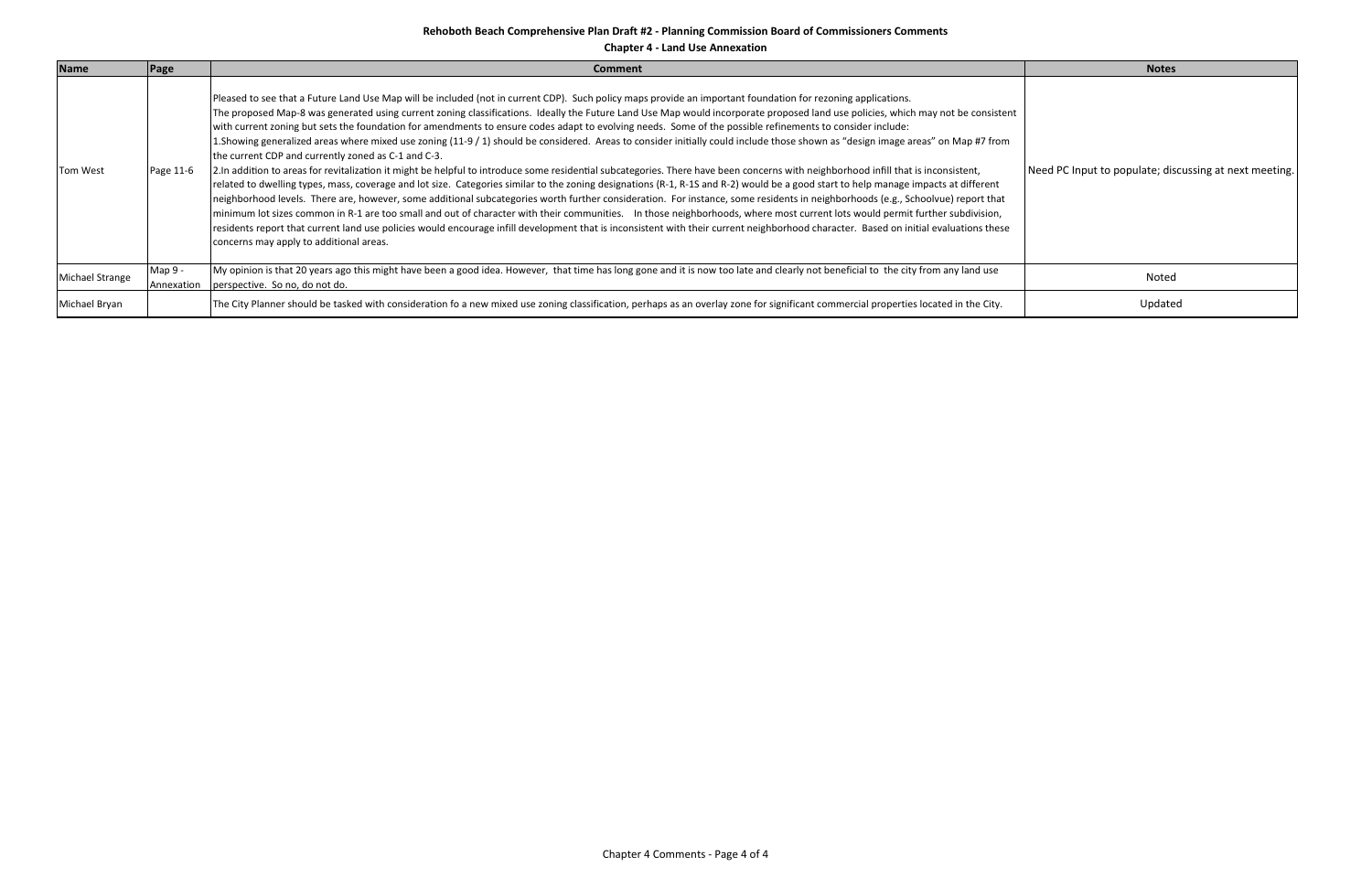**Chapter 5 ‐ Housing Economic Development and Opportunity**

| <b>Name</b>           | <b>Page</b>          | <b>Comment</b>                                                                                                                                                                                                                                                                           | <b>Notes</b>                                        |
|-----------------------|----------------------|------------------------------------------------------------------------------------------------------------------------------------------------------------------------------------------------------------------------------------------------------------------------------------------|-----------------------------------------------------|
|                       |                      |                                                                                                                                                                                                                                                                                          | This is monthly. Added definition to Appendix A.    |
| PC B. Covington       | $5-5$                | "Median Rental Values" should state this is weekly                                                                                                                                                                                                                                       | https://www.census.gov/quickfacts/fact/note/US/HSG  |
|                       |                      |                                                                                                                                                                                                                                                                                          | 860219                                              |
|                       | $5 - 12$             | "Architectural Design Manual" – I think that this whole section seems to imply that "all" tear-downs and destruction of cottages is all bad. Think we need to mention that in 2017                                                                                                       | Addressed elsewhere.                                |
| PC B. Covington       |                      | (?) Mayor and City Council passed stricter ordinances limiting the FAR and therefore this concern has been addressed.                                                                                                                                                                    |                                                     |
|                       |                      | RE: Table 5-7 Residential Building Permits. Consider clarifying that this is referencing new construction (versus remodeling)? Consider (for RB only) distinguishing between new                                                                                                         |                                                     |
| <b>BOC S. Mills</b>   | $5 - 11$             | construction of a single-family home on an empty lot and new construction after demolition of the existing structure versus extensive remodeling only (also helps identify<br>number of demolitions taking place).                                                                       | Already noted in text.                              |
|                       |                      | RE: Identification of "City Redevelopment Businesses." Needs clarifying: "new business occupants" means what time period? In the last 3 years? Last 10 years? And are the                                                                                                                |                                                     |
| <b>BOC S. Mills</b>   | $5 - 19$             | businesses listed new businesses that 1) went into an existing restaurant space with minor renovations (e.g. Cooter Brown's)? Or 2) took over a space requiring major renovations                                                                                                        | Removed table.                                      |
|                       |                      | (e.g., Rise Up Coffee shop taking over a 7-11 store)? What about a restaurant like Nicola on the Avenue that converted two retail stores into a restaurant in 2010?                                                                                                                      |                                                     |
|                       |                      | RE: Ch. 5 Economic development, action item (e) "Support outdoor dining businesses." Consider "Evaluate opportunities for dining establishments to expand outdoor dining                                                                                                                 |                                                     |
| <b>BOC S. Mills</b>   | $5 - 22$             | including utilization of public space and of neighboring spaces. (This mirrors what B&L currently is developing which the Commissioners will be addressing the first of the year.)                                                                                                       | Revised.                                            |
|                       | $5 - 11$             | Architectural Design Manual: This is not the proper place for this. This chapter discusses the quantity and types of housing, not the design and physical attributes of the housing.                                                                                                     |                                                     |
| PC J. Ellison         |                      | The Manual should probably be in Chapter 3.                                                                                                                                                                                                                                              | Noted.                                              |
| PC J. Ellison         | $5 - 14$             | Somewhere in Economic Characteristics the report should state that one of the problems in attracting doctors and other young professionals with families to the area to practice                                                                                                         | Noted.                                              |
|                       |                      | is the lack of top tier K-12 education opportunities/alternatives for their children.<br>RE: Goal #1. How do we define "Characteristic" structures?                                                                                                                                      |                                                     |
| <b>BOC P. Gossett</b> | $5 - 14$<br>$5 - 14$ |                                                                                                                                                                                                                                                                                          | Revised.                                            |
| <b>BOC P. Gossett</b> |                      | RE: Goal #2. Delete entirely. I don't feel this is a priority item for the City, as we have no control on this issue.<br>Replace Goal #3 with: "Examine establishing a mixed use zone or a mixed use overlay zone allowing a blend of residential and non-residential uses in the City's | Deleted.                                            |
| <b>BOC P. Gossett</b> | $5 - 14$             | commercial zone. This should also be examined within the context of Form Based Codes."                                                                                                                                                                                                   | Updated.                                            |
| <b>BOC P. Gossett</b> | $5 - 14$             | RE: Goal #4. I don't know how this would be accomplished without a mandate for affordable housing.                                                                                                                                                                                       | Noted.                                              |
|                       |                      |                                                                                                                                                                                                                                                                                          | Not necessarily. Incentives? Priority redevelopment |
| <b>BOC P. Gossett</b> | $5 - 22$             | RE: Goal #6. What is the City's role in encouraging redevelopment of "selected properties"? Is that not the job of the property owner?                                                                                                                                                   | areas? No change.                                   |
| <b>BOC P. Gossett</b> | $5 - 22$             | RE: Action Item d. Change to "and support appropriate economic development"                                                                                                                                                                                                              | Updated                                             |
| <b>BOC P. Gossett</b> | $5 - 22$             | RE: Action Item e. Change to "businesses where physically appropriate and where pedestrian traffic and ADA access can be maintained."                                                                                                                                                    | Updated.                                            |
| <b>BOC P. Gossett</b> | $5 - 22$             | RE: Action Item h. I do not think this is the City's role.                                                                                                                                                                                                                               | Deleted.                                            |
| PC R. Macha           | $5 - 14$             | RE: Goal #1. [Add] Incentivize to protect                                                                                                                                                                                                                                                | Updated                                             |
|                       |                      | RE: Goal #4. #4. In theory, this is a good goal. Realistically, with the cost of land far outweighing the value of a dwelling, I don't see how this is attainable. More                                                                                                                  |                                                     |
| PC R. Macha           | $5 - 14$             | discussion is needed on how to plan/address this goal in the CDP                                                                                                                                                                                                                         | Updated                                             |
|                       |                      |                                                                                                                                                                                                                                                                                          |                                                     |
| PC R. Macha           |                      | RE: Action Item c, "with thresholds." I would remove this  infringing on personal property rights. City of RB has no right to tell someone what thresholds they                                                                                                                          | Updated.                                            |
|                       | $5 - 14$             | must build their own to look like. Our housing code establishes standards that ALL owners must adhere to get an occupancy permit                                                                                                                                                         |                                                     |
| PC R. Macha           | $5 - 22$             | It is critical that the City of RB visibility support our businesses and business district. They are several actions to be inserted here to demonstrate their support                                                                                                                    |                                                     |
|                       |                      | and willingness to listen to our businesses  which is key to retain/attract business to RB.                                                                                                                                                                                              | Updated.                                            |
| PC R. Macha           | $5 - 22$             | This is a critical part of the CDP. Alot of work is needed to establish goals, actions, commitment to our bus community.                                                                                                                                                                 | Noted.                                              |
| PC R. Macha           | $5 - 22$             | We need to address the impact of online shopping and the viability of sustaining small, mom/pop shops in RB. We can't afford to lose our merchants. We must                                                                                                                              | Noted.                                              |
|                       |                      | find ways to change the current relationship b/w the City and our business community.                                                                                                                                                                                                    |                                                     |
| PC R. Macha           | $5 - 22$             | Businesses don't feel valued or heard by the City. The City doesn't respond to their needs/ideas/concerns. Landlords are raising rents and not maintaining their                                                                                                                         | Noted.                                              |
|                       |                      | properties which also impacts merchants decision to stay in RB.                                                                                                                                                                                                                          |                                                     |
|                       |                      | recommend that the M&C's/Dan Slagle to hold business community meetings monthly to more closely connect with our businesses, develop a strategy to                                                                                                                                       |                                                     |
| PC R. Macha           | $5 - 22$             | retain/attract new businesses, state an occupancy goal in the CDP (e.g. ensure 90% occupancy in our business district), The City should survey the business                                                                                                                              | Noted.                                              |
|                       |                      | community at least 2x/yr to solicit honest, direct feedback.                                                                                                                                                                                                                             |                                                     |
|                       |                      | The CDP should have a goal with actions to commit to 1) a concerted effort to connect with the business community 2) strategy to retain/attract high end                                                                                                                                 |                                                     |
| PC R. Macha           | $5 - 22$             | merchants 3) plan to extend more shopping/restauratns/eateries during shoulder seasons 4) ensure landlords maintain upkeep of properties/keep leases at an                                                                                                                               | Noted.                                              |
|                       |                      | affordable rate so merchants stay in RB.                                                                                                                                                                                                                                                 |                                                     |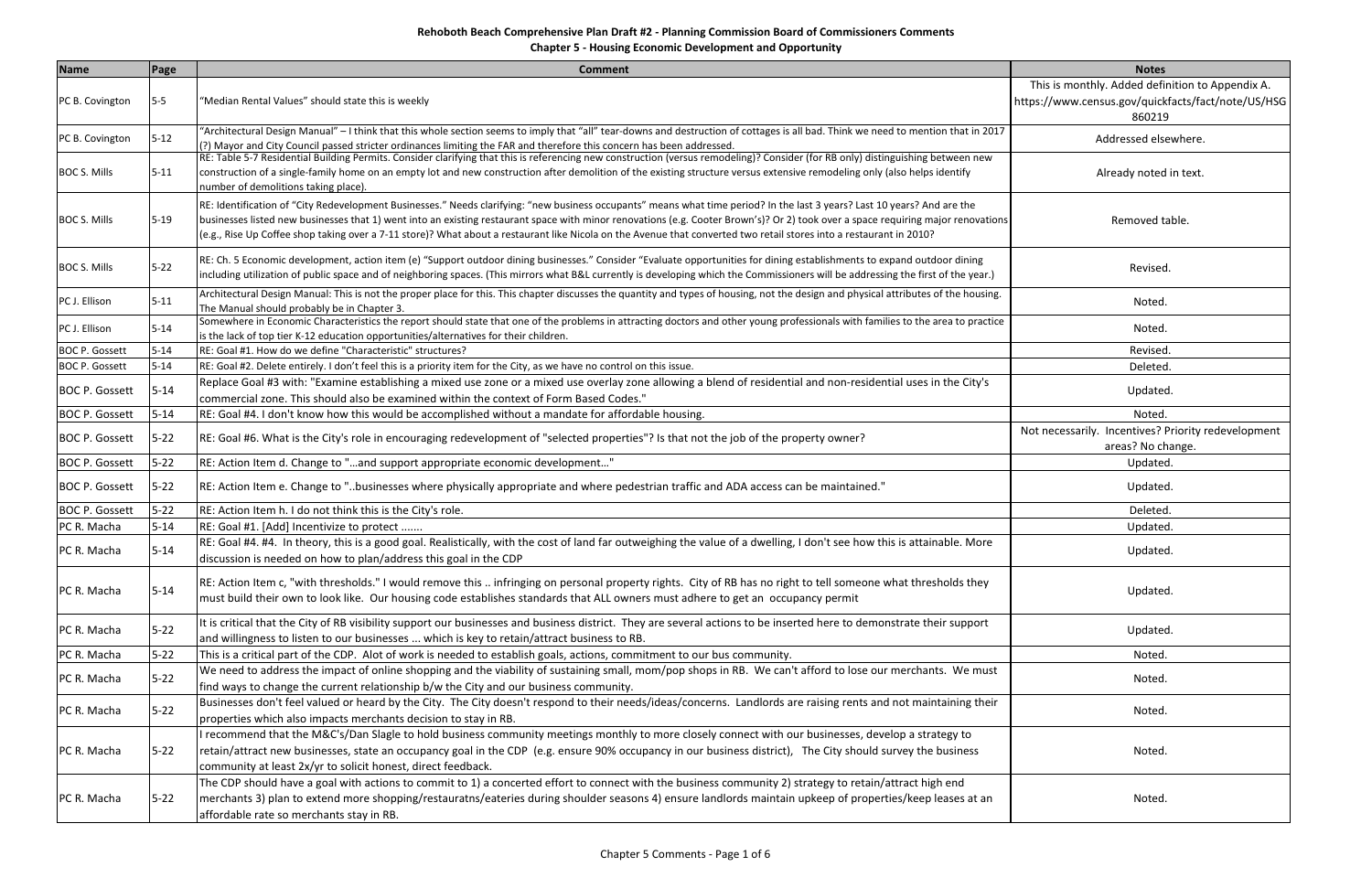**Chapter 5 ‐ Housing Economic Development and Opportunity**

| <b>Name</b> | Page     | <b>Comment</b>                                                                                                                                                                                                                                                                                                                                                                                    | <b>Notes</b>                                   |
|-------------|----------|---------------------------------------------------------------------------------------------------------------------------------------------------------------------------------------------------------------------------------------------------------------------------------------------------------------------------------------------------------------------------------------------------|------------------------------------------------|
| PC R. Macha | $5-22$   | We don't want RB to become OC  crime in OC escalated to an all time high this past season. The clientele in OC has continued to degrade  we need the City<br>committed to maintain an upscale, unique, clean, safe, crime-free business district.                                                                                                                                                 | Noted.                                         |
| PC R. Macha | $5-22$   | This summer we saw a higher incident level of people changing behind their cars, disrespect for shop workers, trash on the beach, etc a commitment to high<br>end shops, controls on crime/behavior in the business district will weed out unwanted people in our town and maintain and grow our business district.                                                                               | Noted.                                         |
| PC R. Macha | $5 - 22$ | This is cooperative effort with our Chief of Police, M&C, PC and Business community.                                                                                                                                                                                                                                                                                                              | Noted.                                         |
| PC R. Macha | $5 - 22$ | RE: Action Item e. Adopt outdoor dining for restaurants that want to offer it                                                                                                                                                                                                                                                                                                                     | Updated.                                       |
| PC R. Macha | $5 - 22$ | RE: Action Item g. for workers AND for shoppers, especially in-town residents to have transportation to downtown and back to theirhomes instead of<br>driving/parking on RB Ave/Baltimore Ave/Wilmington Ave                                                                                                                                                                                      | See related comments.                          |
| PC R. Macha | $5 - 14$ | RE: Goal #1. Provide incentives to renovate older homes. Protect is a strong word. Encourage is better.                                                                                                                                                                                                                                                                                           | Updated.                                       |
| PC R. Macha | $5 - 14$ | RE: Goal #2. Not sure what we are increasing awareness of  maybe a word missing here?                                                                                                                                                                                                                                                                                                             | Deleted.                                       |
| PC R. Macha | $5 - 14$ | RE: Goal #3. agree but we need to be open to re-development                                                                                                                                                                                                                                                                                                                                       | Noted.                                         |
| PC R. Macha | $5 - 14$ | RE: Goal #4. this is difficult. RB become a high income, affluent resort town. There is a variety of housing today but land is finite. I doubt anyone would support<br>partitioning single family housing into multiple dwellings  that isn't the character of RB nor should it ever be.                                                                                                          | Noted.                                         |
| PC R. Macha | $5 - 14$ | RE: Action Item a. vacationer reinforcement is important but our code enforces noise and conduct of owners/renters too.                                                                                                                                                                                                                                                                           | Updated.                                       |
| PC R. Macha | $5 - 14$ | RE: Action Item b. feels like this is encrooching on personal property rights. Incentives to preserve older homes allows owners to make a decision on if they build<br>or renovate. I disagree that the City can enforce thresholds/guidelines to get building permits. Our code provides building regulations today. It's personal<br>preference on what type/color home someone wants to build. | Updated.                                       |
| PC R. Macha |          | what does special needs residents mean? A suggestion that we consider owners who may be looking to stay in their home as they age and may require special<br>building requests to allow for aging care is something we should consider. The population is retiring sooner, living longer and affluent people want to stay in their<br>homes as they age and pay for in-home care.                 | <b>Explained under "Special Needs Housing"</b> |
| PC R. Macha | $5 - 22$ | RE: Action Item e. important to call out  the silver lining of COVID. Outdoor was opposed for a long time but well received by patrons  something we should<br>allow going forward.                                                                                                                                                                                                               | Noted.                                         |
| PC R. Macha | $5 - 22$ | RE: Action Item d. we should gather info from other towns like RB that experience traffic/parking during seasonal/peak times. Think creativity / Try new ideas.                                                                                                                                                                                                                                   | Noted.                                         |
| BOC S. Gay  | $5 - 14$ | Goal #2, "increase awareness with new housing developments" in the county. Huh? What does this mean? I think are all well aware of the new housing outside<br>the city!                                                                                                                                                                                                                           | Deleted.                                       |
| BOC S. Gay  | $5 - 14$ | Goal #3 - I agree with the comment that we need to add mixed use zoning "while protecting the character of adjacent residential neighborhoods."                                                                                                                                                                                                                                                   | Updated.                                       |
| BOC S. Gay  |          | It should be noted that only 35% of survey respondents said Mixed Use is a land use we should encourage in the City, far below others such as open space, single<br>family residential, and retail. (Q 12 on attached survey results.)                                                                                                                                                            | Noted.                                         |
| BOC S. Gay  |          | Re: suggestion of maintenance "standards" for existing properties - RB is not an HOA! We already have safety and general property maintenance standards. Not<br>sure that we need anything else.                                                                                                                                                                                                  | Noted.                                         |
| BOC S. Gay  |          | It is unclear to me how the residential code should be updated, except as part of an overall review of our zoning code.                                                                                                                                                                                                                                                                           | Updated.                                       |
| BOC S. Gay  |          | I agree with all the comments that affordable housing in RB will be a challenge. How and where? Specific action items should be listed, for evaluation if details<br>are not yet known.                                                                                                                                                                                                           | Noted.                                         |
| BOC S. Gay  | $5 - 22$ | Action item (b) – "Support outdoor dining." See comment on this slide for revision, which includes important background on this topic. It would be better to say<br>"evaluate possibilities to add more outdoor dining capabilities for local restaurants." We already have a number of restaurants with outdoor dining, even before<br>the pandemic.                                             | Updated.                                       |
| BOC S. Gay  | $5 - 22$ | Action item (c) – Removing "barriers and hurdles" for redevelopment is unclear and has no practical meaning in our CDP. I agree with the suggestion to revise by<br>adding: " by providing clear and transparent code, regulations and definitions." The original wording is an open invitation to ignore code and expect that<br>exceptions will be made.                                        | Updated.                                       |
| BOC S. Gay  |          | Regarding suggestion of a business council – we already have two – the Chamber has a Downtown Council within its board that focuses on City of RB and Main<br>Street's board serves a council.                                                                                                                                                                                                    | Noted.                                         |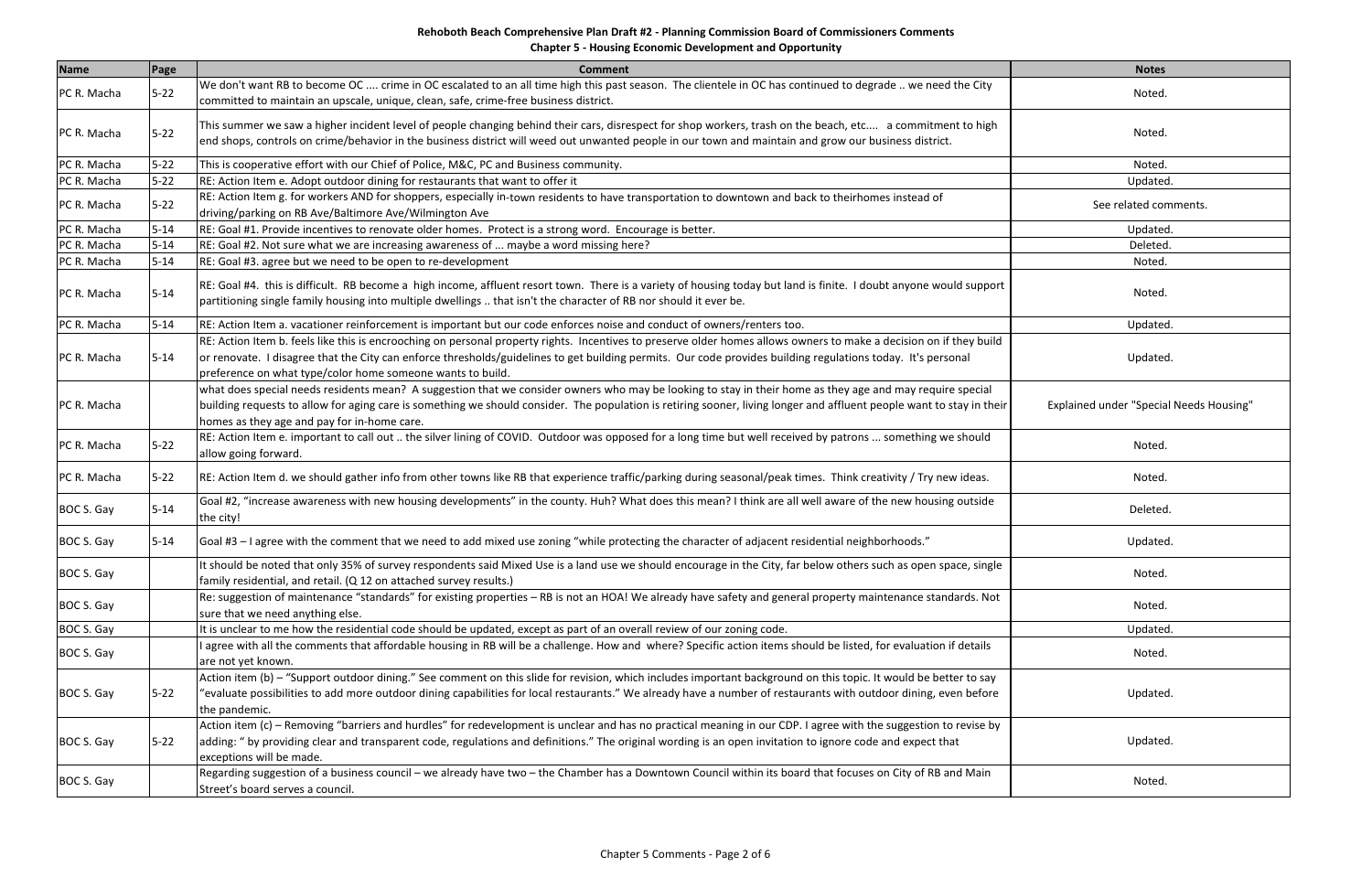# **Rehoboth Beach Comprehensive Plan Draft #2 ‐ Planning Commission Board of Commissioners Comments Chapter 5 ‐ Housing Economic Development and Opportunity**

| <b>Name</b> | Page      | <b>Comment</b>                                                                                                                                                                                                                                                                                                                                                                                                                                                                                                                                                                                                                                                                                                                                                                                                                                                                                                                                                                                                                                                                                                                                                                                                                                                                                                           | <b>Notes</b> |
|-------------|-----------|--------------------------------------------------------------------------------------------------------------------------------------------------------------------------------------------------------------------------------------------------------------------------------------------------------------------------------------------------------------------------------------------------------------------------------------------------------------------------------------------------------------------------------------------------------------------------------------------------------------------------------------------------------------------------------------------------------------------------------------------------------------------------------------------------------------------------------------------------------------------------------------------------------------------------------------------------------------------------------------------------------------------------------------------------------------------------------------------------------------------------------------------------------------------------------------------------------------------------------------------------------------------------------------------------------------------------|--------------|
| BOC S. Gay  |           | Regarding city planner role: "ensure development projects have momentum." To me, this implies advocacy of projects. I don't think that is the role of the planner.<br>The city planner's role, as written when the City announced his hiring includes: "West will provide plan compliance review of all subdivision applications and<br>applications that require a site plan review. In addition, he'll analyze applications to determine if they meet zoning code requirements and the vision and intent of<br>the city's comprehensive development plan, are compatible with existing nearby uses, and if the proposed use is the highest and best use for a particular<br>location."                                                                                                                                                                                                                                                                                                                                                                                                                                                                                                                                                                                                                                 | Noted.       |
| BOC S. Gay  |           | Relevant Survey Results. Q17. What attributes make a residential community appealing to you? Of twenty options listed, the top five ratings for "Extremely<br>Appealing" or "Very Appealing" were: Pedestrian friendly 92.37% Sidewalks 85.67% Attractive Landscaping 84.55% Trees 83.84% Common Open Space 82.03%                                                                                                                                                                                                                                                                                                                                                                                                                                                                                                                                                                                                                                                                                                                                                                                                                                                                                                                                                                                                       | Noted.       |
| BOC S. Gay  |           | Q28. How important is it to offer the following economic development strategies in the City of Rehoboth Beach? Reponses for very important and important<br>Continue to ensure infrastructure is built and maintained to serve existing businesses 87.79% Support local food, services, goods - "buy local" 89.62% Support<br>natural and cultural resource-based tourism (eg hiking, biking, birding, arts) 81.66% Support recreational-based activities and tourism (eg sports) 72.87%                                                                                                                                                                                                                                                                                                                                                                                                                                                                                                                                                                                                                                                                                                                                                                                                                                 | Noted.       |
| BOC S. Gay  |           | Other relevant findings from the survey: 76.33% feel it is extremely important or important for the City to establish architectural design standards for commercial<br>uses.                                                                                                                                                                                                                                                                                                                                                                                                                                                                                                                                                                                                                                                                                                                                                                                                                                                                                                                                                                                                                                                                                                                                             | Noted.       |
|             |           | Due to extent of comments provided by Planning Commission members Nan Hunter and Julie Davis, we will provide a response in that separate "track changes" document.                                                                                                                                                                                                                                                                                                                                                                                                                                                                                                                                                                                                                                                                                                                                                                                                                                                                                                                                                                                                                                                                                                                                                      |              |
| . Davis     |           | This is another data-driven chapter. It contains lots of information comparing the City with the County, the State and neighboring communities (Dewey Beach and Henlopen<br>Acres). However, some of the data can be misleading. For example, I believe that rental housing in this context refers to year-round rentals, not short-term seasonal rentals. This<br>should be clarified. Moreover, if the rental housing information is limited to full-time rentals without consideration of short-term summer rentals, I'm not sure how useful these<br>comparisons are for the reasons discussed below.<br>General (This chapter also contains a lot of generic text about affordable housing, special needs housing and the resources available to address them. I suspect this material is largely a                                                                                                                                                                                                                                                                                                                                                                                                                                                                                                                 |              |
|             |           | "cut&paste" from CDPs prepared for other cities and counties, most of which is not relevant to Rehoboth.<br>I suggest that this chapter instead focus on two data points that are extremely important to the City's daily life and future goals. One is the number of second homes, many used<br>throughout the year, by families who do not rent those houses at any time during the year OR only rent them for a short time and use them themselves the rest of the year. The<br>other is the true impact of the summer population on city infrastructure and services. These issues are discussed below.                                                                                                                                                                                                                                                                                                                                                                                                                                                                                                                                                                                                                                                                                                              | Updated.     |
| J. Davis    |           | The term "vacant housing units" is used by census and other general population studies to denote houses that are not occupied by a full-time owner or renter. But for the City, it<br>is misleading and highly inaccurate because it does not take into account the second homes that are used by their owners periodically throughout the year. This is a population<br>that must be accounted for in the 2022 CDP since these property owners use City facilities and need City services when they are in town.<br>This section also does not specifically address an even bigger issue - the impacts of summer vacation rental housing on the City -- even though City government continues to hear<br>repeated public concerns about overcrowded units, large numbers of cars at rental units, cars blocking sidewalks, and associated loud and unruly behavior. The City does work to<br>ensure safe habitation through enforcement of rental licensing and the periodic inspection of all properties. However, summer rental properties, particularly those that can and<br>do accommodate large numbers of vacationing renters, continue to be an area of concern given the levels at which their renters also use City facilities and need City services.                                                        | Updated.     |
|             | Page 4-2, | In 2017, now Commissioner Susan Gay wrote a letter to the Cape Gazette commenting on the draft CDP then in progress for Sussex County. In her letter, she discussed the<br>impact of summer tourism on County facilities and services, but the analysis holds equally true for the impact of summer tourism on the City.<br>https://www.capegazette.com/article/sussex-comp-plan-should-consider-tourism-data/131940. Her letter also pointed out the discrepancy between household size for homes<br>that are not rented and those that are rentals, and noted that the much larger household size for rental homes put even greater demands on City services and facilities.<br>Comparing City occupancy and vacancy rates with the County, State and neighboring cities also fails to focus on impacts summer rental houses have on City resources. What is<br>missing is LOCAL data regarding the two elements of vacation rental housing required for an impact analysis – the number and type of rental units in the City as shown through<br>rental license data, and an estimate of summer population based on bedroom count of the rental units. These local data elements, which the City in fact collects, would be much<br>more relevant than any data from census figures or the American Community Survey. | Updated.     |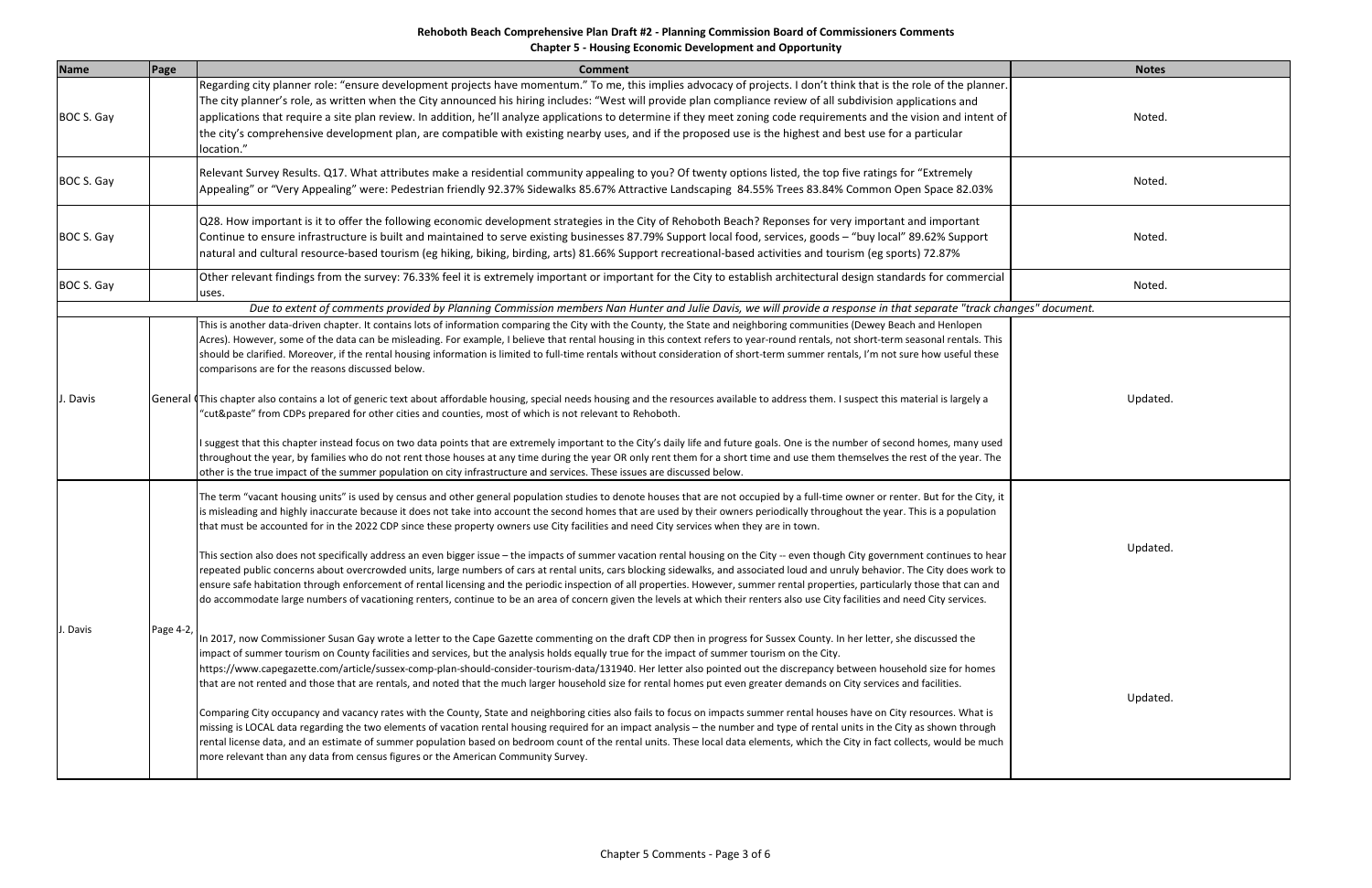# **Rehoboth Beach Comprehensive Plan Draft #2 ‐ Planning Commission Board of Commissioners Comments Chapter 5 ‐ Housing Economic Development and Opportunity**

| Name            | Page      | <b>Comment</b>                                                                                                                                                                                                                                                                                                                                                                                                                                                                                                                                                                                                                                                                                                                                                                                                                                                                                                                                                                                                                                                                                                                                                                                                                                     | <b>Notes</b>                                                      |
|-----------------|-----------|----------------------------------------------------------------------------------------------------------------------------------------------------------------------------------------------------------------------------------------------------------------------------------------------------------------------------------------------------------------------------------------------------------------------------------------------------------------------------------------------------------------------------------------------------------------------------------------------------------------------------------------------------------------------------------------------------------------------------------------------------------------------------------------------------------------------------------------------------------------------------------------------------------------------------------------------------------------------------------------------------------------------------------------------------------------------------------------------------------------------------------------------------------------------------------------------------------------------------------------------------|-------------------------------------------------------------------|
| . Davis         | Page 4-6  | Affordable Housing. The lack of affordable housing, especially for the City's workforce, is obviously a major challenge for the City. This section now states: "Provide additional<br>housing opportunities within the existing housing stock such as permitting accessory dwelling units in residential areas as a matter of right. This can help residents age in place<br>and address some of the need for seasonal housing." If housing for the seasonal workforce is intended, that should be stated specifically. It should also be clear that the City will<br>need ordinances in place to prevent ADU's from becoming just additional vacation rentals.                                                                                                                                                                                                                                                                                                                                                                                                                                                                                                                                                                                    | Noted.                                                            |
| . Davis         | Page 4-12 | These include "Thorough enforcement of the vacation rental housing regulations, health and safety inspections, and licensure," and "Reevaluate an architectural review<br>procedures and guidelines with thresholds for building permit approval." These are both strong action items, which deserve greater emphasis.                                                                                                                                                                                                                                                                                                                                                                                                                                                                                                                                                                                                                                                                                                                                                                                                                                                                                                                             | <b>Noted</b>                                                      |
| . Dewey         |           | Page 4-12 Goal 2 - This item seems unclear. Who's awareness of what, exactly?                                                                                                                                                                                                                                                                                                                                                                                                                                                                                                                                                                                                                                                                                                                                                                                                                                                                                                                                                                                                                                                                                                                                                                      | Deleted                                                           |
| . Dewey         |           | Page 4-12 Goal 3 - Add "while protecting the character of adjacent residentially zoned neighborhoods" at the end of the sentence.                                                                                                                                                                                                                                                                                                                                                                                                                                                                                                                                                                                                                                                                                                                                                                                                                                                                                                                                                                                                                                                                                                                  | Updated.                                                          |
| Jim Ellison     |           | Page 4-5   Figure 4-4 and accompanying language need clarification. First, I assume rental in this context means fulltime and value means per month. These need to be clarified in the text.                                                                                                                                                                                                                                                                                                                                                                                                                                                                                                                                                                                                                                                                                                                                                                                                                                                                                                                                                                                                                                                       | Added clarification. Also provided new table "vacancy<br>status." |
| Jim Ellison     |           | I do not believe that the provision of affordable housing in the 1 sq.mile Rehoboth Beach is possible or realistic. If this section is referring to the Rehoboth Beach AREA, that is<br>Page 4-6  more realistic, but I don't see much in the language to distinguish the city from the area. There is nothing in the goals and action plans in this chapter that addresses affordable<br>housing and the city's responsibility to apply pressure in the context of Sussex County and neighboring communities in our area.                                                                                                                                                                                                                                                                                                                                                                                                                                                                                                                                                                                                                                                                                                                         | Updated.                                                          |
| Jim Ellison     |           | Page 4-7 While this section describes the difficulty of providing workforce housing within the city, there is no tie between this dilemma and the goals and actions that follow.                                                                                                                                                                                                                                                                                                                                                                                                                                                                                                                                                                                                                                                                                                                                                                                                                                                                                                                                                                                                                                                                   | Updated.                                                          |
| Jim Ellison     | Page 4-8  | While "Attainable Housing" and "Special Needs Housing" are well described as issues facing the country, there is no attention to what if anything can be done about these in the<br>City of RB. Once again, there is nothing about these in the goals and actions at the end of the chapter.                                                                                                                                                                                                                                                                                                                                                                                                                                                                                                                                                                                                                                                                                                                                                                                                                                                                                                                                                       | Noted.                                                            |
| Jim Ellison     |           | Page 4-9 Again, the "Fair Housing Act" is well described, but so what? No tie to RB.                                                                                                                                                                                                                                                                                                                                                                                                                                                                                                                                                                                                                                                                                                                                                                                                                                                                                                                                                                                                                                                                                                                                                               | Noted.                                                            |
| Jim Ellison     |           | Page 4-10 The "Housing Needs Analysis" statement is pathetic. Says nothing.                                                                                                                                                                                                                                                                                                                                                                                                                                                                                                                                                                                                                                                                                                                                                                                                                                                                                                                                                                                                                                                                                                                                                                        | Updated.                                                          |
| Jim Ellison     |           | Page 4-12 The goals and actions are very weak. Action Item B is in poor grammar and addresses the potential architectural review process that is not discussed at all in the chapter.                                                                                                                                                                                                                                                                                                                                                                                                                                                                                                                                                                                                                                                                                                                                                                                                                                                                                                                                                                                                                                                              | Updated.                                                          |
| Michael Bryan   |           | Given the built out status of the City and the limited area of the City, the discussion about affordable & workforce housing, affordable housing, workforce housing, attainable and<br>special needs housing, while informative, does not present problems that have solutions in the City. These would appear to be issues best addressed by Sussex County.                                                                                                                                                                                                                                                                                                                                                                                                                                                                                                                                                                                                                                                                                                                                                                                                                                                                                       | Noted.                                                            |
| Michael Strange | Page 4-6  | Bullet No. 1 - provide additional housing given this is a resort city where the majority of the housing stock in residential neighborhoods are seasonal rentals, this is as terrible<br>recommendation and the bullet should be eliminated.                                                                                                                                                                                                                                                                                                                                                                                                                                                                                                                                                                                                                                                                                                                                                                                                                                                                                                                                                                                                        | Updated.                                                          |
| Michael Strange | Page 4-7  | Attainable Housing - needs far better structure and reduced verbiage                                                                                                                                                                                                                                                                                                                                                                                                                                                                                                                                                                                                                                                                                                                                                                                                                                                                                                                                                                                                                                                                                                                                                                               | Updated.                                                          |
| Michael Strange | Page 4-7  | Attainable Housing and Special Needs to the end of the chapter needs better contextual reference instead of just boiler plate throwaways.                                                                                                                                                                                                                                                                                                                                                                                                                                                                                                                                                                                                                                                                                                                                                                                                                                                                                                                                                                                                                                                                                                          | Updated.                                                          |
| Michael Strange | Page 4-7  | Table 4-8 needs more consideration and analysis. The housing stock limitation is what sets the tone and value of property in Rehoboth Beach and sense of place of what we are.<br>This table by itself is meaningless.                                                                                                                                                                                                                                                                                                                                                                                                                                                                                                                                                                                                                                                                                                                                                                                                                                                                                                                                                                                                                             | Noted.                                                            |
| Nan Hunter      |           | Most of the information in this chapter pertains to the County rather than to Rehoboth Beach.                                                                                                                                                                                                                                                                                                                                                                                                                                                                                                                                                                                                                                                                                                                                                                                                                                                                                                                                                                                                                                                                                                                                                      | Updated.                                                          |
| Nan Hunter      |           | The most significant concerns about housing in Rehoboth Beach relate to vacation rental housing, which the draft explicitly does not address. The 2010 CDP and the 2015 update<br>memorandum both note problems related to "mini hotels"; the 2022 CDP should directly address these problems.                                                                                                                                                                                                                                                                                                                                                                                                                                                                                                                                                                                                                                                                                                                                                                                                                                                                                                                                                     | Updated.                                                          |
| Nan Hunter      |           | In addition, the 2010 CDP (p. 21) states that only 38 per cent of the rental units in 1994 were registered. What is the current status of registration for rental units? The City may<br>need to take additional steps to secure missing revenue from taxes due on rentals. See 2010 CDP at pp. 83-84.                                                                                                                                                                                                                                                                                                                                                                                                                                                                                                                                                                                                                                                                                                                                                                                                                                                                                                                                             | Noted.                                                            |
| S. Kaufmann     |           | This chapter provides very good background information and highlights the issues of affordability, high cost of housing and a lack of significant diversity of housing types. What it<br>doesn't do is recommend specific actions that should be pursued to address these issues. Accordingly, the following are a few specific actions I believe should be taken in the<br>near term once the PDC is adopted.:                                                                                                                                                                                                                                                                                                                                                                                                                                                                                                                                                                                                                                                                                                                                                                                                                                    | Noted.                                                            |
| S. Kaufmann     |           | 1-In order to begin addressing both affordable and lack of diverse housing type issues this chapter in the goals and action item lists should recommend that the City retain a<br>highly regarded planning and architectural consulting firm to draft and propose the adoption in the interim before there can be a complete review and amendments to the city<br>zoning codes a "New Mixed Use Zoning Classification " to be applied in the form of an over lay zone on a case by case basis on the Cities identified high priority commercial<br>properties and areas such as Wilmington & Baltimore avenues as well as other significant properties that afford the opportunity to increase the # of different housing types and<br>address the affordability issue. The zone should identify not only a range of uses that could be applied but also provide a range of densities, FAR classifications, development<br>guidelines, and architectural standards, etc. Once approved on a specific property or identified area an application for site plan approval would be required to be considered by<br>the Planning Commission. It should also be noted a zone of this type could relieve the need for frequent zoning variance requests. | Updated.                                                          |
| S. Kaufmann     |           | 2-Another new zoning tool that should be created is the use of "Cluster Development" which would provide for a range of housing types in the residential classifications including<br>townhouses, multifamily, missing middle, senior citizen and other unit types at an increased density based on a rang of permitted unit #s set forth in a table in the cluster option<br>for each of the residential zones. Use of the "Cluster Option" would also require a site plan review before the Planning Commission                                                                                                                                                                                                                                                                                                                                                                                                                                                                                                                                                                                                                                                                                                                                  | Updated.                                                          |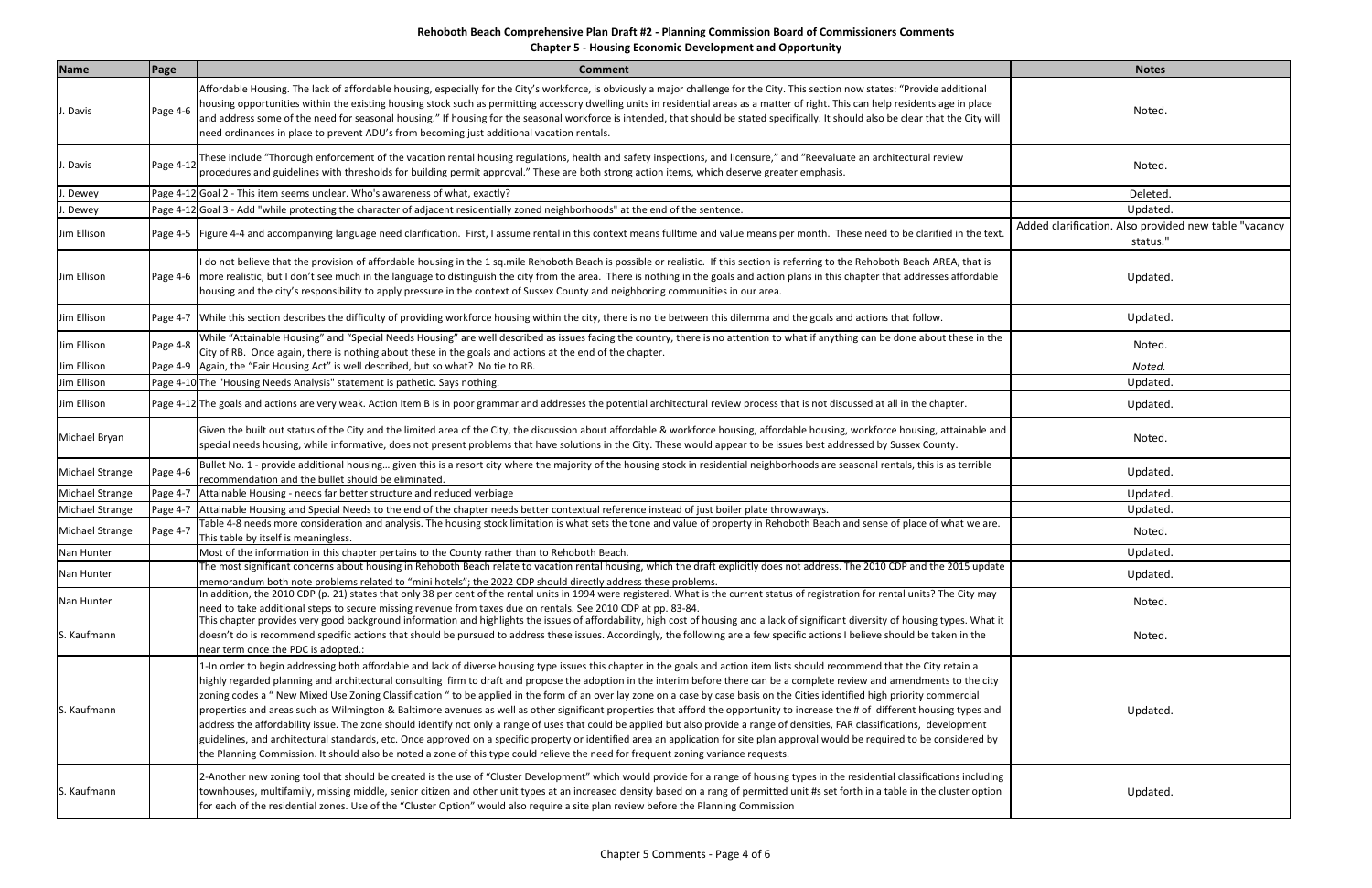**Chapter 5 ‐ Housing Economic Development and Opportunity**

| Name                | Page     | <b>Comment</b>                                                                                                                                                                                                                                                                                                                                                                                                                                                                                                                                                                                                                                                                                                                                                                                                                                                                                                                                                                                  | <b>Notes</b>                                                      |
|---------------------|----------|-------------------------------------------------------------------------------------------------------------------------------------------------------------------------------------------------------------------------------------------------------------------------------------------------------------------------------------------------------------------------------------------------------------------------------------------------------------------------------------------------------------------------------------------------------------------------------------------------------------------------------------------------------------------------------------------------------------------------------------------------------------------------------------------------------------------------------------------------------------------------------------------------------------------------------------------------------------------------------------------------|-------------------------------------------------------------------|
| <b>B.</b> Covington | Page 4-3 | Is there any evidence, such as noise complaints, housing inspection violations, police reports to support this statement? I have not seen this problem and want some evidence to<br>make this statement                                                                                                                                                                                                                                                                                                                                                                                                                                                                                                                                                                                                                                                                                                                                                                                         | Updated.                                                          |
| <b>B.</b> Covington |          | Page 4-11 2016 - no residential building permits???????? (re: Table 4-7)                                                                                                                                                                                                                                                                                                                                                                                                                                                                                                                                                                                                                                                                                                                                                                                                                                                                                                                        | None per the cited report.                                        |
| Tom West            | Page 4-2 | Add further clarification that the CDP uses estimates most accurate available data for 2021 but that the City may want to review the material following the release of 2020<br>Detailed Counts [scheduled 2022] during its annual review of the CDP.                                                                                                                                                                                                                                                                                                                                                                                                                                                                                                                                                                                                                                                                                                                                            | Added clarification. Also provided new table "vacancy<br>status." |
| <b>Tom West</b>     | Page 4-3 | Not sure data in Table 4-3 on rental vacancy rates provides useful insights. The rental vacancy rates for 2000 and 2010 (based on census counts) differ dramatically from vacancy<br>rates in 2019 based on census estimates. Can the values be verified (using other sources) or qualified until 2020 census counts are available?                                                                                                                                                                                                                                                                                                                                                                                                                                                                                                                                                                                                                                                             | Confirming figures.                                               |
| Tom West            | Page 4-3 | Add statement that recent zoning changes have included provisions to limit dwelling size and increase green space. Any data building permits that could be used to validate<br>trend of dwelling size increases? Or use for vacation rentals?                                                                                                                                                                                                                                                                                                                                                                                                                                                                                                                                                                                                                                                                                                                                                   | Updated.                                                          |
| <b>Tom West</b>     | Page 4-4 | Any data that can be used to describe housing replacement (demolition of older dwelling and construction of new)? Building Dept?                                                                                                                                                                                                                                                                                                                                                                                                                                                                                                                                                                                                                                                                                                                                                                                                                                                                | Noted.                                                            |
| <b>Tom West</b>     | rage 4   | 4. Support and encourage a variety of housing stock for all ages and income levels. Add special needs residents - discussed in Chapter.                                                                                                                                                                                                                                                                                                                                                                                                                                                                                                                                                                                                                                                                                                                                                                                                                                                         | Updated.                                                          |
|                     | Page 5-6 | Redevelopment Activity Within the City. According to the draft, "More local businesses are extending or keeping their businesses open year-round based on the growing number<br>of popular events in fall and winter months." This was a major goal of the 2010 CDP, and it's reassuring that this is already happening. This section also includes an incomplete list<br>of significant new businesses that have located in the City since the 2010 CDP.<br>While noting that some major new and existing businesses have located outside the City in recent years to allow for structure and parking expansion, the discussion also notes<br>that the City is fortunate in that vacant buildings in its downtown business area fill up fairly quickly due to more year-round activity and a growing population.<br>However, an Action Item at the end of the chapter states: "Continue to reevaluate the code and regulations of the city to remove barriers and hurdles for redevelopment by |                                                                   |
| l. Davis            |          | providing flexible standards." This statement is entirely too broad in that it assumes that the City has in fact erected barriers and hurdles to new development and<br>redevelopment.<br>Moreover, discussions during the recent M&C meeting concerning adoption of GFA standards for commercial development show that the development standards in the City<br>zoning code are significantly less restrictive than those for Sussex County, Lewes, Henlopen Acres and Dewey Beach.<br>Including this Action Item in the final 2022 CDP could encourage developers seeking to avoid compliance with the City zoning and site plan codes to cite the CDP as evidence that<br>the current codes are rigid and inflexible, and thus cause hardships in the development process. This Action Item should be deleted from the Draft.                                                                                                                                                                | Updated.                                                          |
| J. Davis            | Page 5-9 | Actions Items. The "Action Items" at the end of the chapter includes the following: "Support outdoor dining businesses." Anyone who followed the discussions at the M&C<br>workshops and meetings last spring and summer knows that outdoor dining is a complex topic involving space limitations, ADA access, and numerous other variables. Urging the<br>City simply to "support outdoor dining businesses" without more specific recommendations does not recognize these complexities. The Draft might say something like "evaluate<br>the best ways to accommodate outdoor dining," or words to that effect                                                                                                                                                                                                                                                                                                                                                                                | Updated.                                                          |
| Rachel Macha        |          | [Encourage redevelopment of properties; remove barriers/standards for redevelopment; Actions - adopt outdoor dining (not supoort)                                                                                                                                                                                                                                                                                                                                                                                                                                                                                                                                                                                                                                                                                                                                                                                                                                                               | Updated.                                                          |
| Michael Bryan       |          | The proposal to continue the re-evalutation of the City Code to remove barriers and hurdles for redevelopment by providing flexible standards is important. An overhaul of the<br>City Code, particularly the Building and Zoning sections will constitute a significant amount of work and should be initiated by COmmittee appointments right away. Input from<br>the business and development community, as well as the public, is needed. In addition, the need to address parking during peak season is a continuing problem that should be<br>reviewed and appropriate proposals be put forth for consideration, discussion and action.                                                                                                                                                                                                                                                                                                                                                   | Updated.                                                          |
| Nan Hunter          |          | Describe the status of commercial entities and opportunities in Rehoboth, using comparisons to Lewes and other comparable locales. For example, it was recently reported that<br>downtown Rehoboth has a zero per cent commercial vacancy rate. Also, see comments on "Land Use" chapter with respect to comparison of zoning codes for commercial uses in<br>Rehoboth compared to those in Lewes and other towns.                                                                                                                                                                                                                                                                                                                                                                                                                                                                                                                                                                              | Updated.                                                          |
| Nan Hunter          | Page 5-9 | Delete Action Item C - implies a need "to remove barriers and hurdles for redevelopment by providing flexible standards" - There is no basis in the text for this assertion. (Again,<br>this point cross references the "Land Use" chapter.)                                                                                                                                                                                                                                                                                                                                                                                                                                                                                                                                                                                                                                                                                                                                                    | Updated.                                                          |
| S. Kaufmann         |          | Once again this chapter provides a wealth of good back ground information and identifies where various resources can be found. However there should be a much stronger<br>emphasis on the possibilities of the City partnering with Sussex County, the State, and the private sector to address the lack of parking and other infrastructure needs. For<br>example, I recommend including in the Goals and Action items lists a proposal that the City " Explorer a JOINT VENTURE with the County and State of Del. To Construct just out<br>side or in close proximity to the City a Parking Structure with up to 1500 to 2000 spaces." Along with such a facility a frequent shuttle service at 10 to 15 minute intervals could be<br>provided by DelDot into and out of the City during the tourist season to release both traffic congestion and the lack of parking.                                                                                                                       | Updated.                                                          |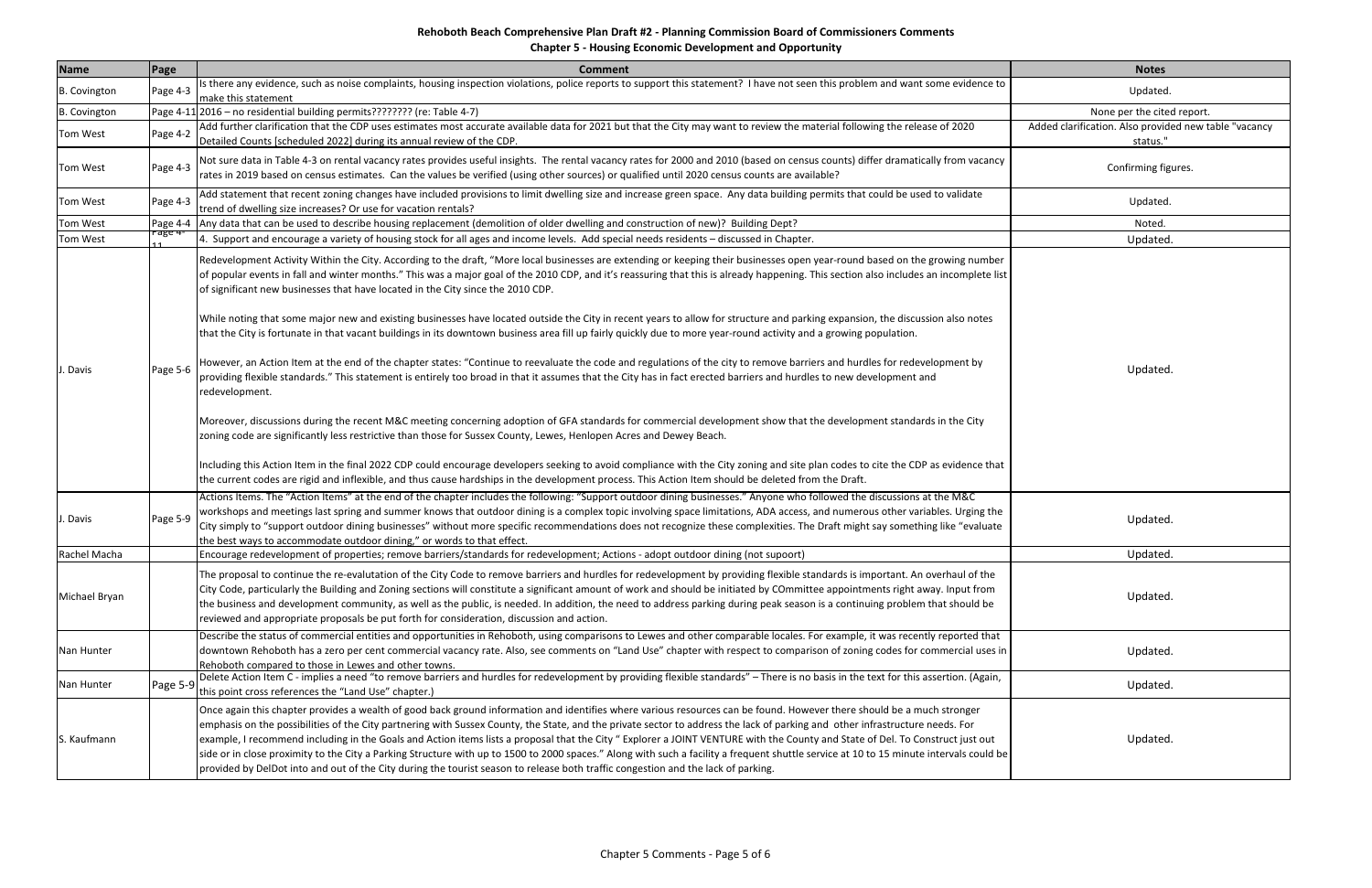## **Rehoboth Beach Comprehensive Plan Draft #2 ‐ Planning Commission Board of Commissioners Comments Chapter 5 ‐ Housing Economic Development and Opportunity**

| <b>Name</b> | Page | Comment                                                                                                                                                                                                                                                                                                                                                                                                                                                                                                                                                                                                                                                                                                                                                                                                                                                                                                               | <b>Notes</b> |
|-------------|------|-----------------------------------------------------------------------------------------------------------------------------------------------------------------------------------------------------------------------------------------------------------------------------------------------------------------------------------------------------------------------------------------------------------------------------------------------------------------------------------------------------------------------------------------------------------------------------------------------------------------------------------------------------------------------------------------------------------------------------------------------------------------------------------------------------------------------------------------------------------------------------------------------------------------------|--------------|
| S. Kaufmann |      | Obviously the cost of construct and day to day management for such a facility is a major issue. If such a facility could be located on either private or state and county land. The<br> initial construct cost could be paid for through the issue of State and County Transportation Bonds. In turn the amortization of the Bonds and operation costs could be paid for by <br>parking fees charged at the facility that would also cover the operating costs of the shuttle service. In the off season the parking fees could be significantly reduced or totally<br>eliminated if revenues during tourist season are sufficient to pay annual costs. State, County, and City subsidies could also be required.<br>I know this suggestion is a reach, but with out inter jurisdictions partnerships of this nature the problem of traffic congestion and the need for parking will just get much worse<br>over time | Noted.       |
| S. Kaufmann |      | I also recommend in the Goals and Action lists there be a strong suggestion of greater coordination between the Chambers of Commerce in the City and the County alone with<br>the Building and Development Community in general. This coordination should also include the elected leaders of both jurisdictions.                                                                                                                                                                                                                                                                                                                                                                                                                                                                                                                                                                                                     | Updated.     |
| S. Kaufmann |      | In order to have consistent coordination between these groups a working Inter Jurisdictional Committee should be established with members appointed by the Board of<br>Supervisors of the County, the City Mayor, The Chairs of the-respective Chambers of Commerce, and the leadership of the Building Industry. Appointed members could have<br>terms of 2 to 3 Years. It would need an annual budget and a place to hold its meeting. Again funding would have to be provided or a prorate basis by the participating groups.                                                                                                                                                                                                                                                                                                                                                                                      | Updated.     |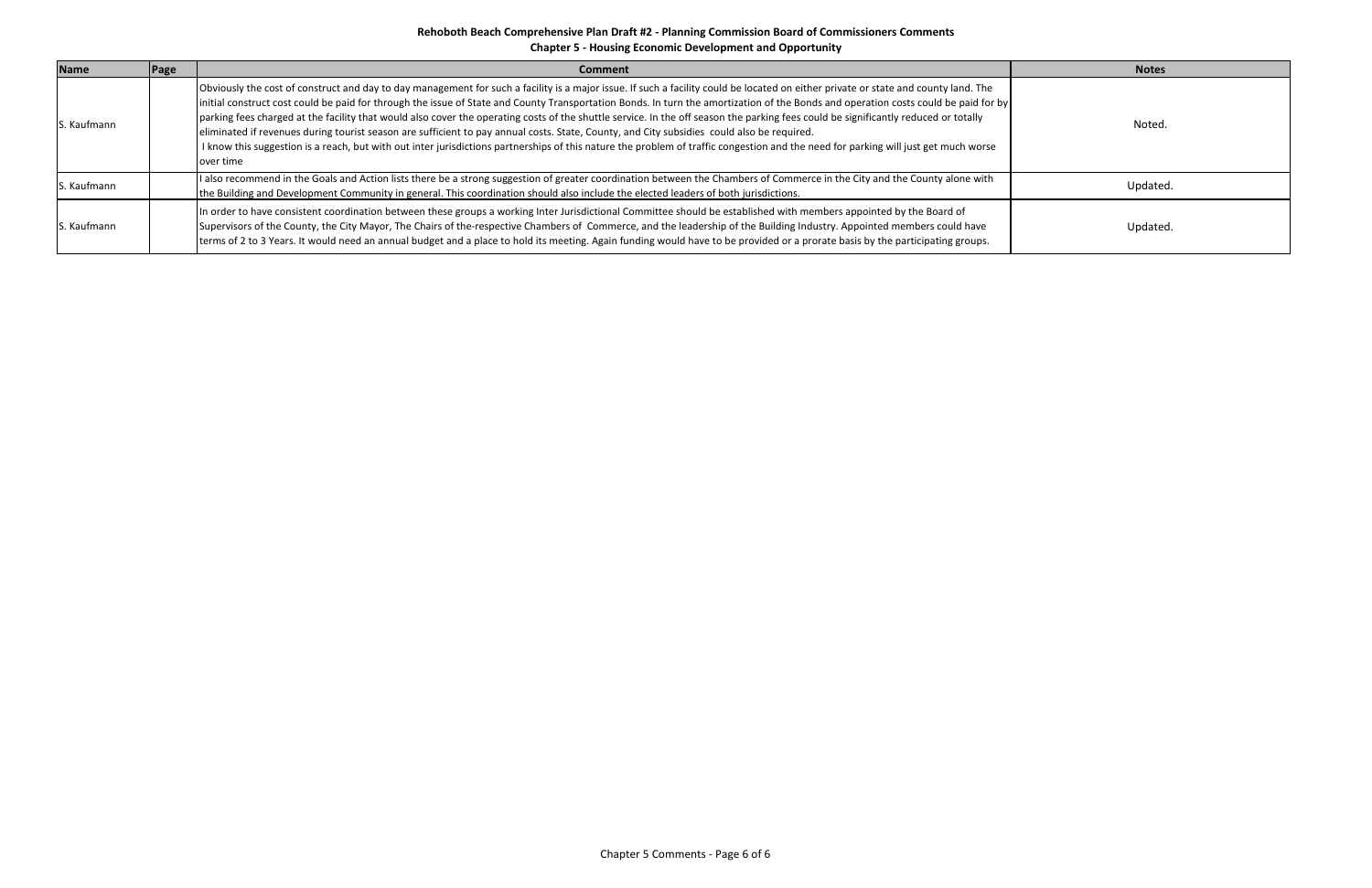| <b>Name</b>         | Page     | <b>Comment</b>                                                                                                                                                                                                                                                                                                                                                                                                                                                                                                                                                                                                                                                                                                                                                                                                                                                                                                                                                                                            | <b>Notes</b>                                         |
|---------------------|----------|-----------------------------------------------------------------------------------------------------------------------------------------------------------------------------------------------------------------------------------------------------------------------------------------------------------------------------------------------------------------------------------------------------------------------------------------------------------------------------------------------------------------------------------------------------------------------------------------------------------------------------------------------------------------------------------------------------------------------------------------------------------------------------------------------------------------------------------------------------------------------------------------------------------------------------------------------------------------------------------------------------------|------------------------------------------------------|
| PC B. Covington     | $6 - 19$ | "Action Items" - Our sidewalks are in dire need of repair with tree roots lifting up many of our sidewalks creating a dangerous situation for walking and tripping particularly with                                                                                                                                                                                                                                                                                                                                                                                                                                                                                                                                                                                                                                                                                                                                                                                                                      | Added sentence about issues and continual review for |
|                     |          | an older population - a solution that some use is to walk on the streets rather than the sidewalk to avoid stumbling and falling.                                                                                                                                                                                                                                                                                                                                                                                                                                                                                                                                                                                                                                                                                                                                                                                                                                                                         | recommended improvements.                            |
| <b>BOC S. Mills</b> | $6 - 2$  | Second paragraph: The City is developed primarily in a block grid pattern with most street perpendicular" Edit "street" to plural.                                                                                                                                                                                                                                                                                                                                                                                                                                                                                                                                                                                                                                                                                                                                                                                                                                                                        | Revised                                              |
| <b>BOC S. Mills</b> | $6 - 3$  | RE: Wayfinding Sign Improvement Project. FYI (for here or elsewhere?). There is a phase 3 underway. Phase 3 signage will identify each park, provide helpful information to the<br>users/visitors and reduce existing sign clutter. The following sign types are being considered: Park Identification; Pedestrian Directional Signage; Amenity and Building<br>Identification/Informational Signage; Rules and Regulatory Signage; Interpretive Signage                                                                                                                                                                                                                                                                                                                                                                                                                                                                                                                                                  | Revised                                              |
| <b>BOC S. Mills</b> | $6 - 3$  | RE: Paving Program. Check with city manager on whether or not the second block of Maryland Avenue is also part of this year's paving program?                                                                                                                                                                                                                                                                                                                                                                                                                                                                                                                                                                                                                                                                                                                                                                                                                                                             | Listed were those identified for the FY22 program.   |
| <b>BOC S. Mills</b> | $6-8$    | Figure 6-3 Jolly Trolley Route Map is out of focus. Consider acquiring clean electronic map directly from Jolly Trolley through city manager's office.                                                                                                                                                                                                                                                                                                                                                                                                                                                                                                                                                                                                                                                                                                                                                                                                                                                    | Updated.                                             |
| <b>BOC S. Mills</b> | $6-8$    | RE: Under "Parking" tab. The Commissioners are voting on December 17 to approve new maximum sizes, very likely to pass. Change to "Parking vehicles longer than 22'3" in<br>length or wider than 8'1" in width is restricted."                                                                                                                                                                                                                                                                                                                                                                                                                                                                                                                                                                                                                                                                                                                                                                            | Updated.                                             |
| <b>BOC S. Mills</b> | $6-8$    | RE: Under "Parking" tab. Set of four bullets. For consistency consider inserting "(on the island) in the second bullet: "First Street & Rehoboth Avenue (on the island)."                                                                                                                                                                                                                                                                                                                                                                                                                                                                                                                                                                                                                                                                                                                                                                                                                                 | Updated.                                             |
| <b>BOC S. Mills</b> | 6-9      | Under heading "Nonmotorized Transportation, Pedestrian." Consider describing ADA Transition Plan and work accomplished over the decade or so since the plan was first<br>developed. Something like: The City developed an ADA Transition Plan in (year?) to serve as a guide in addressing deficiencies in ADA code compliance with respect to sidewalks<br>at intersections. Since (same year) the city has methodically targeted specific intersections prioritized in the transition plan to bring those sidewalks into compliance with the<br>Americans with Disabilities Act (ADA). (Mention number or projects? List projects? Other? Mention that a new ADA transition plan is in the works? -check with Sharon on that.<br>Bob Palmer could best provide the proper language for this section. Let's pat ourselves on the back and mention that we've invested a significant amount of resources to<br>upgrading sidewalks bringing them into compliance with ADA and that this ongoing endeavor. | Updated.                                             |
| <b>BOC S. Mills</b> | $6 - ?$  | New somewhere in the CDP? (Was in the 2010 CDP but maybe I have overlooked it in the new draft? The filling in of discontiguous sidewalks has been addressed in the past but<br>failed to make any progress, and some discontiguous sidewalks still exist within the city leaving voids in the sidewalk system. Consider an action item: "Evaluate the need to<br>address discontiguous sidewalks."                                                                                                                                                                                                                                                                                                                                                                                                                                                                                                                                                                                                       | Updated.                                             |
| <b>BOC S. Mills</b> | $6 - 26$ | Under header "Stormwater." New Stormwater Utility Task Force is being formed - refer back to my notes under page 3-11 above.                                                                                                                                                                                                                                                                                                                                                                                                                                                                                                                                                                                                                                                                                                                                                                                                                                                                              | Added.                                               |
| <b>BOC S. Mills</b> | $6 - 31$ | Under header "Public Space Recycling." First sentence continued from previous page on "Boardwalk Recycling," says "Implementing this project resulted" in<br>past tense denoting that the project has been implemented. Yet this project is not yet started (bins and labeling purchased and ready to go but not<br>implemented) but is expected to start and be in place for the summer of 2022.                                                                                                                                                                                                                                                                                                                                                                                                                                                                                                                                                                                                         | Revised                                              |
| <b>BOC S. Mills</b> | $6 - 31$ | Under header "Public Space Recycling." In third sentence correct committee name to "Boardwalk and Beach Committee."                                                                                                                                                                                                                                                                                                                                                                                                                                                                                                                                                                                                                                                                                                                                                                                                                                                                                       | Revised                                              |
| <b>BOC S. Mills</b> | $6 - 31$ | Under header "Refuse." Consider editing last line to: "The City also does not pick up hazardous waste such as wet paint of any kind and batteries. In the past the<br>Delaware Solid Waste Authority (DSWA) has conducted Household Hazardous Waste collection in the city hall parking lot open to all members of the public<br>regardless of their residency within the state. This service was discontinued when the parking lot was in disuse during city hall reconstruction, and the service<br>has not resumed." Consider mention plus action item: "Investigate the return of conducting household hazardous collection events within the city."                                                                                                                                                                                                                                                                                                                                                  | Updated.                                             |
| <b>BOC S. Mills</b> | $6 - 31$ | Also, FYI. "In years past the city facilitated drop off of refuse at the Public Works yard but his practice was discontinued because of state permitting challenges.<br>The opportunity to dispose of refuse on days other than collection days benefited non-residents who travel back to their primary residences out of town and are<br>unable to put refuse curbside for collection and retrieve emptied bins timely. This service was regulated so that only in-town property owners and residents<br>could participate." Consider mentioning plus adding action item: "Investigate restoration of refuse drop off at a satellite location within the city."                                                                                                                                                                                                                                                                                                                                         | Added.                                               |
| <b>BOC S. Mills</b> | $6 - 31$ | Under header "Valet Trash Service." Consider including a better description of what valet service is by editing/including something like: "Valet trash service is an<br>add-on to regular trash collection whereby trash bins are rounded up on private property, emptied and returned onto the property. This service is an amenity<br>that benefits residents and resolves problems with trash bins being put out curbside too far in advance of collection day and being put back onto a property too<br>long a time after collection.                                                                                                                                                                                                                                                                                                                                                                                                                                                                 | Revised                                              |
| <b>BOC S. Mills</b> | $6 - 31$ | Under header "Yard Waste." Update to mirror recent code change: "City leaf collection starts the first Monday of October and lasts to the second Friday in May<br>every other week."                                                                                                                                                                                                                                                                                                                                                                                                                                                                                                                                                                                                                                                                                                                                                                                                                      | Updated.                                             |
| <b>BOC S. Mills</b> | $6 - 31$ | Under header "Yard Waste." First paragraph, last sentence make "branch" plural.                                                                                                                                                                                                                                                                                                                                                                                                                                                                                                                                                                                                                                                                                                                                                                                                                                                                                                                           | Revised                                              |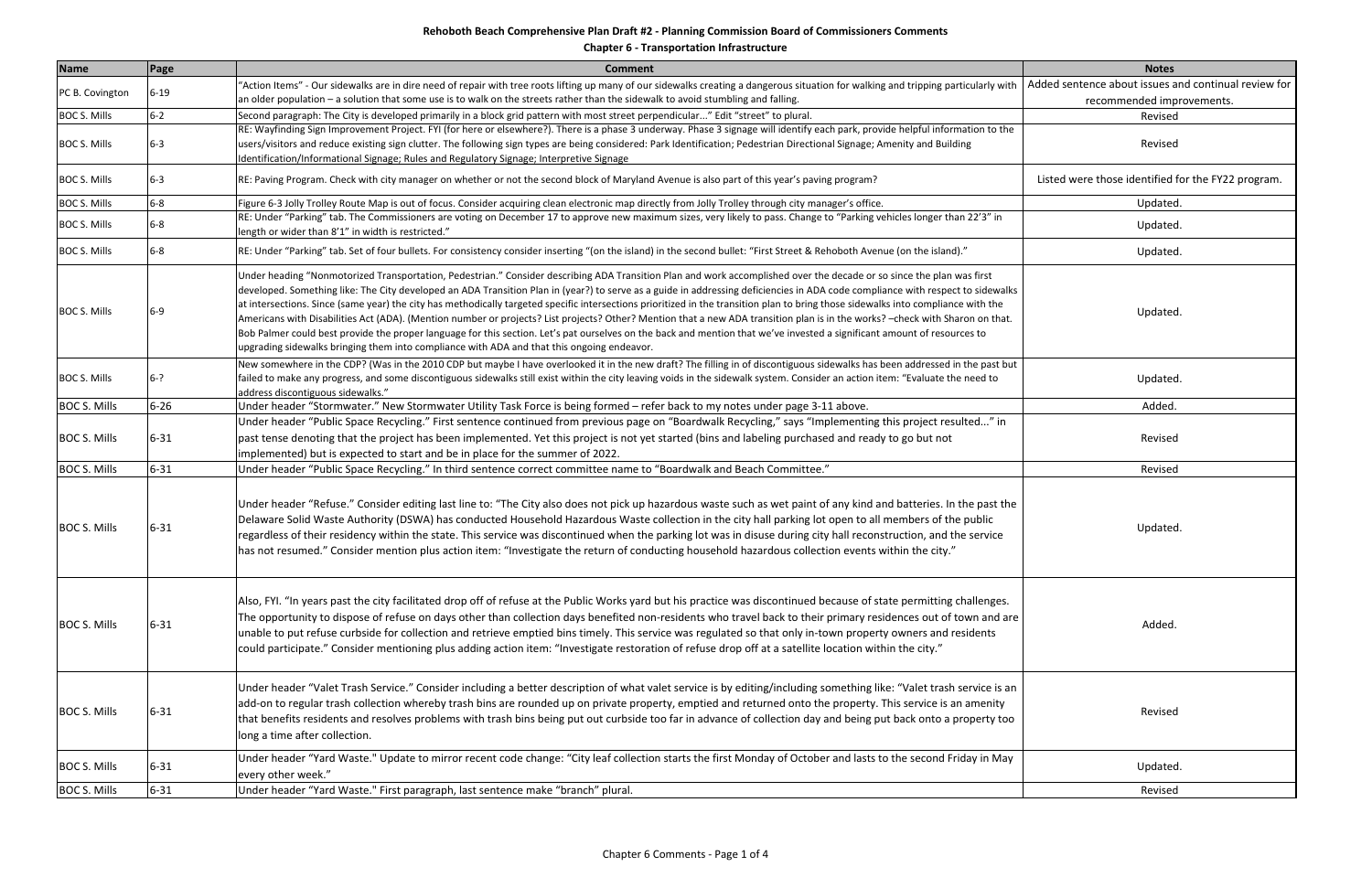| <b>Name</b>           | Page              | <b>Comment</b>                                                                                                                                                                                                                                                                                                                                                                                                                                                                                                                                                                                                                         | <b>Notes</b>                                                  |
|-----------------------|-------------------|----------------------------------------------------------------------------------------------------------------------------------------------------------------------------------------------------------------------------------------------------------------------------------------------------------------------------------------------------------------------------------------------------------------------------------------------------------------------------------------------------------------------------------------------------------------------------------------------------------------------------------------|---------------------------------------------------------------|
| <b>BOC S. Mills</b>   | $6 - 31$          | Under header "Yard Waste." Add at end: "The City's leaf vacuum machine picks up only clean, loose leaves and pine needles left curbside in the street."                                                                                                                                                                                                                                                                                                                                                                                                                                                                                | Updated.                                                      |
| <b>BOC S. Mills</b>   | $6 - 32$          | Under "Telecommunications Initiatives." Already noted in draft CDP - much information still to come.                                                                                                                                                                                                                                                                                                                                                                                                                                                                                                                                   | Noted.                                                        |
| PC J. Ellison         | $6 - 2$           | 2nd paragraph: Northern area of the city is NOT separated by residential/commercial/industrial located south of Silver Lake. Where did this come from?                                                                                                                                                                                                                                                                                                                                                                                                                                                                                 | Updated.                                                      |
| PC J. Ellison         | $6-2$             | Table 6-1: Where is Clayton Avenue? I found that it is on the edge of Dewey but this should be explained.                                                                                                                                                                                                                                                                                                                                                                                                                                                                                                                              | Revised                                                       |
| PC J. Ellison         | $6 - 25$          | Wastewater EIS: The city no longer discharges treated effluent into the Canal; this should be rephrased in the past tense.                                                                                                                                                                                                                                                                                                                                                                                                                                                                                                             | Updated.                                                      |
| <b>BOC P. Gossett</b> | $6 - 32$          | "RE: Action Item h. Change to "funding alternatives for infrastructure improvements and maintenance.                                                                                                                                                                                                                                                                                                                                                                                                                                                                                                                                   | Revised                                                       |
| PC R. Macha           | $6 - 16$          | Add Goal #4. Develop in-town public transportation option (eg jolly trolley) for residents/renters to move around the city w/o using their car                                                                                                                                                                                                                                                                                                                                                                                                                                                                                         | Previous attempt by JT rejected; not desired by<br>residents. |
| PC R. Macha           | $6 - 16$          | Add Goal #5. Work with DART to improve/increase public transportation to/fr RB  service is limited/unreliable but could help eliminate some traffic.                                                                                                                                                                                                                                                                                                                                                                                                                                                                                   | Added.                                                        |
| PC R. Macha           | $6 - 16$          | Add Goal #6. Work with outside contractors to establish parking areas with public/private landowners to develp close but out of town parking. (e.g. RB<br>elementary school, parking lot where Thrift Shop is behind Bin 66, etc                                                                                                                                                                                                                                                                                                                                                                                                       | Updated.                                                      |
| PC R. Macha           | $6 - 16$          | RE: Goal #1, "reduce." address traffic congestion at peak periods. (eg July 4th  can we really reduce congestion?)                                                                                                                                                                                                                                                                                                                                                                                                                                                                                                                     | Updated.                                                      |
| PC R. Macha           | $6 - 32$          | RE: Goal #6, "when feasible." Need a plan - use infratructure federal \$\$                                                                                                                                                                                                                                                                                                                                                                                                                                                                                                                                                             | Updated.                                                      |
| PC R. Macha           |                   | RE prior comment to incorporate additional language from the 2010 CDP] unbearable congestion? This only occurs 1 day a year for July 4th fireworks. I would<br>not recommend pulling in language from the 2010 CDP.                                                                                                                                                                                                                                                                                                                                                                                                                    | Noted.                                                        |
| PC R. Macha           |                   | [RE: prior comment on a stronger emphasis on partnerships with the County, State, and private sector to address lack of parking and other infrastructure needs]<br>another reason/opportunity to have representation/relationship with Sussex County which we don't have today                                                                                                                                                                                                                                                                                                                                                         | Noted.                                                        |
| BOC S. Gay            |                   | Re: Jolly Trolley - proposal to extend service with a route through residential neighborhoods was rejected two years ago, with extensive citizen disapproval. Any<br>expansion of the JT service should remain in the commercial district.                                                                                                                                                                                                                                                                                                                                                                                             | Noted.                                                        |
| BOC S. Gay            |                   | Re: "new infrastructure and utility fund to pay for costs related to transportation and other utility needs which may be funded through a yearly assessment of all<br>residential and commercial properties." We are already developing a stormwater utility fee to fund this critical part of our infrastructure. I do not support<br>another tax related to transportation and assessed on residential properties. Instead, I think we need to look at assessing higher impact fees for all large<br>developments in the city, including commercial and multi-parcel residential projects.                                           | Updated.                                                      |
| BOC S. Gay            |                   | Impact fees are included here - this is the appropriate place, not in Transportation.                                                                                                                                                                                                                                                                                                                                                                                                                                                                                                                                                  | Noted                                                         |
| BOC S. Gay            |                   | strongly support a stormwater management plan, as well as burying overhead lines.                                                                                                                                                                                                                                                                                                                                                                                                                                                                                                                                                      | Noted.                                                        |
| BOC S. Gay            |                   | I question the need for free wifi throughout the city because of technology readily available through Xfinity public wifi and cellphone hot spots (with 5G on the<br>way).                                                                                                                                                                                                                                                                                                                                                                                                                                                             | Noted.                                                        |
| BOC S. Gay            |                   | Green infrastructure should be added to the CDP as an important component of infrastructure in the City. Following a discussion at the February 2019<br>workshop, the Mayor & Commissioners agreed that green infrastructure would be added to all City projects going forward. These include: tree trenches,<br>bioretention planters, bioswales, and permeable hardscaping.                                                                                                                                                                                                                                                          | Discussed in Chapter 7.                                       |
|                       |                   | Due to extent of comments provided by Planning Commission members Nan Hunter and Julie Davis, we will provide a response in that separate "track changes" document.                                                                                                                                                                                                                                                                                                                                                                                                                                                                    |                                                               |
| J. Davis              | Introduction      | The first paragraph includes incorrect information about roads accessing the City. It states "Primary access to the City of Rehoboth Beach is from Rehoboth Avenue (SR 1A) and<br>SR 1. Rehoboth Avenue is the primary corridor providing direct access to the commercial area of the City. Access to and from the south of the City is provided via SR 1B via Silver<br>Lake Drive/Bayard Avenue/2nd Street. Most local streets provide access to residential, commercial and some industrial properties." However, there are three routes into the<br>city -- Rt 1, Rt 1B as noted, and the exit off Rt 1 that connects to State Rd. | Updated.                                                      |
| J. Davis              | Page 8-2          | Average Annual Daily Traffic (AADT). 2020 is not a good year from which to use traffic data, especially since there is 10-year data is available on DelDOT site that should be<br>included. Also, the Chamber of Commerce prepares local traffic analyses each year.                                                                                                                                                                                                                                                                                                                                                                   | Updated.                                                      |
| J. Davis              | Page 8-4          | Paddling. This is recreation not transportation. If it's included at all, it should be in that Chapter.                                                                                                                                                                                                                                                                                                                                                                                                                                                                                                                                | Moved to Chapter 7.                                           |
| J. Davis              | Page 8-12, 13, 14 | Plans & Programs. All this data and text are at the State level! There needs to be a focus on local plans and programs.                                                                                                                                                                                                                                                                                                                                                                                                                                                                                                                | Noted.                                                        |
| . Davis               | Page 8-14         | Evacuation Plan. This is a very important topic; however, State and County plans are the only ones discussed. This is a critical issue for the City, because we are at the dead-end<br>of a highway servicing many communities and growing in population every year. There is only a brief mention of the Emergency part of our code and CodeRed with no specifics.<br>There was a detailed discussion of emergency evacuation plans in the 2010 CDP.                                                                                                                                                                                  | Updated.                                                      |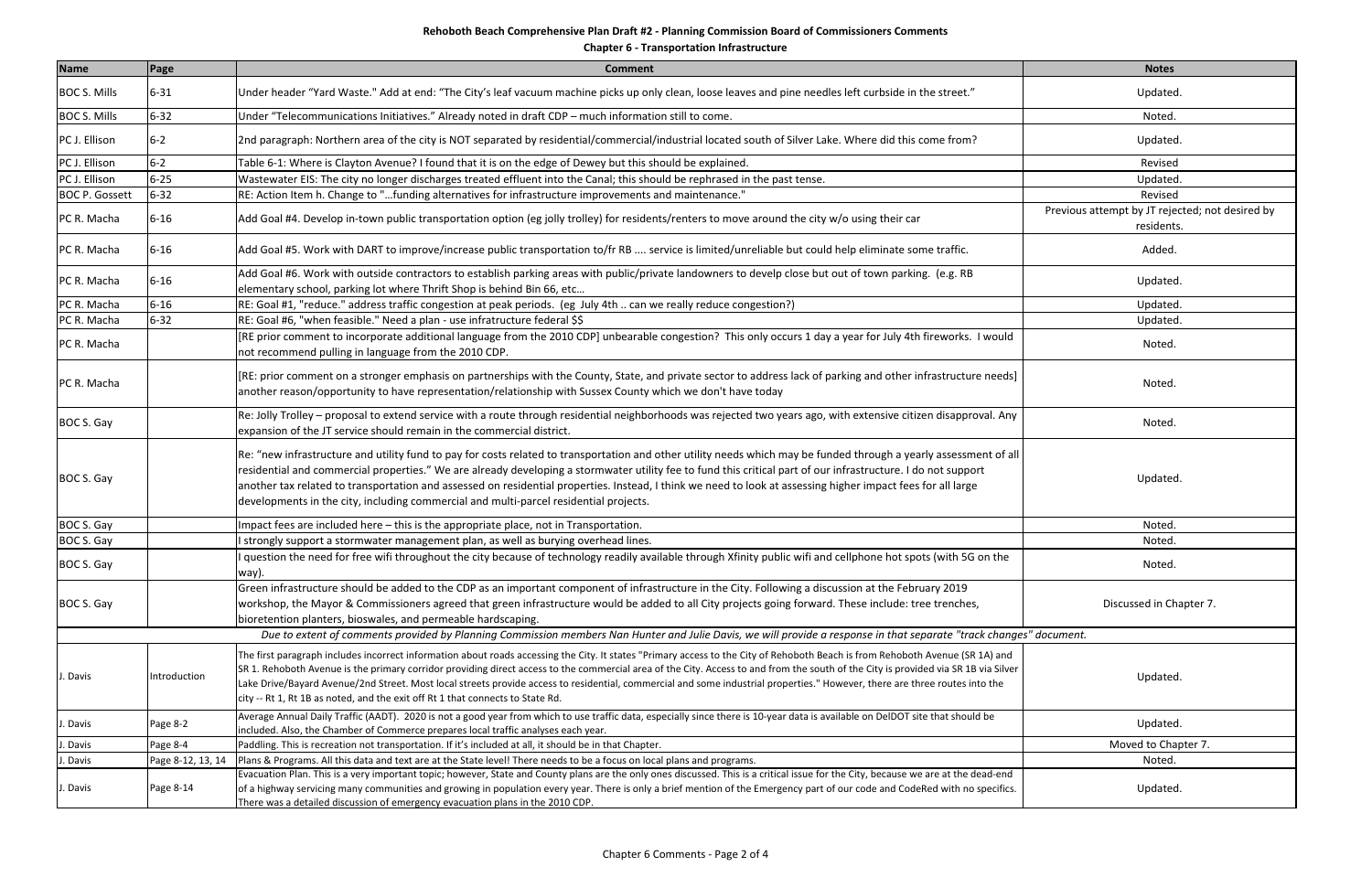| <b>Name</b>            | Page       | <b>Comment</b>                                                                                                                                                                                                                                                                                                                                                                                                                                                                                                                                                                                                                                                                                                                                                                                                                                                                      | <b>Notes</b>                                                  |
|------------------------|------------|-------------------------------------------------------------------------------------------------------------------------------------------------------------------------------------------------------------------------------------------------------------------------------------------------------------------------------------------------------------------------------------------------------------------------------------------------------------------------------------------------------------------------------------------------------------------------------------------------------------------------------------------------------------------------------------------------------------------------------------------------------------------------------------------------------------------------------------------------------------------------------------|---------------------------------------------------------------|
| Jim Ellison            | Page 8-2   | The second paragraph at the top of the page is a mess. The statement "The northern area of the City is separated by residential, commercial and industrial areas located south<br>of Silver Lake" is not accurate. Separated from what? There are no city residential, commercial and industrial areas south of Silver Lake. All areas south of Silver Lake are<br>outside city limits. Also, the phrase "Access to and from the south of the city" should read "Access to and from areas south of the city". Also, the draft says "Most local streets"<br>provide access to residential, commercial and some industrial properties." What industrial properties? Finally, in the third paragraph, final sentence, "Finally, given the City's<br>located along the Atlantic Ocean" would be better stated "Finally, given the City' location along the Atlantic Ocean".             | Updated.                                                      |
| Jim Ellison            | Page 8-2   | Under "DelDOT Roadways", there is a reference to the DelDOT CTP. The acronym CTP should be spelled out since this is the first use of it. Also, Table 8-1 is highly confusing.<br>The first road segment is OK. The second is poorly described. What segment is this? "South of Lake Drive to Rehoboth Avenue" would suggest to me that it is referencing the<br>Silver Lake Bridge (and who knows how far beyond that to the south) north on Bayard Avenue to Rehoboth Avenue. But then it is described as "SR1A Coastal Highway".<br>Something's amiss here. Finally, regarding the third entry, I found Clayton Street (in or nearly to Dewey Beach). This could be better described so readers don't have to search a<br>map.                                                                                                                                                   | Updated.                                                      |
| Jim Ellison            | Page 8-4   | Under "Water Taxi/Eco Tours", the draft says the city received proposals that were presented for consideration at the June 2021 Commission Meeting. Any updates for CDP?                                                                                                                                                                                                                                                                                                                                                                                                                                                                                                                                                                                                                                                                                                            | Updated.                                                      |
| Michael Bryan          | Page 8-2   | Please revise the second full paragraph in order to delete any reference to industrial properties located south of Silver Lake. The last sentence of the third full paragraph should<br>also be revised.                                                                                                                                                                                                                                                                                                                                                                                                                                                                                                                                                                                                                                                                            | Updated.                                                      |
| Michael Bryan          | Page 8-2   | The reference to "DelDOT CTP" should be defined. The reference to "Clayton Street" in Table 8-1 should perhaps be "Town of Dewey Beach."                                                                                                                                                                                                                                                                                                                                                                                                                                                                                                                                                                                                                                                                                                                                            | Updated.                                                      |
| Michael Bryan          |            | Please update the status of the Bluprint for a Bicycle-Friendly Delaware which was created in April, 2018 and the 2019 LRTP Innovation in Motion, if any changes have been<br>made. In addition, please advise to whether any updates have been made to the City's Bicycle Plan.                                                                                                                                                                                                                                                                                                                                                                                                                                                                                                                                                                                                    | Updated.                                                      |
| <b>Michael Strange</b> |            | Entire chapter reads too much like a DelDOT advertisement. Bits and pieces of data are relevant but the focus misses the mark on what we need to do, with or with out<br>DelDOT! For example on CH 8 page 14 on the STIP program they its shows how DelDOT "rates" projects but no information is given on how and why they arrived at the<br>percentages allocated to safety, environmental stewardship, etc. I happen to know since I was Director of Planning at DelDOT in 2011 when I pushed for, and procured<br>software to automate the evaluations using the Analytical Hierarchy Process (AHP). AHP is what the City of Rehoboth Beach needs, not just for transportation issues but to<br>help clarify all the competing quantitative and qualitative issues facing the City. Conceptually we are doing limited 19th century types of analyses for 21st century problems! | Updated.                                                      |
| Nan Hunter             |            | Especially given how much the other chapters rely on data, I was surprised by the small amount in this chapter. One short paragraph on page 8-2 provides average vehicular<br>counts from 2020, but there are no comparisons to similar traffic arteries in other nearby cities (e.g., Kings Highway and Savannah Road). Also, there is no longitudinal data<br>showing numbers from 10 or 20 years ago, so it is impossible to have a sense of how much the traffic within Rehoboth or on Highway 1 has increased. It would also be<br>important to have a sense of the traffic flows during peak periods, such as the month of July.                                                                                                                                                                                                                                              | Updated.                                                      |
| Nan Hunter             |            | Overall, I was struck by how much less urgency this CDP attaches to transportation issues than was true in the 2010 CDP. The earlier CDP devoted several pages (pp. 60 ff) to the<br>"unbearable congestion" on Rehoboth streets and stated early in the text that "Making [streets] more pedestrian-friendly is the closest thing we have to a silver bullet for<br>improvement  Transportation budgets are one of the best tools we have for making positive change." (pp. 14-15)                                                                                                                                                                                                                                                                                                                                                                                                 | Updated.                                                      |
| Nan Hunter             |            | I'm not sure how to fix the sense of discontinuity between the tone of the 2010 CDP and that of the current draft with respect to transportation issues.                                                                                                                                                                                                                                                                                                                                                                                                                                                                                                                                                                                                                                                                                                                            | Noted.                                                        |
| S. Kaufmann            |            | This chapter has a # of good suggestions to help make the various transportation modes safe and convenient for both pedestrians and bicycle users. Both the transportation<br>land bicycle plan recommendations should be strongly emphasized.                                                                                                                                                                                                                                                                                                                                                                                                                                                                                                                                                                                                                                      | Noted.                                                        |
| S. Kaufmann            |            | The Jolly Trolly route through the City should be expanded to serve more areas including at least 1st Ave. With a stop at Wilmington and a few additional stops along the way to<br>the bridge at Silver Lake and 2nd street                                                                                                                                                                                                                                                                                                                                                                                                                                                                                                                                                                                                                                                        | Previous attempt by JT rejected; not desired by<br>residents. |
| S. Kaufmann            |            | See my comments in chapter 5 concerning the construction of a structured parking facility just out side the City or on the surface parking lot next the the new City Hall                                                                                                                                                                                                                                                                                                                                                                                                                                                                                                                                                                                                                                                                                                           | Noted.                                                        |
| S. Kaufmann            |            | The City should also assume responsibility and maintenance of all sidewalks in the City for both safety and uniformity                                                                                                                                                                                                                                                                                                                                                                                                                                                                                                                                                                                                                                                                                                                                                              | Added.                                                        |
| S. Kaufmann            |            | The establishment a new infrastructure and utility fund should be explored in order to pay for costs related to these and other needs such as under grounding of utilities. They<br>all could be funded thru a yearly assessment on all residential and commercial properties in the City. This of course would have to be legislatively added to current utility<br>assessments being charged by the BOC. The rates for different types of properties could be established yearly or semiannually based on the Cities infrastructure budget.                                                                                                                                                                                                                                                                                                                                       | Discussed stormwater utility in Chapter 7.                    |
| . Davis                | Page 10-14 | Solid Waste. This discussion should be updated to reflect current discussions about mandatory recycling and operational changes that are different from those in the text here.                                                                                                                                                                                                                                                                                                                                                                                                                                                                                                                                                                                                                                                                                                     | Noted.                                                        |
| . Davis                | Page 10-16 | Goals. These should include one about ensuring equitable distribution among consumers of utility costs and services based on usage.<br>Action Items. These should include one ensuring that that appropriate impact fees are in place to reflect commercial development's impact on existing infrastructure.                                                                                                                                                                                                                                                                                                                                                                                                                                                                                                                                                                        | Added                                                         |
| I. Dewey               | Page 10-16 | Action Item F - Support the needs of an inclusive community and an aging population by promoting and incentivizing the voluntary use of accessibility "best practices", which<br>may extend beyond ADA requirements, when commercial buildings are renovated or newly constructed. The City of Rehoboth Beach will act as a model for this practice as<br>significant renovations or new projects are designed.                                                                                                                                                                                                                                                                                                                                                                                                                                                                     | Added                                                         |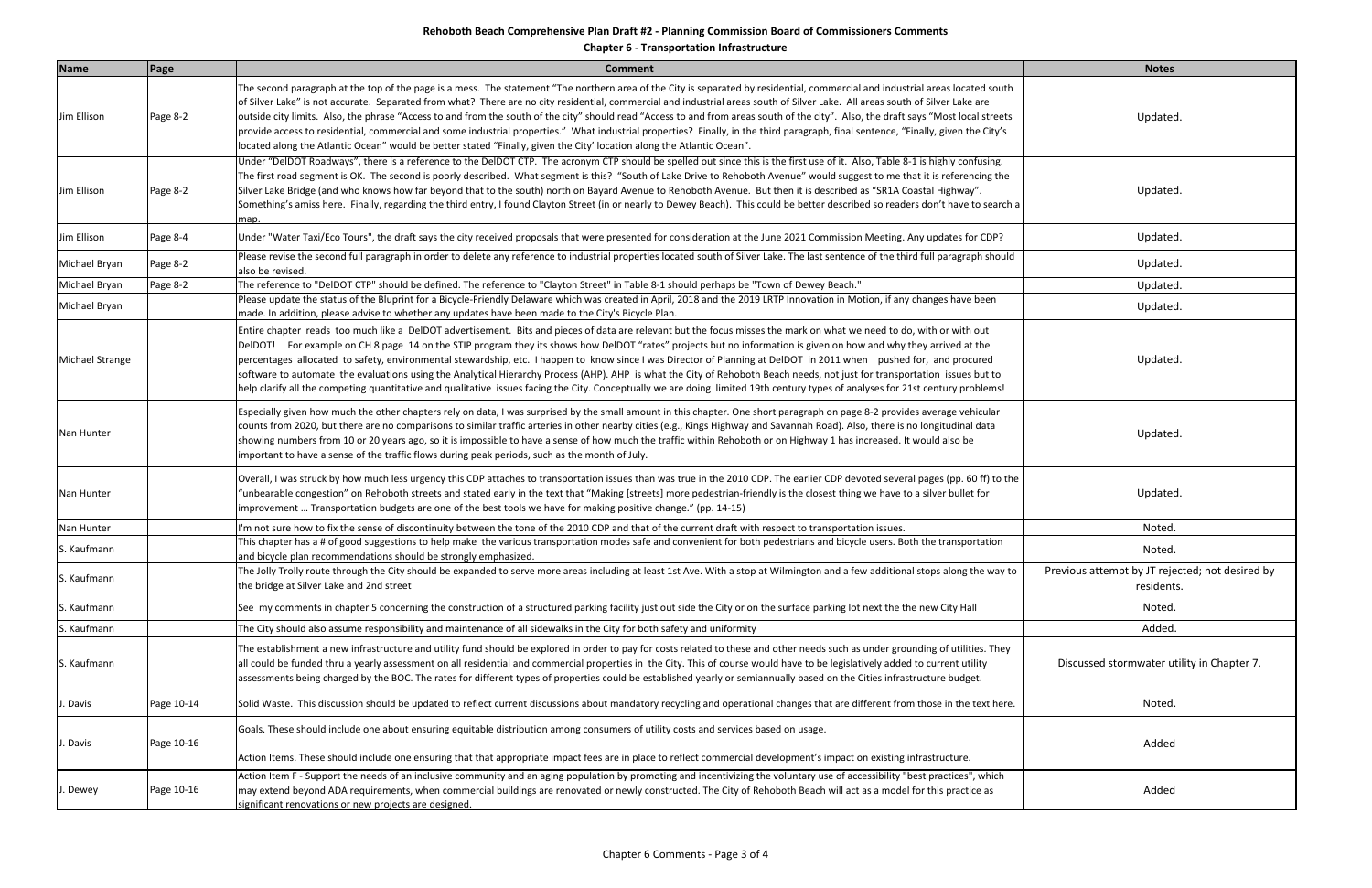| <b>Name</b>     | Page       | <b>Comment</b>                                                                                                                                                                                                                                                                                                       | <b>Notes</b>                 |
|-----------------|------------|----------------------------------------------------------------------------------------------------------------------------------------------------------------------------------------------------------------------------------------------------------------------------------------------------------------------|------------------------------|
| Jim Ellison     | Page 10-5  | What are the implications of the city having no contro0l over how the county operates the Dewey Beach water tank? As written, readers are left to wonder?                                                                                                                                                            | Updated.                     |
| Michael Bryan   | Page 10-16 | Please revise the second sentence at the top of the page, in order to describe how the business model changed due to the relaxation of the vaccine mandates.                                                                                                                                                         | Unsure of desired revisions. |
| Nan Hunter      |            | I would add the question of whether the city should provide freely accessible high quality wireless capacity in public spaces. I believe that this could create a strong draw for<br>tourists to choose Rehoboth over other resorts.                                                                                 | Added                        |
| <b>Tom West</b> | Page 10-13 | If the City is designated as a MS-4 Community, it will need to conduct evaluations to determine how to manage point and non-point sources. A regional approach, similar to<br>those adopted in other regional communities described in the draft, should be evaluated to address solutions and improve efficiencies. | Added                        |
| Tom West        | Page 10-16 | Preparing a Citywide stormwater management plan was listed as a priority action item in the 2010 CDP - is that still a valid action?                                                                                                                                                                                 | Added                        |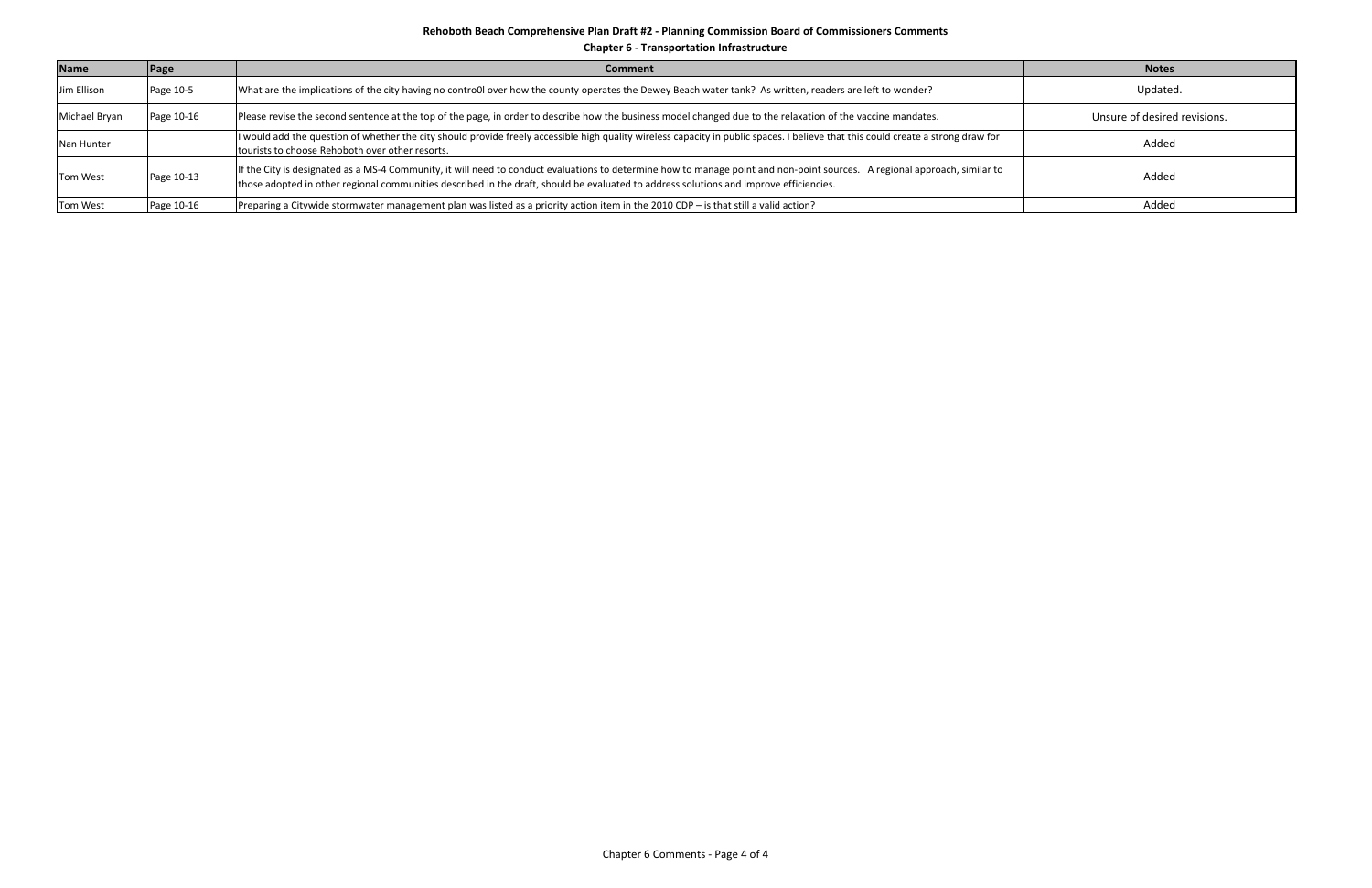**Chapter 7 ‐ Environmental Protection**

| <b>Name</b>           | <b>Page</b> | <b>Comment</b>                                                                                                                                                                                                                                                                                                                                                                                                                                                                                                                                                     | <b>Notes</b>                        |
|-----------------------|-------------|--------------------------------------------------------------------------------------------------------------------------------------------------------------------------------------------------------------------------------------------------------------------------------------------------------------------------------------------------------------------------------------------------------------------------------------------------------------------------------------------------------------------------------------------------------------------|-------------------------------------|
| <b>BOC S. Mills</b>   | $7 - 4$     | Last two sentences refer to a "railroad bridge" in Rehoboth Beach. FYI – while this is quoted directly and correctly from the USACE July 2021 report please note that this reference is<br>n error as there is no railroad bridge in Rehoboth Beach. Mention same?                                                                                                                                                                                                                                                                                                 | Removed reference.                  |
| <b>BOC S. Mills</b>   | $7 - 11$    | Somewhere we might want to mention that "the trees planted during Rehoboth Avenue Streetscape are now up to X years old and many are rootbound and have lifted and cracked<br>portions of the concrete sidewalks and border pavers." Consider action item: "Investigate how to and fund replacement of trees and restoration of the sidewalk system."                                                                                                                                                                                                              | Added.                              |
| <b>BOC S. Mills</b>   | $7 - 13$    | Under "Tree Ordinance Update." Consider adding final sentence: "Formal tree code review by the Board of Commissioners is expected to begin in early 2022."                                                                                                                                                                                                                                                                                                                                                                                                         | Added.                              |
| <b>BOC S. Mills</b>   | $7 - 14$    | Under "Smoke-Free Initiatives. Consider expanding last sentence to: "In addition, Ordinance No. 0314-01 was approved to expand the public areas where smoking is prohibited to<br>".(nclude the bandstand area, the boardwalk and beach (but for designated smoking areas on the beach                                                                                                                                                                                                                                                                             | Added.                              |
| <b>BOC S. Mills</b>   | $7 - 15$    | Jnder header "Action Items" (a). Unsure of use of "refurbish." We constantly maintain which to me is different from refurbishing.                                                                                                                                                                                                                                                                                                                                                                                                                                  | Updated.                            |
| <b>BOC S. Mills</b>   | $7 - 16$    | Under location of Lake Gerar Park consider clarifying: On the east and west sides of First Street at Lake Avenue."                                                                                                                                                                                                                                                                                                                                                                                                                                                 | Revised.                            |
| <b>BOC S. Mills</b>   | $7 - 16$    | Under description for Stockley Street Park add that this park includes a picnic pavilion.                                                                                                                                                                                                                                                                                                                                                                                                                                                                          | Revised.                            |
| <b>BOC S. Mills</b>   | $7 - 21$    | Under Action items. RE: (p) "Pursue the feasibility of developing a dog park." This topic has already been addressed and rejected by the Animal Issues Committee. (Check past minutes<br>of the Animal Issues Committee or past chair former Commissioner Dick Byrne.) You could consider a mention somewhere in the CDP that it was examined and rejected so it can be<br>deleted as an action item.                                                                                                                                                              | Revised.                            |
| <b>BOC S. Mills</b>   | $7 - 21$    | Under Action items. RE: (q) "Consider adding pickleball courts to existing or new recreation facilities. The tennis courts at Deauville Beach already have been modified to facilitate<br>pickleball play. There are no other locations feasible for installing new pickleball courts.                                                                                                                                                                                                                                                                             | Revised.                            |
| PC J. Ellison         | $7 - 15$    | Chart should be labeled Chapter 7, not Chapter 9.                                                                                                                                                                                                                                                                                                                                                                                                                                                                                                                  | Revised.                            |
| <b>BOC P. Gossett</b> | $7 - 21$    | RE: Goal #8. Delete entirely.                                                                                                                                                                                                                                                                                                                                                                                                                                                                                                                                      | Revised.                            |
| <b>BOC P. Gossett</b> | $7 - 21$    | Add new Action Item. "Prepare a long-range development, renovation, and maintenance plan for the City's parks and recreation spaces." I think this an action item,<br>not a goal.                                                                                                                                                                                                                                                                                                                                                                                  | Revised.                            |
| <b>BOC P. Gossett</b> | $7 - 21$    | RE: Action Item n. Change to "promote and publicize City's recognized and permitted recreational events."                                                                                                                                                                                                                                                                                                                                                                                                                                                          | Revised.                            |
| <b>BOC P. Gossett</b> | $7 - 21$    | RE: Action Item q. Change to "Consider the feasibility"                                                                                                                                                                                                                                                                                                                                                                                                                                                                                                            | Updated.                            |
| PC R. Macha           | $7 - 15$    | RE: Action Item c. what dos silver lake recovery mean? Is there a plan? who review this plan or determines that recovery is needed?                                                                                                                                                                                                                                                                                                                                                                                                                                | Updated.                            |
| PC R. Macha           | $7 - 15$    | RE: Action Item e. I agree with this in concept but practically/financially speaking requiring this seems unrealistic. Perhaps offer incentives to go green as a first step.                                                                                                                                                                                                                                                                                                                                                                                       | Noted.                              |
| PC R. Macha           | $7 - 13$    | Master Tree Plan - This has been talked about but not much progress made. I think this master tree plan, planting plan and priorities should be posted on the City of<br>RB website. While on the tree committee, we collected lots of \$\$ in fees and, although I asked for a report, never saw a recount of how the dollars were used and<br>how many \$\$ were still in the account.                                                                                                                                                                           | Noted.                              |
| PC R. Macha           |             | Proposals for Oceanfront structures - they already are  not sure why someone thinks they aren't. [RE comment, all proposals should be subject to site plan review.]                                                                                                                                                                                                                                                                                                                                                                                                | Noted.                              |
| PC R. Macha           | $7 - 21$    | we need to look at survey data here  dog parks have become 'expected' in community planning  we should consider a dog park in RB. We do need an<br>park/recreation plan  what else is on the City agenda? How do they make these decisions? revisit the process? do we have a committee responsible for this?                                                                                                                                                                                                                                                      | See comment from Mayor Mills above. |
| BOC S. Gay            | $7 - 21$    | In "Goals," #4. "preserve, protect conserve, and grow the abundant trees and forest." Omit the word "existing." Add "and grow."                                                                                                                                                                                                                                                                                                                                                                                                                                    | Revised.                            |
| BOC S. Gay            | $7 - 21$    | In Action Items, (e) investigate city policy requiring all municipal projects follow green building principals, add Green Infrastructure.                                                                                                                                                                                                                                                                                                                                                                                                                          | Revised.                            |
| BOC S. Gay            | $7 - 21$    | like the addition of the Dark Skies initiative and developing standards for lighting in our zoning code.                                                                                                                                                                                                                                                                                                                                                                                                                                                           | Noted.                              |
| BOC S. Gay            |             | Overall, environmental protection is the highest priority of our citizens, as shown in various survey results, with nearly 100% believing it's important to protect our<br>water resources and our natural environment. See attached details on Question #12, 22, 24, 32, and 38.                                                                                                                                                                                                                                                                                  | Noted.                              |
| BOC S. Gay            | $7 - 21$    | Goal #3 regarding a "long-range development, renovation and maintenance plan" for city parks and the related comment that such a plan should be presented by<br>January 1, 2023 – our parks are mostly natural areas, part of our uniqueness and highly valued by survey respondents as one of the most desirable aspects of the city<br>(see below). While I think it's important to have a long-range maintenance plan, I am not sure what "development" means here. A plan to develop Gerar Park was<br>rejected several years ago and should not be revisited. | Noted.                              |
| BOC S. Gay            | $7 - 21$    | Likewise, dog parks have been considered in the past and rejected because we do not have enough public land to build one in an environmentally safe way. If this<br>action item is included, it should only say "investigate" not "identify" an area for a dog park.                                                                                                                                                                                                                                                                                               | Updated.                            |
| BOC S. Gay            |             | Open space scored very high in survey results - 96% believe we should encourage protection of natural areas/open space in the City; 89% believe common open<br>space is an appealing attribute of a residential community; and 93% think our parks and city forests are extremely or moderately important. See attached, Questions<br>12, 17, 22, 24, 32, and 38.                                                                                                                                                                                                  | Noted.                              |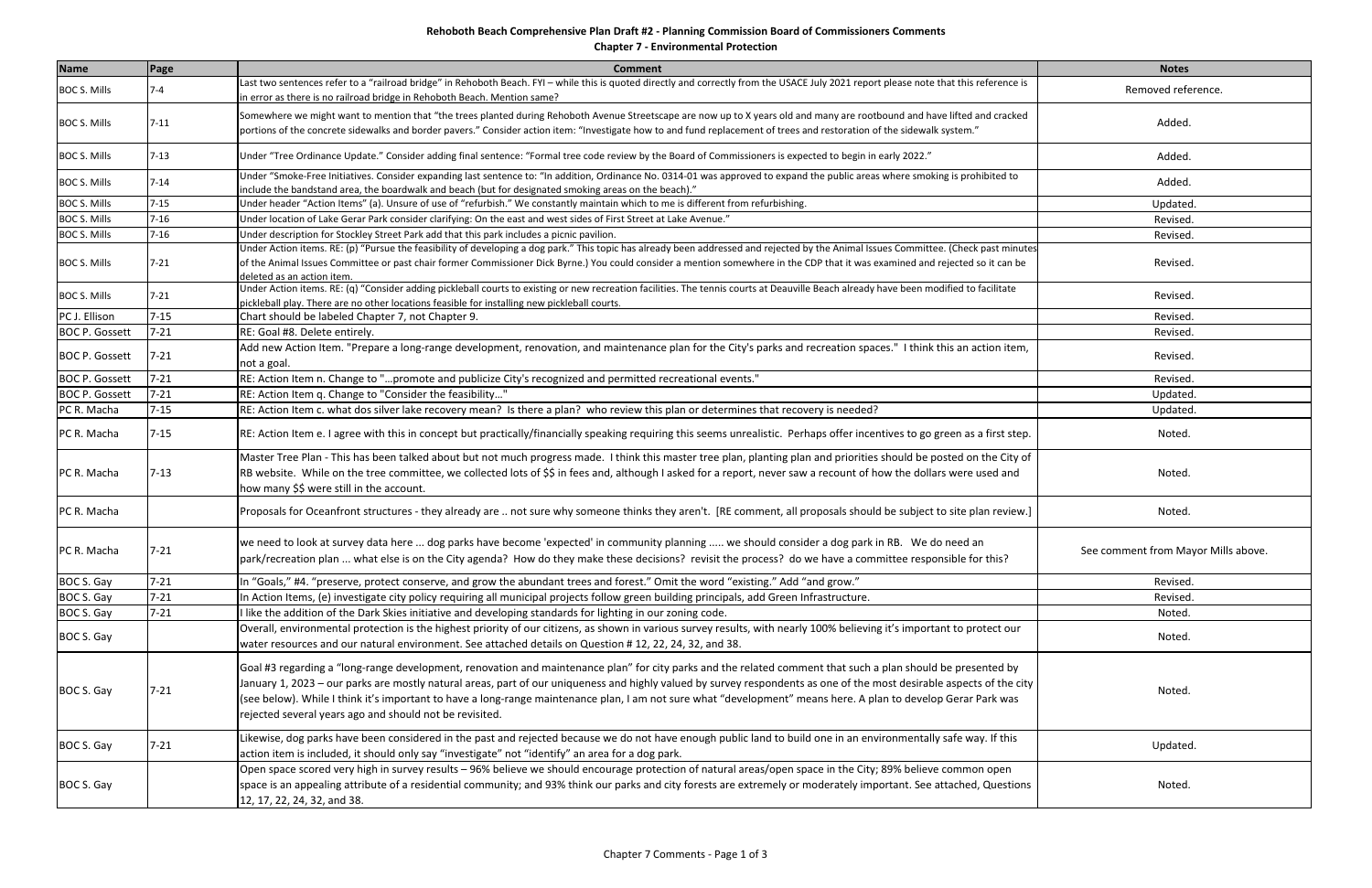**Chapter 7 ‐ Environmental Protection**

| <b>Name</b>   | Page              | <b>Comment</b>                                                                                                                                                                                                                                                                                                                                                                                                                                                                                                                                                                                                                                         | <b>Notes</b>                  |
|---------------|-------------------|--------------------------------------------------------------------------------------------------------------------------------------------------------------------------------------------------------------------------------------------------------------------------------------------------------------------------------------------------------------------------------------------------------------------------------------------------------------------------------------------------------------------------------------------------------------------------------------------------------------------------------------------------------|-------------------------------|
| BOC S. Gay    |                   | Relevant Survey Results. Q22. What level of importance do you place on the following natural and environmental issues? Of the seven options listed, these are the<br>top four for "Extremely important or "Moderately Important"were. Protect drinking water quality 98.78% Quality and quantity of water resources 97.92% (eg ocean,<br>lakes, canal) Air quality 97.73% Parks and city forests 92.51%                                                                                                                                                                                                                                                | Noted.                        |
| BOC S. Gay    |                   | Relevant Survey Results. Q24. What level of importance do you place on the following actions the City of Rehoboth Beach could take to improve and/or protect the<br>Inatural environment in the city? Three options given; responses for "Very Important" or "Important" were: Improve water quality by filtering stormwater before it<br>reaches local water bodies or other water bodies, and by keeping the water free of trash. 94.09% Preserve/maintain infrastructure that allows easier access to natural<br>resources such as woodland trails. 89.02% Improve air quality and urban temperatures by planting more trees around the City 84.52% | Noted.                        |
| Trees/GI Comm | $7 - 11$          | Add "Educate residents and business owners on the connection between green infrastructure and climate change."                                                                                                                                                                                                                                                                                                                                                                                                                                                                                                                                         | Added.                        |
| Trees/GI Comm | $7 - 11$          | Replace "Develop a more strategic approach to new planting" with "Plant and maintain trees and all landscaping in the City's public green spaces."                                                                                                                                                                                                                                                                                                                                                                                                                                                                                                     | Revised.                      |
| Trees/GI Comm | $7 - 12$          | RE: Commemorative Tree Program. [Should be] \$44,000 [not \$24,000].                                                                                                                                                                                                                                                                                                                                                                                                                                                                                                                                                                                   | Revised.                      |
| Trees/GI Comm | $7 - 13$          | RE: Urban Tree Canopy. Change to "Using new technology, the Delaware Forest Service's"                                                                                                                                                                                                                                                                                                                                                                                                                                                                                                                                                                 | Revised.                      |
| Trees/GI Comm | $7 - 13$          | Delete existing paragraph under City Forest Canopy Goal as it is outdated. It's not that our canopy goal was reached 7 yrs ago. The technology has changed and<br>measures more green space than previously possible. ALL tree canopy measurements go up as a result, and communities are setting new goals based on the modern<br>technology. In addition, our canopy varies widely between different neighborhoods, with some likely 70% canopy and others 20%! If there is time, I can try to get<br>more info from state forestry service and provide an update here.                                                                              | Revised.                      |
| Trees/GI Comm | $7 - 13$          | RE: Tree Tenders Group. Change to "ad hoc committee formed under Rehoboth Beach Main StreetProgram members currently have a goal to care for trees"                                                                                                                                                                                                                                                                                                                                                                                                                                                                                                    | Revised.                      |
|               |                   | Due to extent of comments provided by Planning Commission members Nan Hunter and Julie Davis, we will provide a response in that separate "track changes" document.                                                                                                                                                                                                                                                                                                                                                                                                                                                                                    |                               |
| J. Davis      | Page 7-7          | Goals. These state "Build a healthier community by enhancing the health and wellness of City patrons through innovative and diversified parks, arts, recreation, leisure, and cultural<br>opportunities." The text should add the word "with" in front of "arts" to make it clear that these activities are being encouraged in our parks and that this not a general goal for all<br>parts of the City since Parks are the focus of this chapter.                                                                                                                                                                                                     | Updated.                      |
| J. Davis      | Page 7-7          | Action Items. These include "Continue to effectively promote and publicize area recreational events." Some people will tell you that there are already way too many events in town,<br>especially road races. I do not have an opinion but a blanket statement like this isn't helpful. "The more, the merrier" is not necessarily a desirable strategy.                                                                                                                                                                                                                                                                                               | Updated.                      |
| J. Dewey      | Page 7-7          | Action D - "Representatives of appropriate city offices and functions will develop and present a long-range development, renovation and maintenance plan for the City's parks and<br>recreation spaces by January, 1, 2023 for consideration in the development of the next budget cycle.                                                                                                                                                                                                                                                                                                                                                              | Updated.                      |
| J. Davis      | Page 9-6 to 9-9   | Climate Change. This section includes only state-level information. However, I understand that mapping data on sea level rise specific to the City is available, and that the Planning<br>Commission had a workshop in July 2019 on the subject. There is no reason this material can't be more specific to the City.                                                                                                                                                                                                                                                                                                                                  | Some local information added. |
| J. Davis      | Page 9-10 to 9-13 | Trees. The section on the Community Forest Plan says that the Plan is "under discussion" with State forestry officials, and that the Plan will be the basis for a comprehensive review of<br>codes. However, the City Tree Ordinance was the subject of two years of study by the now sunsetted Law Oversight Committee, which ultimately drafted a new ordinance that will be<br>brought to the M&C soon. The discussion of the Tree Ordinance in this chapter needs updating.                                                                                                                                                                        |                               |
|               |                   | It is also questionable whether the section on the "Public Tree Inventory Management Plan" is very useful inasmuch as the inventory was conducted in 2010 and only covered public<br>trees, many of which are probably long gone with more new trees planted since.                                                                                                                                                                                                                                                                                                                                                                                    | Updated.                      |
|               |                   | In addition, there should be more discussion on developments regarding improvements to the City's "green infrastructure" initiatives. For example, the Mayor's Advisory Committee<br>on Trees was sunsetted last year, and the new Trees and Green Infrastructure Committee has taken its place.                                                                                                                                                                                                                                                                                                                                                       |                               |
|               |                   | I understand that the City has added a "process improvement" to planning for any City project (e.g., streetscape) whereby consideration is given to adding trees and tree preservation<br>techniques as part of the project. In addition, the City Arborist recently gave a presentation to the new Committee regarding various forms of green infrastructure.                                                                                                                                                                                                                                                                                         |                               |
| J. Davis      | Page 9-13, 9-14   | Delaware Greenhouse Gas Emission Inventory. Most of the Greenhouse Gas information does not apply to the City.                                                                                                                                                                                                                                                                                                                                                                                                                                                                                                                                         | Noted.                        |
| J. Dewey      | Page 9-14         | Action Item F - Consider an action item related to the Dark Skies Initiative? Investigage ways to strengthen the impact of the Dark skies initiative in reducing the impact of light<br>pollution on our visual environment                                                                                                                                                                                                                                                                                                                                                                                                                            | Added.                        |
| Michael Bryan |                   | Completion of the Master Tree Planting Plan and Priority Street Plan by the City Arborist and Tree and Green Infrastructure Committee is important and should be emphasized                                                                                                                                                                                                                                                                                                                                                                                                                                                                            | Updated.                      |